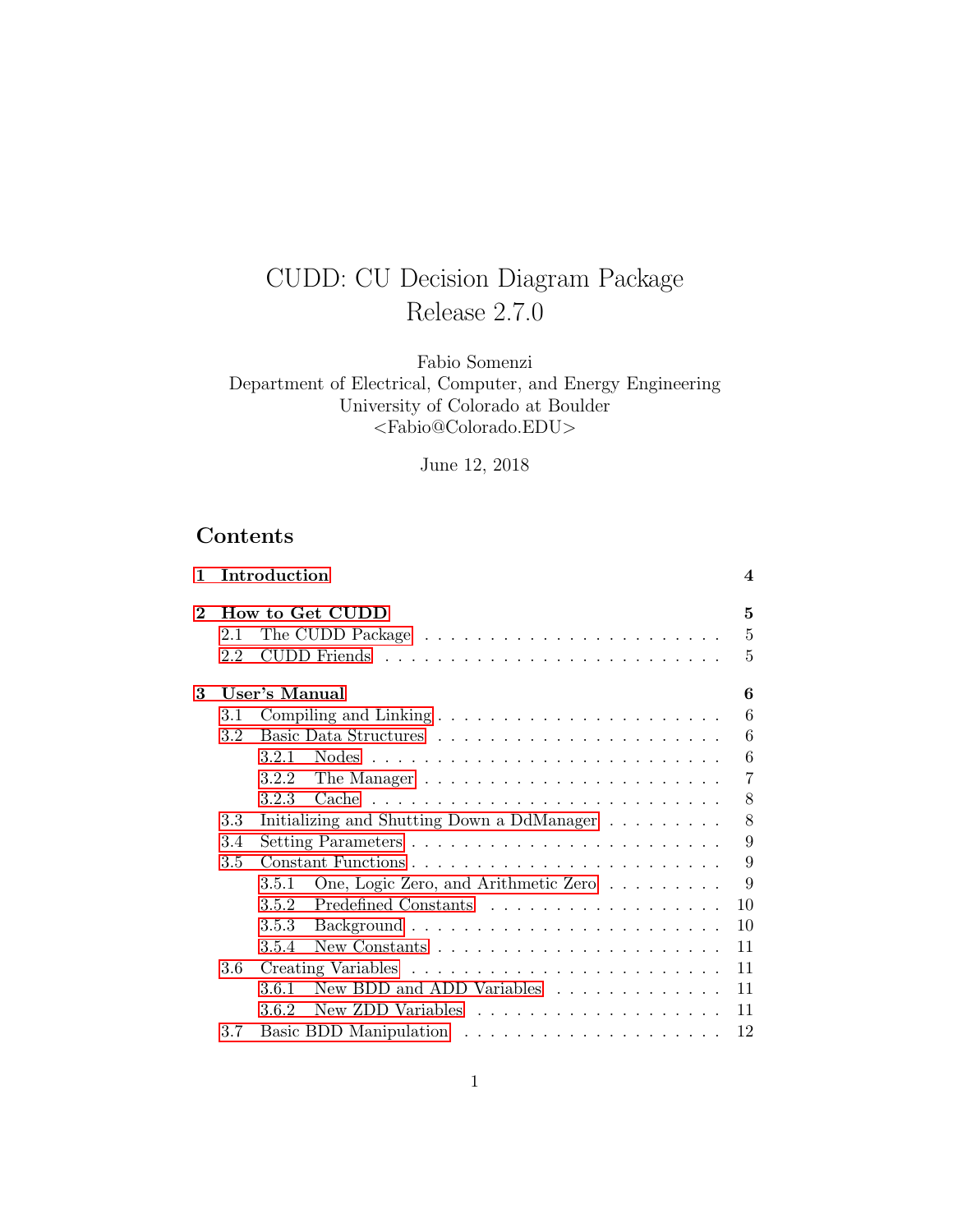|   |         | References                                                        | 41         |
|---|---------|-------------------------------------------------------------------|------------|
| 6 |         | Acknowledgments                                                   | 40         |
|   | 5.2     |                                                                   | 40         |
|   | 5.1     |                                                                   | 40         |
| 5 |         | The $C++$ Interface                                               | 40         |
|   | 4.9     |                                                                   | 39         |
|   |         | Extended Statistics and Reporting $\ldots \ldots \ldots$<br>4.8.3 | 39         |
|   |         | 4.8.2                                                             | 37         |
|   |         | Non Modifiable Parameters<br>4.8.1                                | 34         |
|   | 4.8     | Gathering and Interpreting Statistics                             | 33         |
|   | 4.7     |                                                                   | 33         |
|   | 4.6     |                                                                   | 31         |
|   | 4.5     |                                                                   | 30         |
|   |         | 4.4.2                                                             | $\,29$     |
|   |         | 4.4.1                                                             | 29         |
|   | 4.4     |                                                                   | 28         |
|   | 4.3     | Complement Arcs                                                   | $27\,$     |
|   |         | Saturating Increments and Decrements<br>4.2.4                     | 27         |
|   |         | When Increasing the Reference Count is Unnecessary<br>4.2.3       | 26         |
|   |         | $Cudd\_RecursiveDeref$ vs. $Cudd\_Deref$<br>4.2.2                 | 26         |
|   |         | 4.2.1                                                             | ${\bf 26}$ |
|   | 4.2     |                                                                   | 25         |
|   | 4.1     |                                                                   | 23         |
| 4 |         | Programmer's Manual                                               | 23         |
|   |         |                                                                   |            |
|   |         |                                                                   | 23         |
|   |         | 3.18 Writing Decision Diagrams to a File                          | 23         |
|   |         |                                                                   | 22         |
|   |         |                                                                   | 21         |
|   |         | 3.15 Keeping Consistent Variable Orders for BDDs and ZDDs         | 21         |
|   |         |                                                                   | $20\,$     |
|   |         |                                                                   | 19         |
|   |         | 3.12 Variable Reordering for BDDs and ADDs                        | 16         |
|   |         | 3.11 Converting BDDs to ZDDs and Vice Versa                       | 15         |
|   |         | 3.10 Converting ADDs to BDDs and Vice Versa                       | 15         |
|   | $3.9\,$ |                                                                   | 14         |
|   | $3.8\,$ |                                                                   | 13         |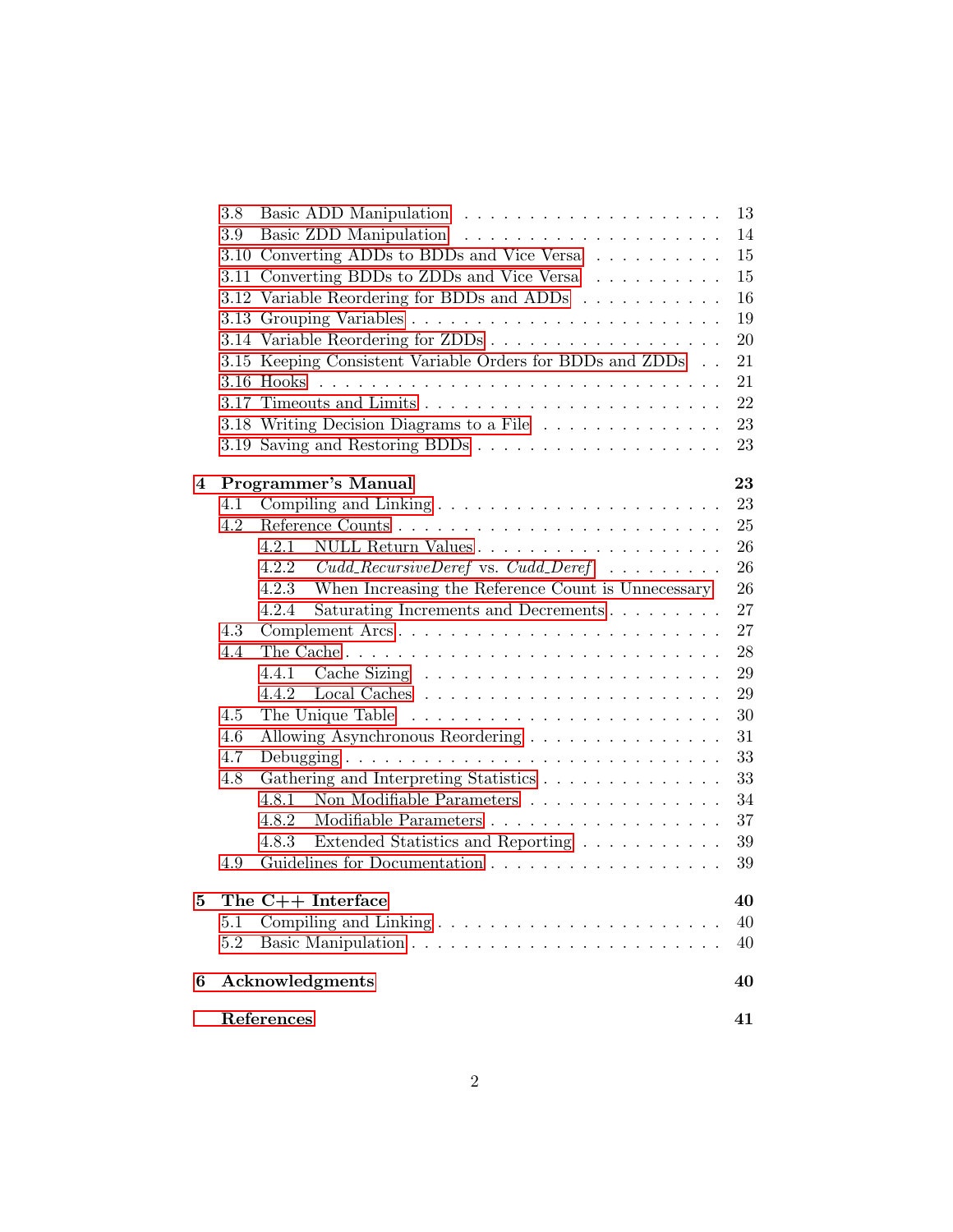$\Gamma$ [Index](#page-41-0)  $42$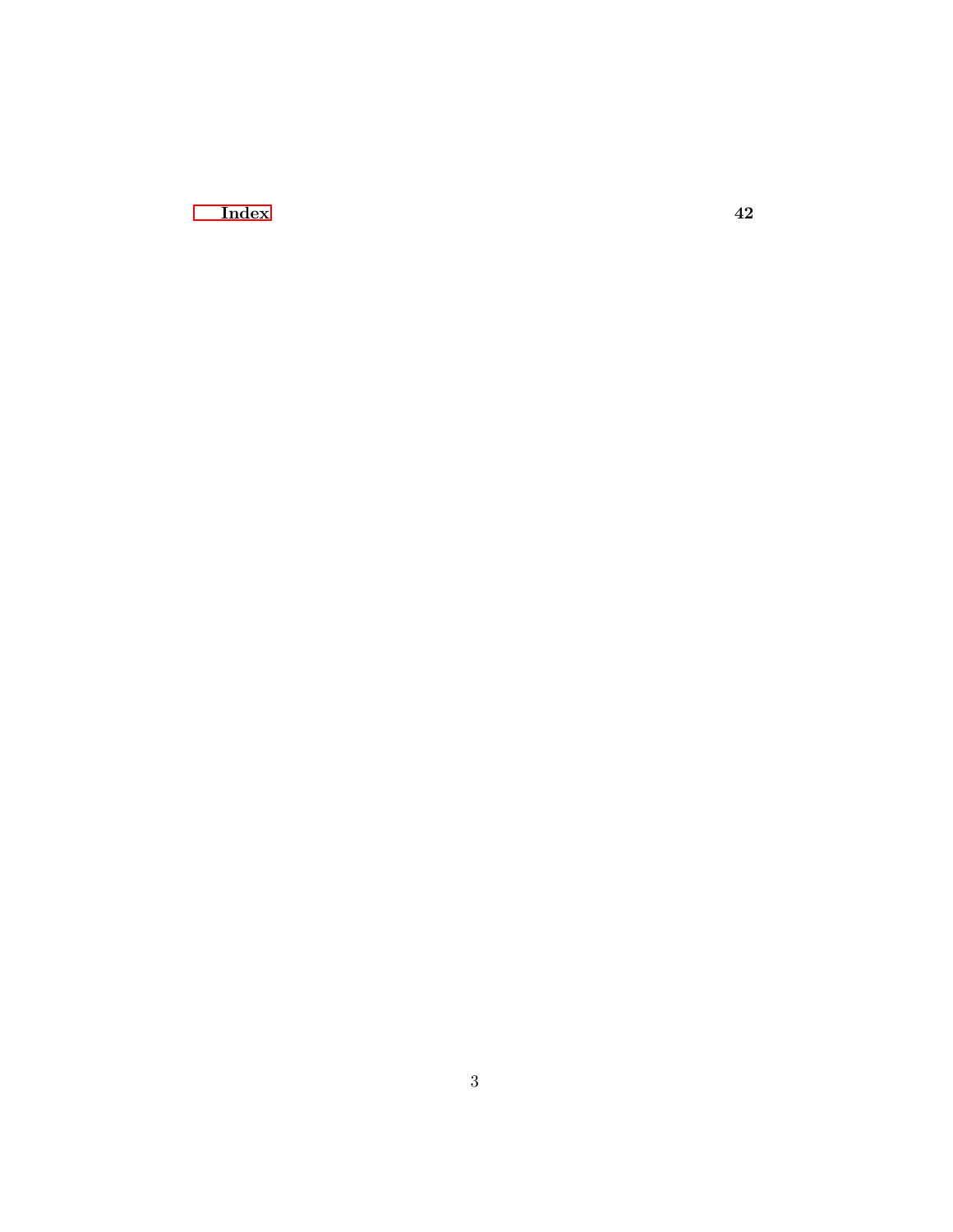## <span id="page-3-1"></span><span id="page-3-0"></span>1 Introduction

The CUDD package provides functions to manipulate Binary Decision Diagrams (BDDs) [\[4,](#page-40-1) [3\]](#page-40-2), Algebraic Decision Diagrams (ADDs) [\[1\]](#page-40-3), and Zerosuppressed Binary Decision Diagrams (ZDDs) [\[11\]](#page-41-1). BDDs are used to represent switching functions; ADDs are used to represent functions from  $\{0,1\}^n$ to an arbitrary set. ZDDs represent switching functions like BDDs; however, they are much more efficient than BDDs when the functions to be represented are characteristic functions of cube sets, or in general, when the ON-set of the function to be represented is very sparse. They are inferior to BDDs in other cases.

The package provides a large set of operations on BDDs, ADDs, and ZDDs, functions to convert BDDs into ADDs or ZDDs and vice versa, and a large assortment of variable reordering methods.

The CUDD package can be used in three ways:

- As a black box. In this case, the application program that needs to manipulate decision diagrams only uses the exported functions of the package. The rich set of functions included in the CUDD package allows many applications to be written in this way. Section [3](#page-5-0) describes how to use the exported functions of the package. An application written in terms of the exported functions of the package needs not concern itself with the details of variable reordering, which may take place behind the scenes.
- As a clear box. When writing a sophisticated application based on decision diagrams, efficiency often dictates that some functions be implemented as direct recursive manipulation of the diagrams, instead of being written in terms of existing primitive functions. Section [4](#page-22-2) explains how to add new functions to the CUDD package. It also details how to write a recursive function that may be interrupted by dynamic variable reordering.
- Through an interface. Object-oriented languages like  $C_{++}$  and Perl5 can free the programmer from the burden of memory management. A  $C++$  interface is included in the distribution of CUDD. It automatically frees decision diagrams that are no longer used by the application and overloads operators. Almost all the functionality provided by the CUDD exported functions is available through the  $C++$  interface, which is especially recommended for fast prototyping. Section [5](#page-39-0)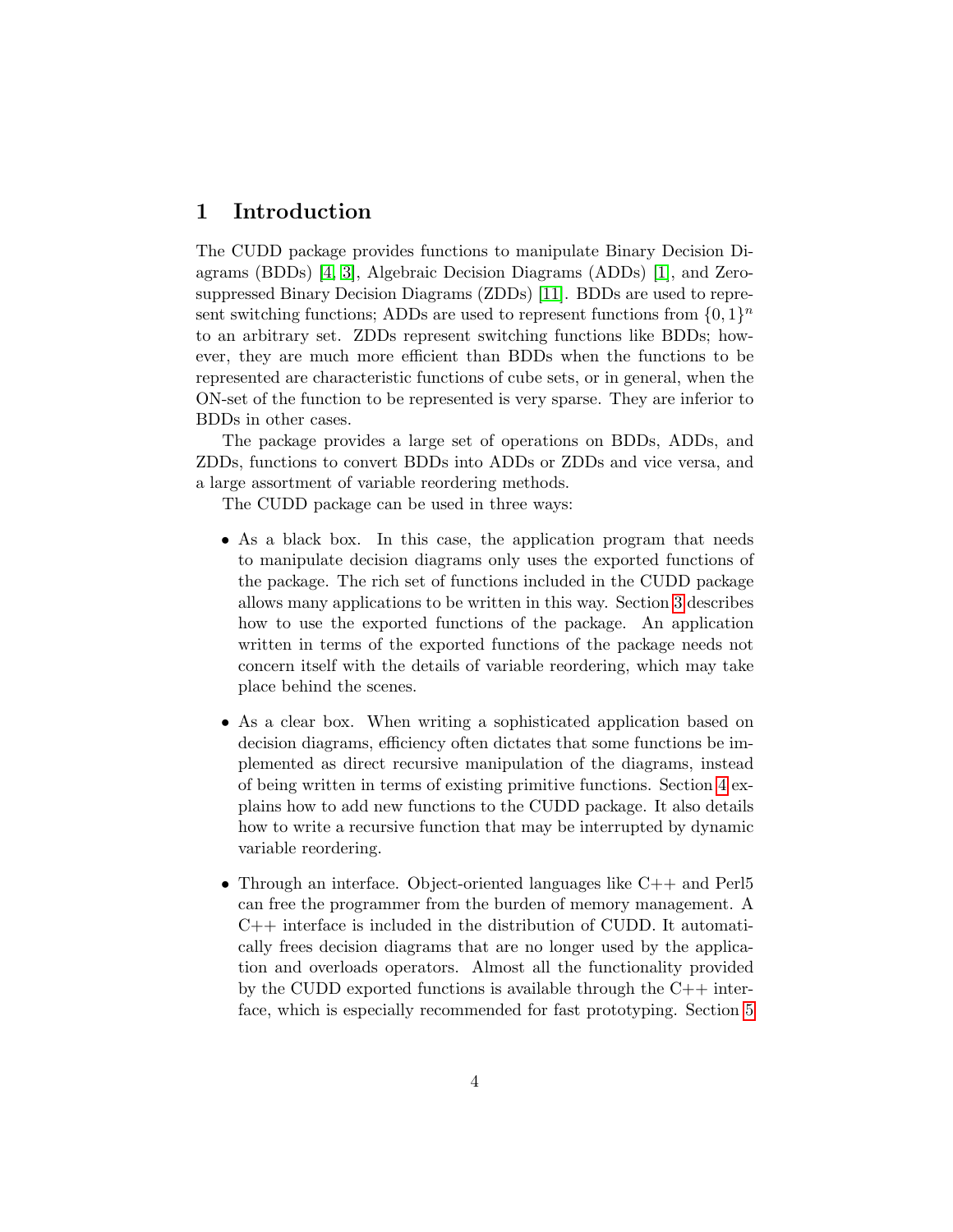<span id="page-4-3"></span>explains how to use the interface. A Perl5 interface also exists and is ditributed separately. (See Section [2.2.](#page-4-2))

In the following, the reader is supposed to be familiar with the basic ideas about decision diagrams, as found, for instance, in [\[3\]](#page-40-2).

## <span id="page-4-0"></span>2 How to Get CUDD

#### <span id="page-4-1"></span>2.1 The CUDD Package

The CUDD package is available via anonymous FTP from vlsi.Colorado.EDU. A compressed tar file named cudd-2.7.0.tar.gz can be found in directory pub. Once you have this file,

```
gzip -dc cudd-2.7.0.tar.gz | tar xvf -
```
will create directory cudd-2.7.0 and its subdirectories. These directories contain the decision diagram package, a few support libraries, and a test application based on the decision diagram package. There is a README file with instructions on configuration and installation in cudd-2.7.0. In short, CUDD uses the GNU Autotools for its build.

Once you have made the libraries and program, you can type make check to perform a sanity check. Among other things, make check executes commands like

```
cd nanotrav
nanotrav -p 1 -autodyn -reordering sifting -trav mult32a.blif
```
This command runs a simple-minded FSM traversal program on a simple model. (On a reasonable machine, it takes less than 0.5 s.) The output produced by the program is checked against cudd-2.7.0/nanotrav/mult32a.out. More information on the nanotrav test program can be found in the file cudd-2.7.0/nanotrav/README.

If you want to be notified of new releases of the CUDD package, send a message to Fabio@Colorado.EDU.

#### <span id="page-4-2"></span>2.2 CUDD Friends

Two CUDD extensions are available via anonymous FTP from vlsi.Colorado.EDU.

• PerlDD is an object-oriented Perl5 interface to CUDD. It is organized as a standard Perl extension module. The Perl interface is at a somewhat higher level than the  $C++$  interface, but it is not as complete.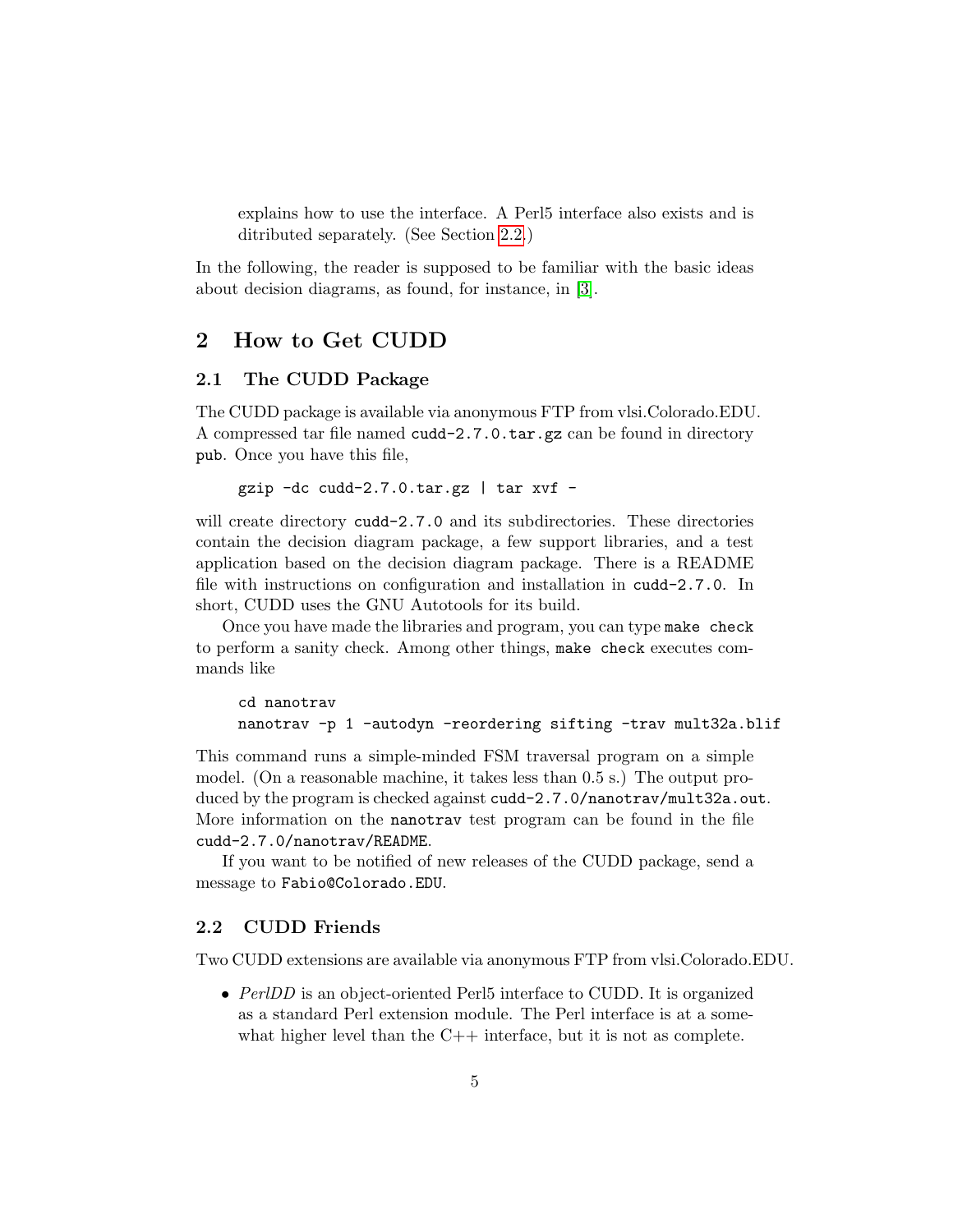<span id="page-5-4"></span>• *DDcal* is a graphic BDD calculator based on CUDD, Perl-Tk, and dot. (See Section [3.18](#page-22-0) for information on dot.)

## <span id="page-5-0"></span>3 User's Manual

This section describes the use of the CUDD package as a black box.

#### <span id="page-5-1"></span>3.1 Compiling and Linking

To build an application that uses the CUDD package, you should add

#### #include "cudd.h"

to your source files, and should link libcudd.a to your executable.

Keep in mind that whatever flags affect the size of data structures for instance the flags used to use 64-bit pointers where available—must be specified when compiling both CUDD and the files that include its header files.

#### <span id="page-5-2"></span>3.2 Basic Data Structures

#### <span id="page-5-3"></span>3.2.1 Nodes

BDDs, ADDs, and ZDDs are made of DdNode's. A DdNode (node for short) is a structure with several fields. Those that are of interest to the application that uses the CUDD package as a black box are the variable index, the reference count, and the value. The remaining fields are pointers that connect nodes among themselves and that are used to implement the unique table. (See Section [3.2.2.](#page-6-0))

The index field holds the name of the variable that labels the node. The index of a variable is a permanent attribute that reflects the order of creation. Index 0 corresponds to the variable created first. On a machine with 32-bit pointers, the maximum number of variables is the largest value that can be stored in an unsigned short integer minus 1. The largest index is reserved for the constant nodes. When 64-bit pointers are used, the maximum number of variables is the largest value that can be stored in an unsigned integer minus 1.

When variables are reordered to reduce the size of the decision diagrams, the variables may shift in the order, but they retain their indices. The package keeps track of the variable permutation (and its inverse). The application is not affected by variable reordering, except in the following cases.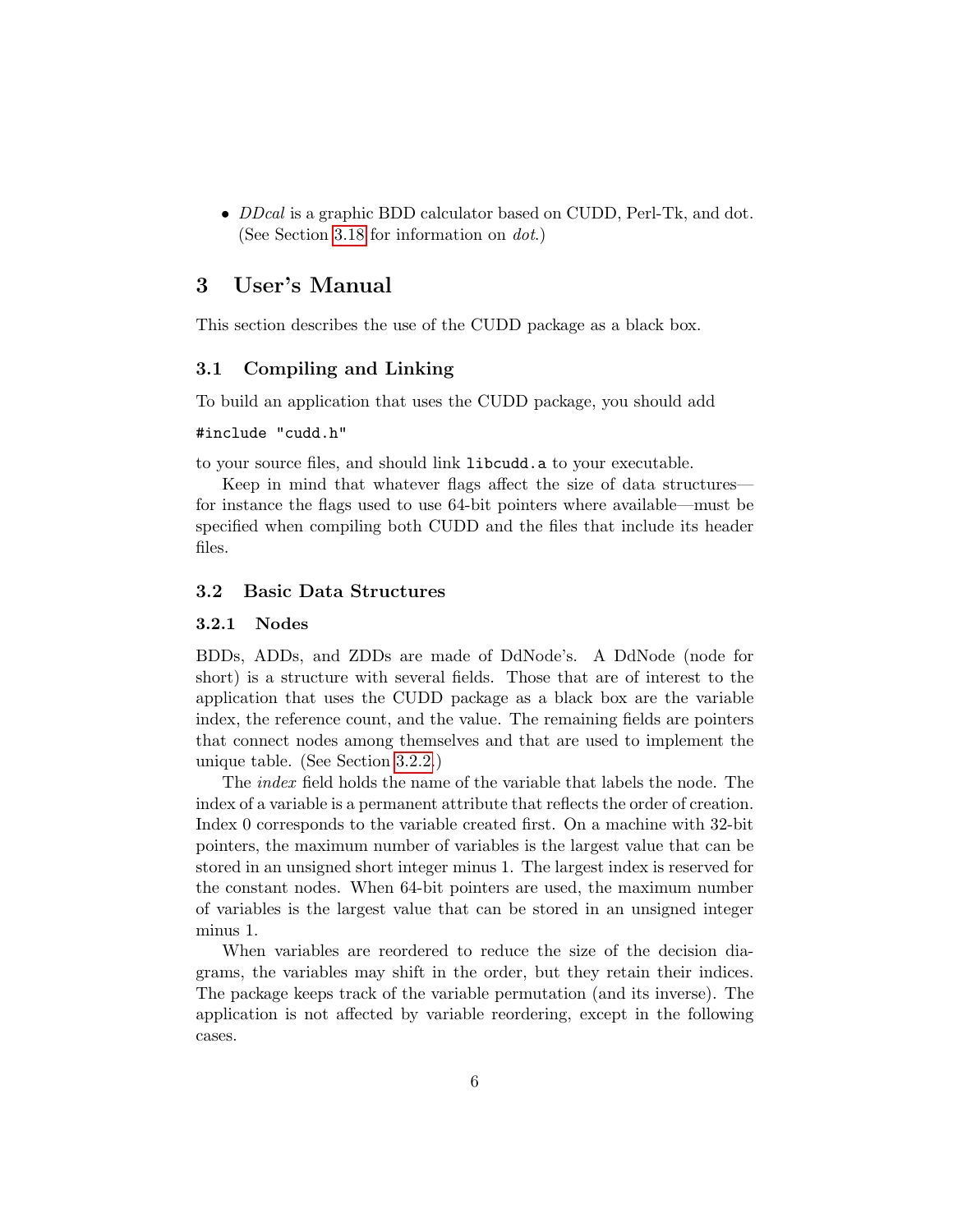- <span id="page-6-1"></span>• If the application uses generators ( $Cudd\_For eachCube$  and  $Cudd\_For eachNode)$ ) and reordering is enabled, then it must take care not to call any operation that may create new nodes (and hence possibly trigger reordering). This is because the cubes (i.e., paths) and nodes of a diagram change as a result of reordering.
- If the application uses  $Cudd\_bddConstant$  and reordering takes place, then the property of *Cudd\_bddConstrain* of being an image restrictor is lost.

The CUDD package relies on garbage collection to reclaim the memory used by diagrams that are no longer in use. The scheme employed for garbage collection is based on keeping a reference count for each node. The references that are counted are both the internal references (references from other nodes) and external references (typically references from the calling environment). When an application creates a new BDD, ADD, or ZDD, it must increase its reference count explicitly, through a call to  $Cudd\_Ref$ . Similarly, when a diagram is no longer needed, the application must call Cudd RecursiveDeref (for BDDs and ADDs) or Cudd RecursiveDerefZdd (for ZDDs) to "recycle" the nodes of the diagram.

Terminal nodes carry a value. This is especially important for ADDs. By default, the value is a double. To change to something different (e.g., an integer), the package must be modified and recompiled. Support for this process is very rudimentary.

#### <span id="page-6-0"></span>3.2.2 The Manager

All nodes used in BDDs, ADDs, and ZDDs are kept in special hash tables called the unique tables. Specifically, BDDs and ADDs share the same unique table, whereas ZDDs have their own table. As the name implies, the main purpose of the unique table is to guarantee that each node is unique; that is, there is no other node labeled by the same variable and with the same children. This uniqueness property makes decision diagrams canonical. The unique tables and some auxiliary data structures make up the DdManager (manager for short). Though the application that uses only the exported functions needs not be concerned with most details of the manager, it has to deal with the manager in the following sense. The application must initialize the manager by calling an appropriate function. (See Section [3.3.](#page-7-1)) Subsequently, it must pass a pointer to the manager to all the functions that operate on decision diagrams.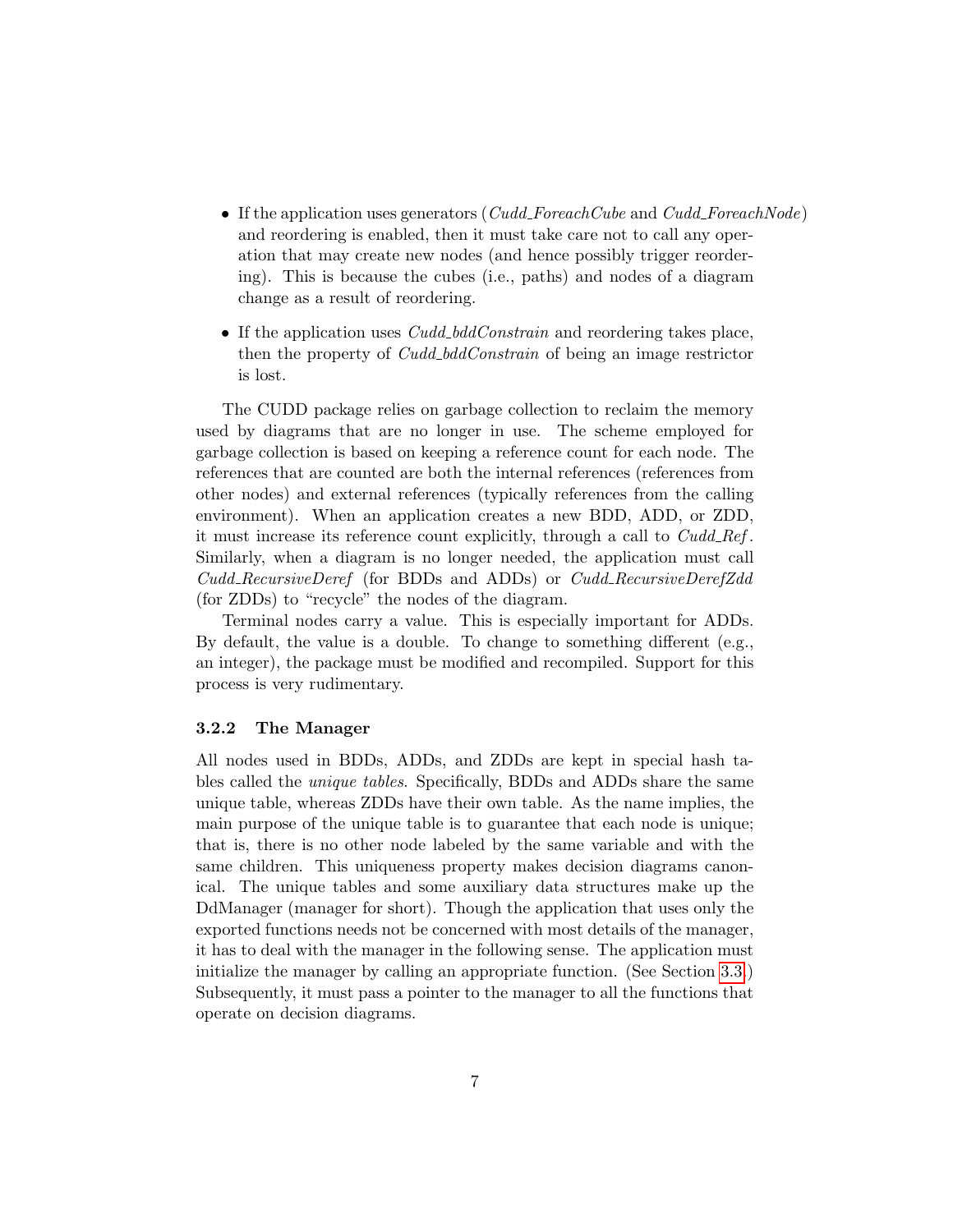#### <span id="page-7-2"></span><span id="page-7-0"></span>3.2.3 Cache

Efficient recursive manipulation of decision diagrams requires the use of a table to store computed results. This table is called here the *cache* because it is effectively handled like a cache of variable but limited capacity. The CUDD package starts by default with a small cache, and increases its size until either no further benefit is achieved, or a limit size is reached. The user can influence this policy by choosing initial and limit values for the cache size.

Too small a cache will cause frequent overwriting of useful results. Too large a cache will cause overhead, because the whole cache is scanned every time garbage collection takes place. The optimal parameters depend on the specific application. The default parameters work reasonably well for a large spectrum of applications.

The cache of the CUDD package is used by most recursive functions of the package, and can be used by user-supplied functions as well. (See Section [4.4.](#page-27-0))

#### <span id="page-7-1"></span>3.3 Initializing and Shutting Down a DdManager

To use the functions in the CUDD package, one has first to initialize the package itself by calling *Cudd Init*. This function takes four parameters:

- numVars: It is the initial number of variables for BDDs and ADDs. If the total number of variables needed by the application is known, then it is slightly more efficient to create a manager with that number of variables. If the number is unknown, it can be set to 0, or to any other lower bound on the number of variables. Requesting more variables than are actually needed is not incorrect, but is not efficient.
- numVarsZ: It is the initial number of variables for ZDDs. See Sections [3.9](#page-13-0) and [3.11](#page-14-1) for a discussion of the value of this argument.
- numSlots: Determines the initial size of each subtable of the unique table. There is a subtable for each variable. The size of each subtable is dynamically adjusted to reflect the number of nodes. It is normally O.K. to use the default value for this parameter, which is CUDD UNIQUE SLOTS.
- cachesize: It is the initial size (number of entries) of the cache. Its default value is CUDD CACHE SLOTS.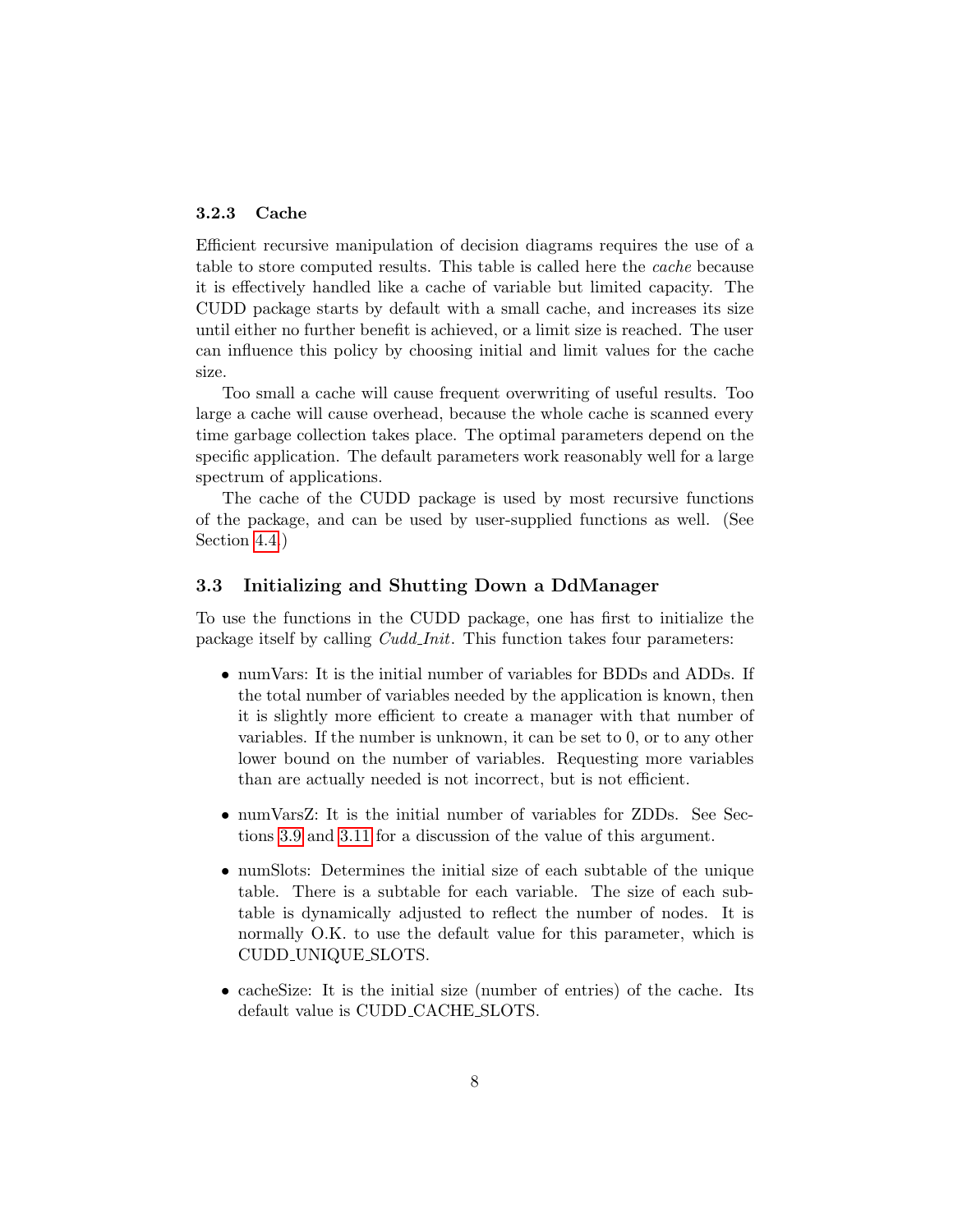- <span id="page-8-3"></span>• maxMemory: It is the target value for the maximum memory occupation (in bytes). The package uses this value to decide two parameters.
	- the maximum size to which the cache will grow, regardless of the hit rate or the size of the unique table.
	- the maximum size to which growth of the unique table will be preferred to garbage collection.

If maxMemory is set to 0, CUDD tries to guess a good value based on the available memory.

A typical call to *Cudd\_Init* may look like this:

```
manager = Cudd_Init(0,0,CUDD_UNIQUE_SLOTS,CUDD_CACHE_SLOTS,0);
```
To reclaim all the memory associated with a manager, an application must call  $Cudd\_Quit$ . This is normally done before exiting.

#### <span id="page-8-0"></span>3.4 Setting Parameters

The package provides several functions to set the parameters that control various functions. For instance, the package has an automatic way of determining whether a larger unique table would make the application run faster. In that case, the package enters a "fast growth" mode in which resizing of the unique subtables is favored over garbage collection. When the unique table reaches a given size, however, the package returns to the normal "slow growth" mode, even though the conditions that caused the transition to fast growth still prevail. The limit size for fast growth can be read by  $Cudd\_ReadLooseUpTo$  and changed by  $Cudd\_SetLooseUpTo$ . Similar pairs of functions exist for several other parameters. See also Section [4.8.](#page-32-1)

#### <span id="page-8-1"></span>3.5 Constant Functions

The CUDD Package defines several constant functions. These functions are created when the manager is initialized, and are accessible through the manager itself.

#### <span id="page-8-2"></span>3.5.1 One, Logic Zero, and Arithmetic Zero

The constant 1 (returned by  $Cudd\_ReadOne$ ) is common to BDDs, ADDs, and ZDDs. However, its meaning is different for ADDs and BDDs, on the one hand, and ZDDs, on the other hand. The diagram consisting of the constant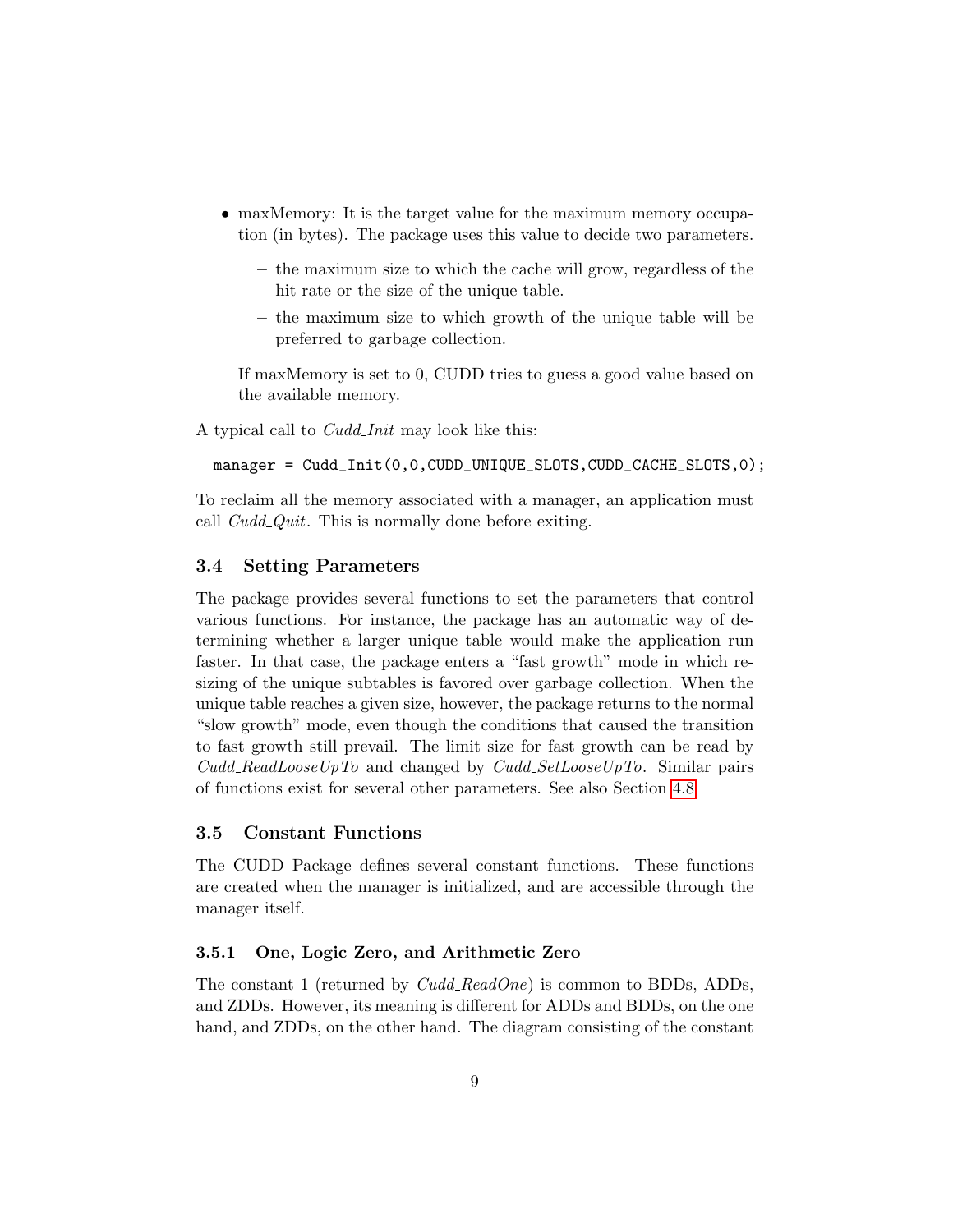<span id="page-9-2"></span>1 node only represents the constant 1 function for ADDs and BDDs. For ZDDs, its meaning depends on the number of variables: It is the conjunction of the complements of all variables. Conversely, the representation of the constant 1 function depends on the number of variables. The constant 1 function of n variables is returned by  $Cudd\_ReadZddOne$ .

The constant 0 is common to ADDs and ZDDs, but not to BDDs. The BDD logic 0 is not associated with the constant 0 function: It is obtained by complementation  $(Cudd<sub>-</sub>Not)$  of the constant 1. (It is also returned by Cudd ReadLogicZero.) All other constants are specific to ADDs.

#### <span id="page-9-0"></span>3.5.2 Predefined Constants

Besides 0 (returned by  $Cudd\_ReadZero$ ) and 1, the following constant functions are created at initialization time.

- 1. PlusInfinity and MinusInfinity: On computers implementing the IEEE standard 754 for floating-point arithmetic, these two constants are set to the signed infinities. The values of these constants are returned by Cudd ReadPlusInfinity and Cudd ReadMinusInfinity.
- 2. Epsilon: This constant, initially set to  $10^{-12}$ , is used in comparing floating point values for equality. Its value is returned by the function  $Cudd\_ReadEpsilon$ , and it can be modified by calling  $Cudd\_SetEpsilon$ . Unlike the other constants, it does not correspond to a node.

#### <span id="page-9-1"></span>3.5.3 Background

The background value is a constant typically used to represent non-existing arcs in graphs. Consider a shortest path problem. Two nodes that are not connected by an arc can be regarded as being joined by an arc of infinite length. In shortest path problems, it is therefore convenient to set the background value to PlusInfinity. In network flow problems, on the other hand, two nodes not connected by an arc can be regarded as joined by an arc of 0 capacity. For these problems, therefore, it is more convenient to set the background value to 0. In general, when representing sparse matrices, the background value is the value that is assumed implicitly.

At initialization, the background value is set to 0. It can be read with Cudd ReadBackground, and modified with Cudd SetBackground. The background value affects procedures that read sparse matrices and graphs (like Cudd<sub>-addRead</sub> and Cudd<sub>-addHarwell</sub>), procedures that print out sum-ofproduct expressions for ADDs (Cudd PrintMinterm), generators of cubes  $(Cudd\_For each Cube)$ , and procedures that count minterms  $(Cudd\_CountMinterm)$ .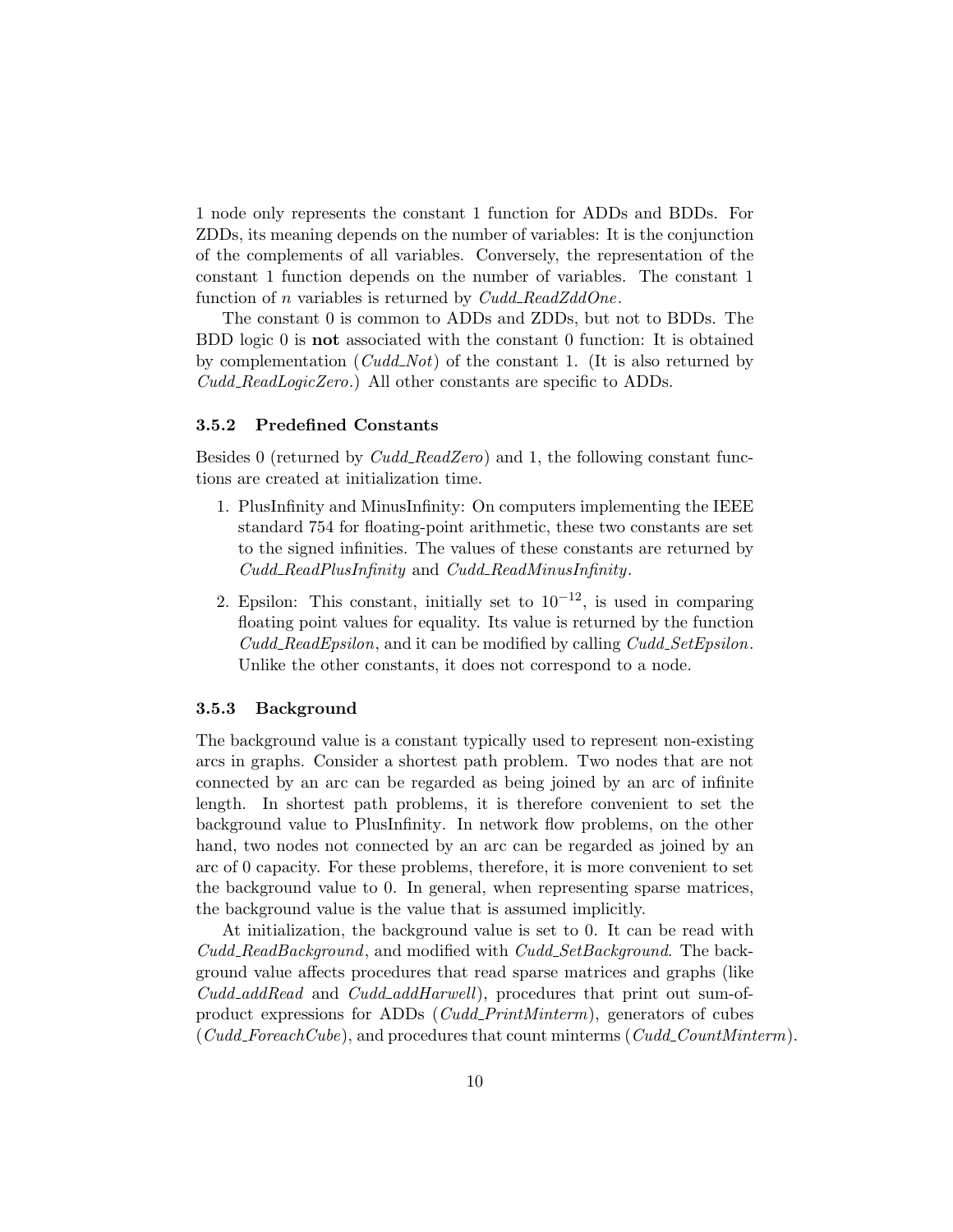#### <span id="page-10-4"></span><span id="page-10-0"></span>3.5.4 New Constants

New constant can be created by calling *Cudd\_addConst*. This function will retrieve the ADD for the desired constant, if it already exist, or it will create a new one. Obviously, new constants should only be used when manipulating ADDs.

#### <span id="page-10-1"></span>3.6 Creating Variables

Decision diagrams are typically created by combining simpler decision diagrams. The simplest decision diagrams, of course, cannot be created in that way. Constant functions have been discussed in Section [3.5.](#page-8-1) In this section we discuss the simple variable functions, also known as *projection functions*.

#### <span id="page-10-2"></span>3.6.1 New BDD and ADD Variables

The projection functions are distinct for BDDs and ADDs. A projection function for BDDs consists of an internal node with both outgoing arcs pointing to the constant 1. The else arc is complemented.

An ADD projection function, on the other hand, has the else pointer directed to the arithmetic zero function. One should never mix the two types of variables. BDD variables should be used when manipulating BDDs, and ADD variables should be used when manipulating ADDs. Three functions are provided to create BDD variables:

- *Cudd\_bddIthVar*: Returns the projection function with index i. If the function does not exist, it is created.
- $Cudd\_bddNewVar$ : Returns a new projection function, whose index is the largest index in use at the time of the call, plus 1.
- Cudd\_bddNewVarAtLevel: Similar to Cudd\_bddNewVar. In addition it allows to specify the position in the variable order at which the new variable should be inserted. In contrast, Cudd\_bddNewVar adds the new variable at the end of the order.

The analogous functions for ADDs are  $Cudd\_addIthVar$ ,  $Cudd\_addNewVar$ , and Cudd\_addNewVarAtLevel.

#### <span id="page-10-3"></span>3.6.2 New ZDD Variables

Unlike the projection functions of BDDs and ADDs, the projection functions of ZDDs have diagrams with  $n+1$  nodes, where n is the number of variables.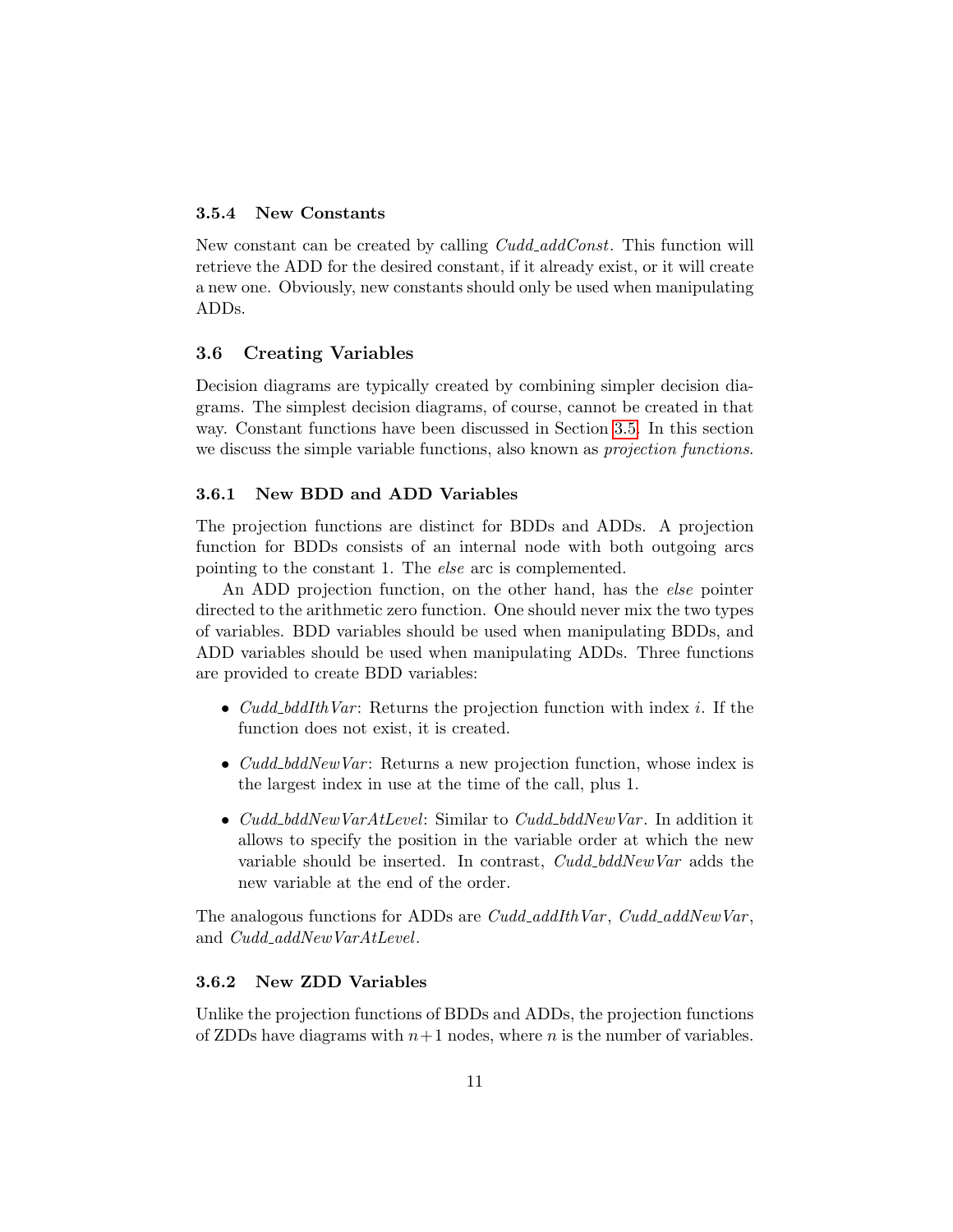<span id="page-11-1"></span>Therefore the ZDDs of the projection functions change when new variables are added. This will be discussed in Section [3.9.](#page-13-0) Here we assume that the number of variables is fixed. The ZDD of the *i*-th projection function is returned by *Cudd\_zddIthVar*.

#### <span id="page-11-0"></span>3.7 Basic BDD Manipulation

Common manipulations of BDDs can be accomplished by calling *Cudd\_bddIte*. This function takes three BDDs,  $f$ ,  $g$ , and  $h$ , as arguments and computes  $f \cdot g + f' \cdot h$ . Like all the functions that create new BDDs or ADDs, Cudd bddIte returns a result that must be explicitly referenced by the caller. Cudd bddIte can be used to implement all two-argument Boolean functions. However, the package also provides *Cudd\_bddAnd* as well as the other twooperand Boolean functions, which are slightly more efficient when a twooperand function is called for. The following fragment of code illustrates how to build the BDD for the function  $f = x'_0 x'_1 x'_2 x'_3$ .

```
DdManager *manager;
DdNode *f, *var, *tmp;
int i;
...
f = Cudd_ReadOne(manager);
Cudd_Ref(f);for (i = 3; i >= 0; i--) {
    var = Cudd_bddIthVar(manager,i);
    tmp = Cudd_bddAnd(manager,Cudd_Not(var),f);
    Cudd_Ref(tmp);
    Cudd_RecursiveDeref(manager,f);
    f = tmp;}
```
This example illustrates the following points:

- Intermediate results must be "referenced" and "dereferenced." However, var is a projection function, and its reference count is always greater than 0. Therefore, there is no call to  $Cudd_{\text{}}Ref$ .
- The new f must be assigned to a temporary variable (tmp in this example). If the result of *Cudd\_bddAnd* were assigned directly to  $f$ , the old f would be lost, and there would be no way to free its nodes.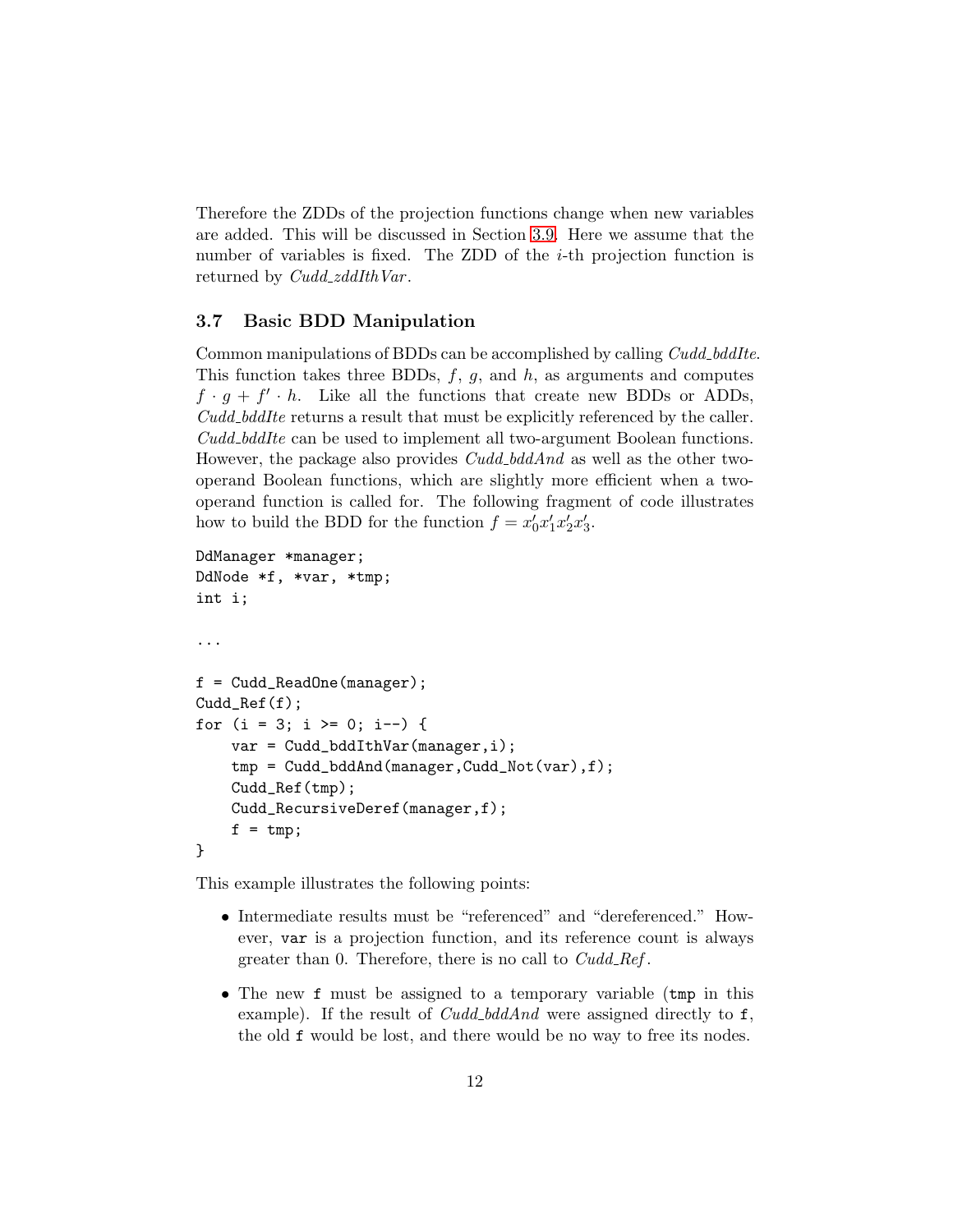<span id="page-12-1"></span>• The statement  $f = \text{tmp}$  has the same effect as:

```
f = tmp;Cudd_Ref(f);
Cudd_RecursiveDeref(manager,tmp);
```
but is more efficient. The reference is "passed" from tmp to f, and tmp is now ready to be reutilized.

- It is normally more efficient to build BDDs "bottom-up." This is why the loop goes from 3 to 0. Notice, however, that after variable reordering, higher index does not necessarily mean "closer to the bottom." Of course, in this simple example, efficiency is not a concern.
- Had we wanted to conjoin the variables in a bottom-up fashion even after reordering, we should have used *Cudd\_ReadInvPerm*. One has to be careful, though, to fix the order of conjunction before entering the loop. Otherwise, if reordering takes place, it is possible to use one variable twice and skip another variable.

#### <span id="page-12-0"></span>3.8 Basic ADD Manipulation

The most common way to manipulate ADDs is via  $Cudd\_addApply$ . This function can apply a wide variety of operators to a pair of ADDs. Among the available operators are addition, multiplication, division, minimum, maximum, and Boolean operators that work on ADDs whose leaves are restricted to 0 and 1 (0-1 ADDs).

The following fragment of code illustrates how to build the ADD for the function  $f = 5x_0x_1x_2x_3$ .

```
DdManager *manager;
DdNode *f, *var, *tmp;
int i;
...
f = Cudd\_addConst(maxager, 5);Cudd_Ref(f);
for (i = 3; i >= 0; i--) {
    var = Cudd_addIthVar(manager,i);
    Cudd_Ref(var);
```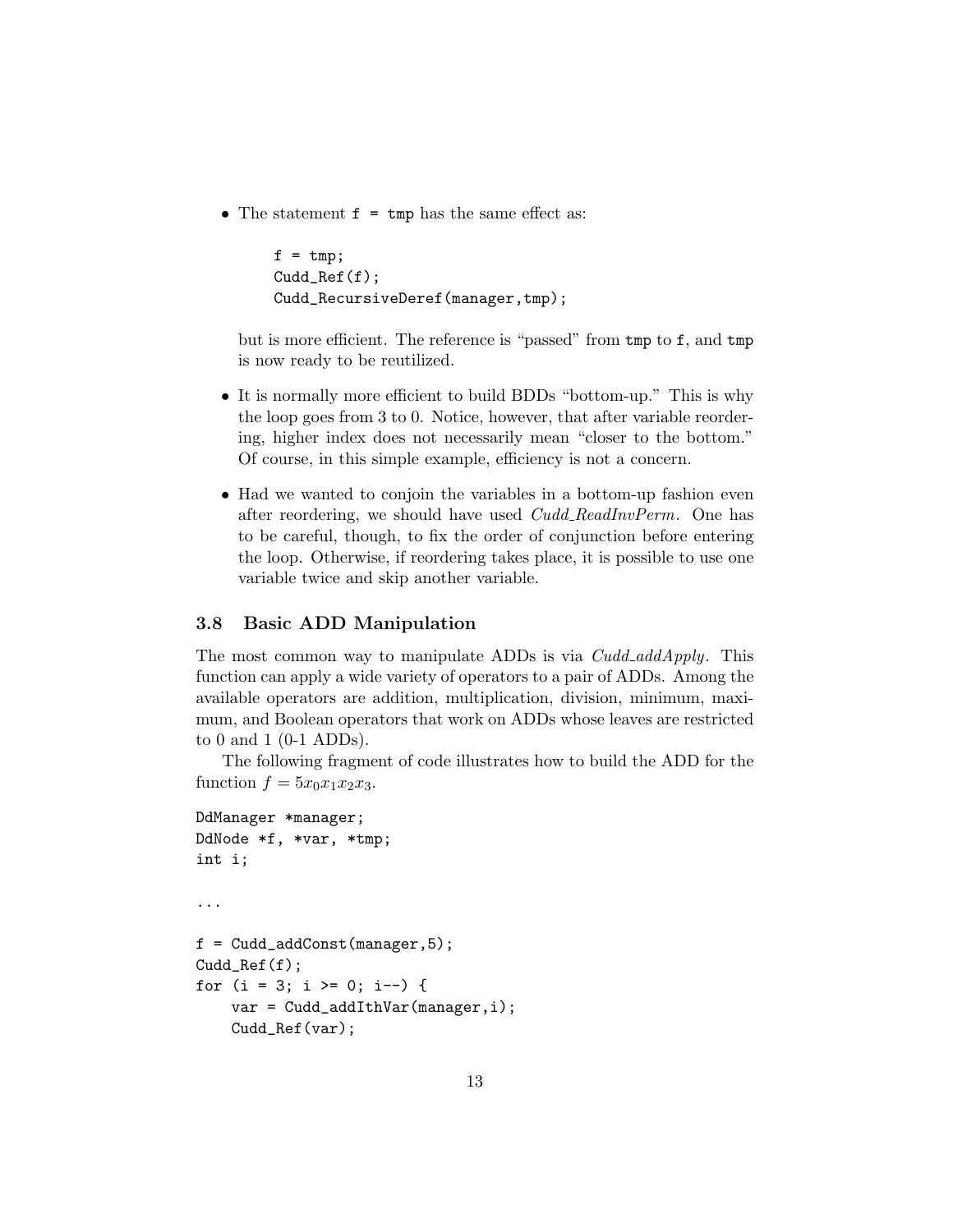```
tmp = Cudd_addApply(manager,Cudd_addTimes,var,f);
    Cudd_Ref(tmp);
    Cudd_RecursiveDeref(manager,f);
    Cudd_RecursiveDeref(manager,var);
    f = \text{tmp};}
```
This example, contrasted to the example of BDD manipulation, illustrates the following points:

- The ADD projection function are not maintained by the manager. It is therefore necessary to reference and dereference them.
- The product of two ADDs is computed by calling  $Cudd\_addApply$  with  $Cudd\_addTimes$  as parameter. There is no "apply" function for BDDs, because Cudd\_bddAnd and Cudd\_bddXor plus complementation are sufficient to implement all two-argument Boolean functions.

#### <span id="page-13-0"></span>3.9 Basic ZDD Manipulation

ZDDs are often generated by converting existing BDDs. (See Section [3.11.](#page-14-1)) However, it is also possible to build ZDDs by applying Boolean operators to other ZDDs, starting from constants and projection functions. The following fragment of code illustrates how to build the ZDD for the function  $f =$  $x'_0 + x'_1 + x'_2 + x'_3$ . We assume that the four variables already exist in the manager when the ZDD for  $f$  is built. Note the use of De Morgan's law.

```
DdManager *manager;
DdNode *f, *var, *tmp;
int i;
manager = Cudd_Init(0,4,CUDD_UNIQUE_SLOTS,
    CUDD_CACHE_SLOTS,0);
...
tmp = Cudd_ReadZddOne(manager,0);
Cudd_Ref(tmp);
for (i = 3; i >= 0; i--) {
    var = Cudd_zddIthVar(manager,i);
    Cudd_Ref(var);
    f = Cudd_zddIntersect(manager,var,tmp);
    Cudd_Ref(f);
```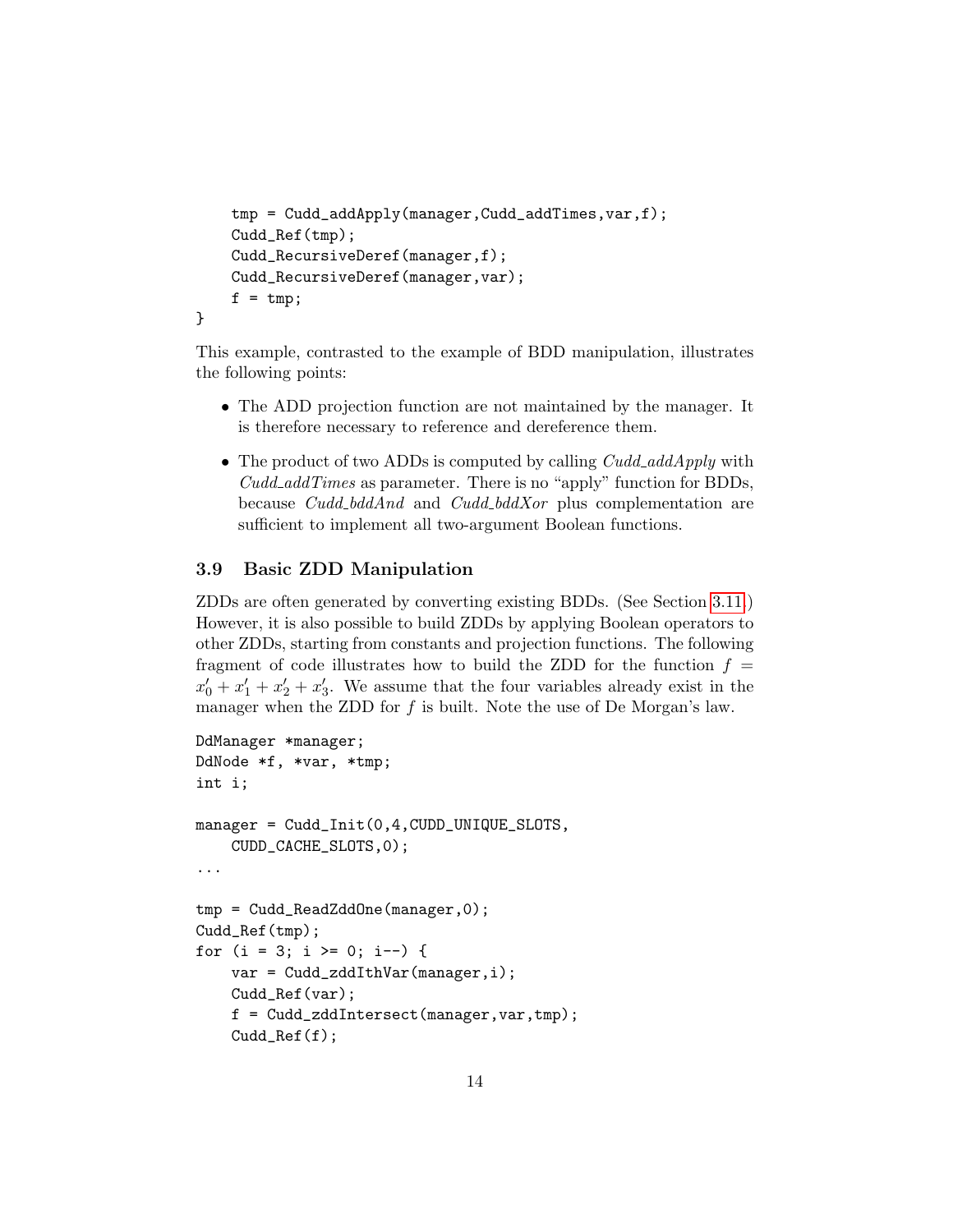```
Cudd_RecursiveDerefZdd(manager,tmp);
    Cudd_RecursiveDerefZdd(manager,var);
    tmp = f;}
f = Cudd_zddDiff(manager,Cudd_ReadZddOne(manager,0),tmp);
Cudd_Ref(f);
Cudd_RecursiveDerefZdd(manager,tmp);
```
This example illustrates the following points:

- The projection functions are referenced, because they are not maintained by the manager.
- Complementation is obtained by subtracting from the constant 1 function.
- The result of  $Cudd\_ReadZddOne$  does not require referencing.

CUDD provides functions for the manipulation of covers represented by ZDDs. For instance, Cudd zddIsop builds a ZDD representing an irredundant sum of products for the incompletely specified function defined by the two BDDs  $L$  and  $U$ . Cudd\_zddWeakDiv performs the weak division of two covers given as ZDDs. These functions expect the two ZDD variables corresponding to the two literals of the function variable to be adjacent. One has to create variable groups (see Section [3.14\)](#page-19-0) for reordering of the ZDD variables to work. BDD automatic reordering is safe even without groups: If realignment of ZDD and ADD/BDD variables is requested (see Section [3.15\)](#page-20-0) groups will be kept adjacent.

#### <span id="page-14-0"></span>3.10 Converting ADDs to BDDs and Vice Versa

Several procedures are provided to convert ADDs to BDDs, according to different criteria. (Cudd\_addBddPattern, Cudd\_addBddInterval, and Cudd\_addBddThreshold.) The conversion from BDDs to ADDs (Cudd BddToAdd) is based on the simple principle of mapping the logical 0 and 1 on the arithmetic 0 and 1. It is also possible to convert an ADD with integer values (more precisely, floating point numbers with 0 fractional part) to an array of BDDs by repeatedly calling *Cudd\_addIthBit*.

#### <span id="page-14-1"></span>3.11 Converting BDDs to ZDDs and Vice Versa

Many applications first build a set of BDDs and then derive ZDDs from the BDDs. These applications should create the manager with 0 ZDD variables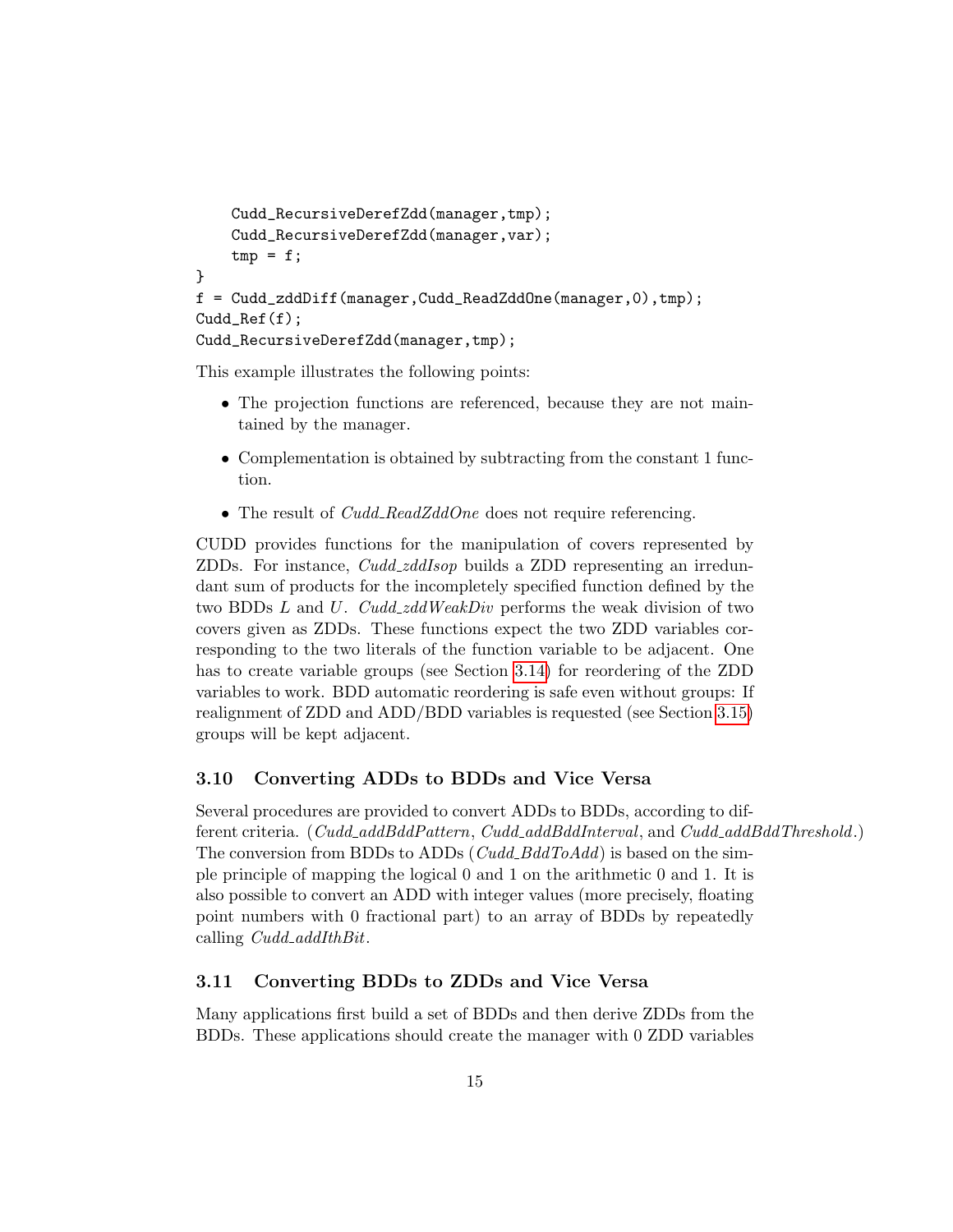<span id="page-15-1"></span>and create the BDDs. Then they should call  $Cudd\_zddVarsFromBddVars$ to create the necessary ZDD variables—whose number is likely to be known once the BDDs are available. This approach eliminates the difficulties that arise when the number of ZDD variables changes while ZDDs are being built.

The simplest conversion from BDDs to ZDDs is a simple change of representation, which preserves the functions. Simply put, given a BDD for  $f$ , a ZDD for f is requested. In this case the correspondence between the BDD variables and ZDD variables is one-to-one. Hence, Cudd\_zddVarsFromBddVars should be called with the multiplicity parameter equal to 1. The conversion proper can then be performed by calling  $Cudd\_zddPortFromBdd$ . The inverse transformation is performed by Cudd\_zddPortToBdd.

ZDDs are quite often used for the representation of covers. This is normally done by associating two ZDD variables to each variable of the function. (And hence, typically, to each BDD variable.) One ZDD variable is associated with the positive literal of the BDD variable, while the other ZDD variable is associated with the negative literal. A call to Cudd\_zddVarsFromBddVars with *multiplicity* equal to 2 will associate to BDD variable  $i$  the two ZDD variables  $2i$  and  $2i + 1$ .

If a BDD variable group tree exists when Cudd\_zddVarsFromBddVars is called (see Section [3.13\)](#page-18-0) the function generates a ZDD variable group tree consistent to it. In any case, all the ZDD variables derived from the same BDD variable are clustered into a group.

If the ZDD for f is created and later a new ZDD variable is added to the manager, the function represented by the existing ZDD changes. Suppose, for instance, that two variables are initially created, and that the ZDD for  $f = x_0 + x_1$  is built. If a third variable is added, say  $x_2$ , then the ZDD represents  $g = (x_0 + x_1)x_2'$  instead. This change in function obviously applies regardless of what use is made of the ZDD. However, if the ZDD is used to represent a cover, the cover itself is not changed by the addition of new variable. (What changes is the characteristic function of the cover.)

#### <span id="page-15-0"></span>3.12 Variable Reordering for BDDs and ADDs

The CUDD package provides a rich set of dynamic reordering algorithms. Some of them are slight variations of existing techniques [\[15,](#page-41-2) [5,](#page-40-4) [2,](#page-40-5) [9,](#page-41-3) [14,](#page-41-4) [10\]](#page-41-5); some others have been developed specifically for this package [\[13,](#page-41-6) [12\]](#page-41-7).

Reordering affects a unique table. This means that BDDs and ADDs, which share the same unique table are simultaneously reordered. ZDDs, on the other hand, are reordered separately. In the following we discuss the reordering of BDDs and ADDs. Reordering for ZDDs is the subject of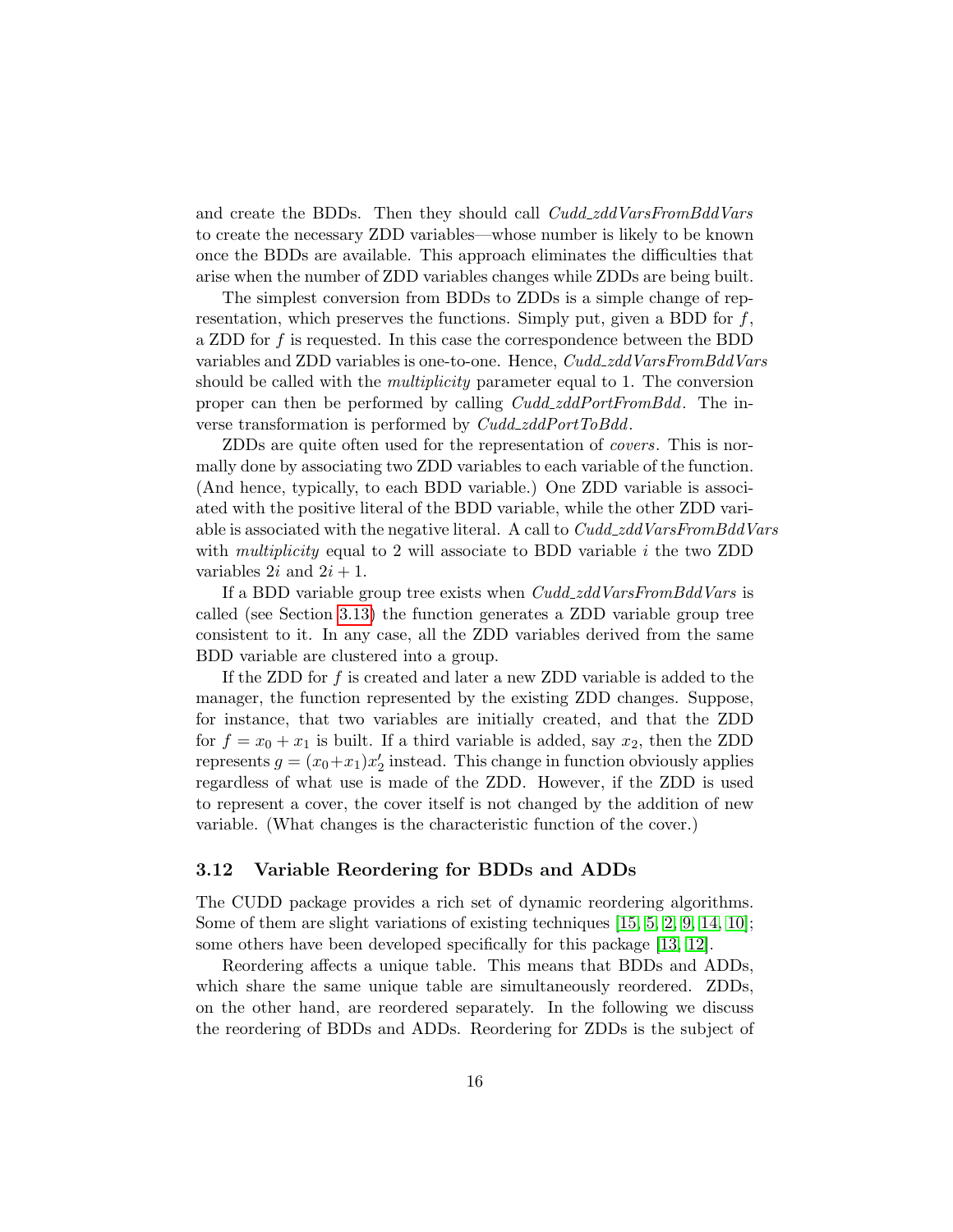<span id="page-16-0"></span>Section [3.14.](#page-19-0)

Reordering of the variables can be invoked directly by the application by calling Cudd ReduceHeap. Or it can be automatically triggered by the package when the number of nodes has reached a given threshold. (The threshold is initialized and automatically adjusted after each reordering by the package.) To enable automatic dynamic reordering (also called asynchronous dynamic reordering in this document) the application must call Cudd AutodynEnable. Automatic dynamic reordering can subsequently be disabled by calling *Cudd\_AutodynDisable*.

All reordering methods are available in both the case of direct call to Cudd ReduceHeap and the case of automatic invocation. For many methods, the reordering procedure is iterated until no further improvement is obtained. We call these methods the converging methods. When constraints are imposed on the relative position of variables (see Section [3.13\)](#page-18-0) the reordering methods apply inside the groups. The groups themselves are reordered by sifting. Each method is identified by a constant of the enumerated type Cudd ReorderingType defined in cudd.h (the external header file of the CUDD package):

CUDD REORDER NONE: This method causes no reordering.

- **CUDD\_REORDER\_SAME:** If passed to  $Cudd\_AutodynEnable$ , this method leaves the current method for automatic reordering unchanged. If passed to Cudd ReduceHeap, this method causes the current method for automatic reordering to be used.
- CUDD REORDER RANDOM: Pairs of variables are randomly chosen, and swapped in the order. The swap is performed by a series of swaps of adjacent variables. The best order among those obtained by the series of swaps is retained. The number of pairs chosen for swapping equals the number of variables in the diagram.
- CUDD REORDER RANDOM PIVOT: Same as CUDD REORDER RANDOM, but the two variables are chosen so that the first is above the variable with the largest number of nodes, and the second is below that variable. In case there are several variables tied for the maximum number of nodes, the one closest to the root is used.
- CUDD REORDER SIFT: This method is an implementation of Rudell's sifting algorithm [\[15\]](#page-41-2). A simplified description of sifting is as follows: Each variable is considered in turn. A variable is moved up and down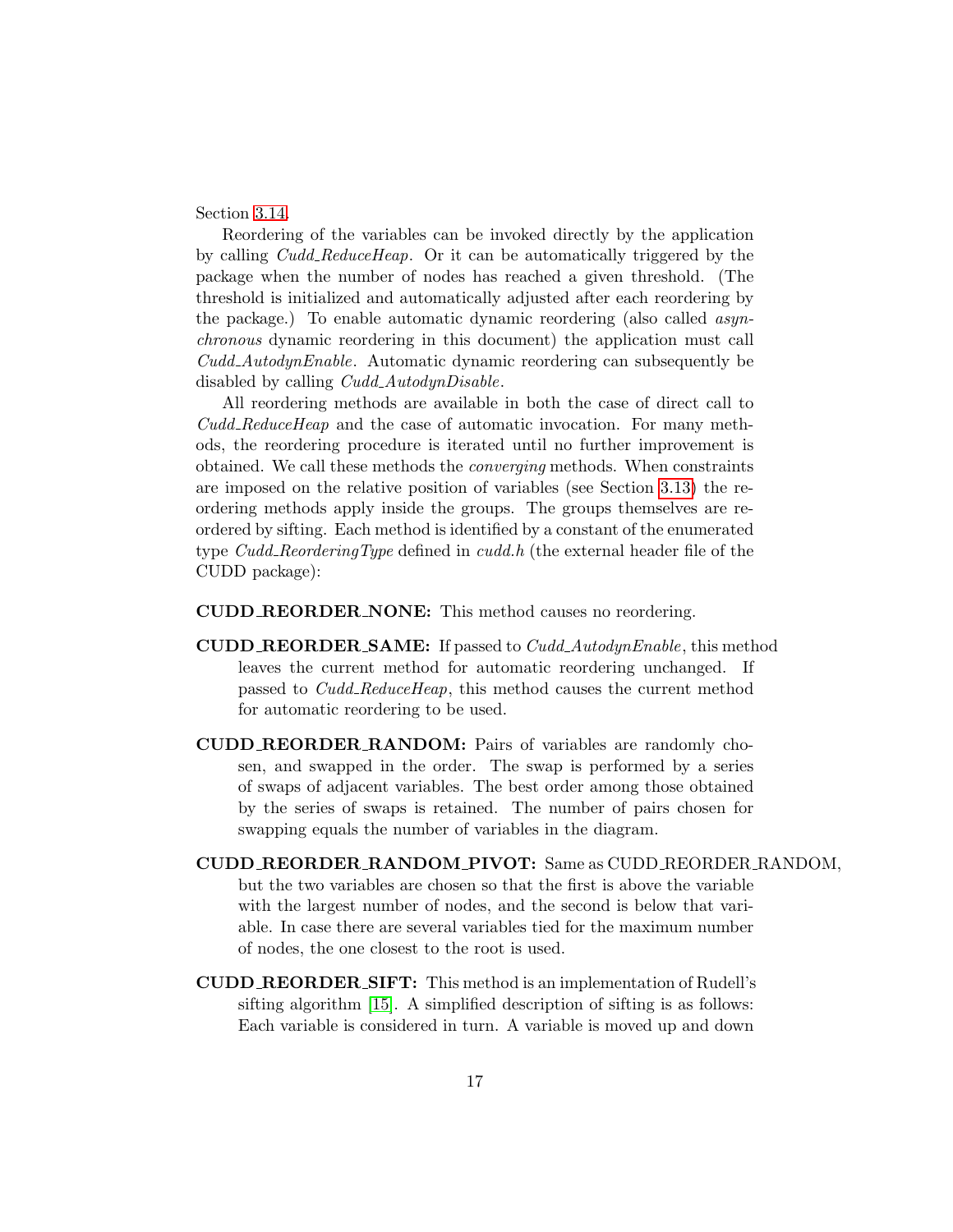<span id="page-17-0"></span>in the order so that it takes all possible positions. The best position is identified and the variable is returned to that position.

In reality, things are a bit more complicated. For instance, there is a limit on the number of variables that will be sifted. This limit can be read with *Cudd\_ReadSiftMaxVar* and set with *Cudd\_SetSiftMaxVar*. In addition, if the diagram grows too much while moving a variable up or down, that movement is terminated before the variable has reached one end of the order. The maximum ratio by which the diagram is allowed to grow while a variable is being sifted can be read with Cudd ReadMaxGrowth and set with Cudd SetMaxGrowth.

- CUDD REORDER SIFT CONVERGE: This is the converging variant of CUDD REORDER SIFT.
- CUDD REORDER SYMM SIFT: This method is an implementation of symmetric sifting [\[13\]](#page-41-6). It is similar to sifting, with one addition: Variables that become adjacent during sifting are tested for symmetry. If they are symmetric, they are linked in a group. Sifting then continues with a group being moved, instead of a single variable. After symmetric sifting has been run, *Cudd\_SymmProfile* can be called to report on the symmetry groups found. (Both positive and negative symmetries are reported.)
- CUDD REORDER SYMM SIFT CONV: This is the converging variant of CUDD REORDER SYMM SIFT.
- CUDD REORDER GROUP SIFT: This method is an implementation of group sifting [\[12\]](#page-41-7). It is similar to symmetric sifting, but aggregation is not restricted to symmetric variables.
- CUDD REORDER GROUP SIFT CONV: This method repeats until convergence the combination of CUDD REORDER GROUP SIFT and CUDD REORDER WINDOW4.
- CUDD REORDER WINDOW2: This method implements the window permutation approach of Fujita [\[7\]](#page-41-8) and Ishiura [\[9\]](#page-41-3). The size of the window is 2.
- CUDD REORDER WINDOW3: Similar to CUDD REORDER WINDOW2, but with a window of size 3.
- CUDD REORDER WINDOW4: Similar to CUDD REORDER WINDOW2, but with a window of size 4.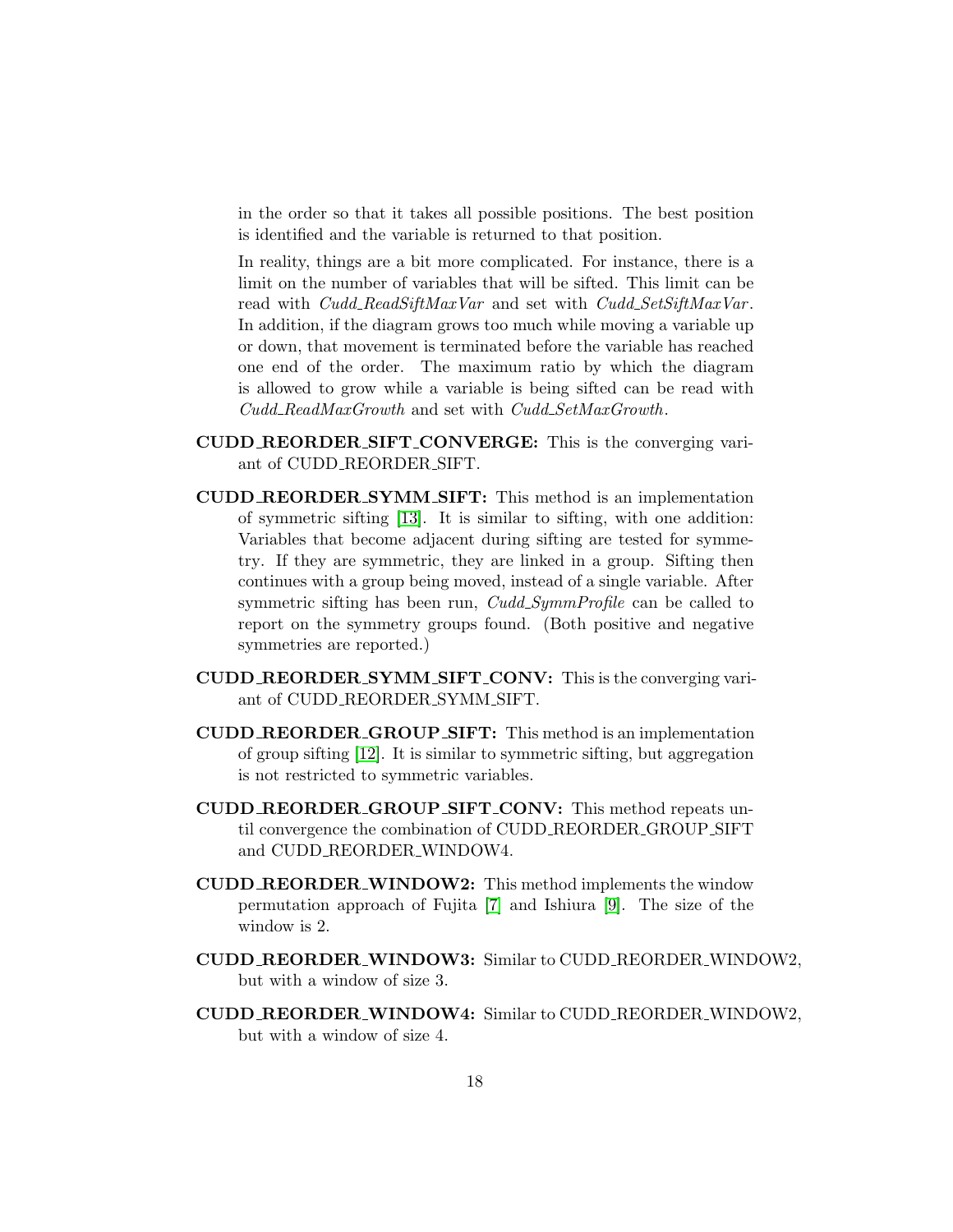- <span id="page-18-1"></span>CUDD REORDER WINDOW2 CONV: This is the converging variant of CUDD REORDER WINDOW2.
- CUDD REORDER WINDOW3 CONV: This is the converging variant of CUDD REORDER WINDOW3.
- CUDD REORDER WINDOW4 CONV: This is the converging variant of CUDD REORDER WINDOW4.
- CUDD REORDER ANNEALING: This method is an implementation of simulated annealing for variable ordering, vaguely resemblant of the algorithm of [\[2\]](#page-40-5). This method is potentially very slow.
- CUDD REORDER GENETIC: This method is an implementation of a genetic algorithm for variable ordering, inspired by the work of Drechsler [\[5\]](#page-40-4). This method is potentially very slow.
- CUDD REORDER EXACT: This method implements a dynamic programming approach to exact reordering [\[8,](#page-41-9) [6,](#page-41-10) [9\]](#page-41-3), with improvements described in [\[10\]](#page-41-5). It only stores one BDD at the time. Therefore, it is relatively efficient in terms of memory. Compared to other reordering strategies, it is very slow, and is not recommended for more than 16 variables.

So far we have described methods whereby the package selects an order automatically. A given order of the variables can also be imposed by calling Cudd\_ShuffleHeap.

#### <span id="page-18-0"></span>3.13 Grouping Variables

CUDD allows the application to specify constraints on the positions of group of variables. It is possible to request that a group of contiguous variables be kept contiguous by the reordering procedures. It is also possible to request that the relative order of some groups of variables be left unchanged. The constraints on the order are specified by means of a tree, which is created in one of two ways:

- By calling  $Cudd\_MakeTreeNode$ .
- By calling the functions of the MTR library (part of the distribution), and by registering the result with the manager using  $Cudd\_SetTree$ . The current tree registered with the manager can be read with Cudd\_ReadTree.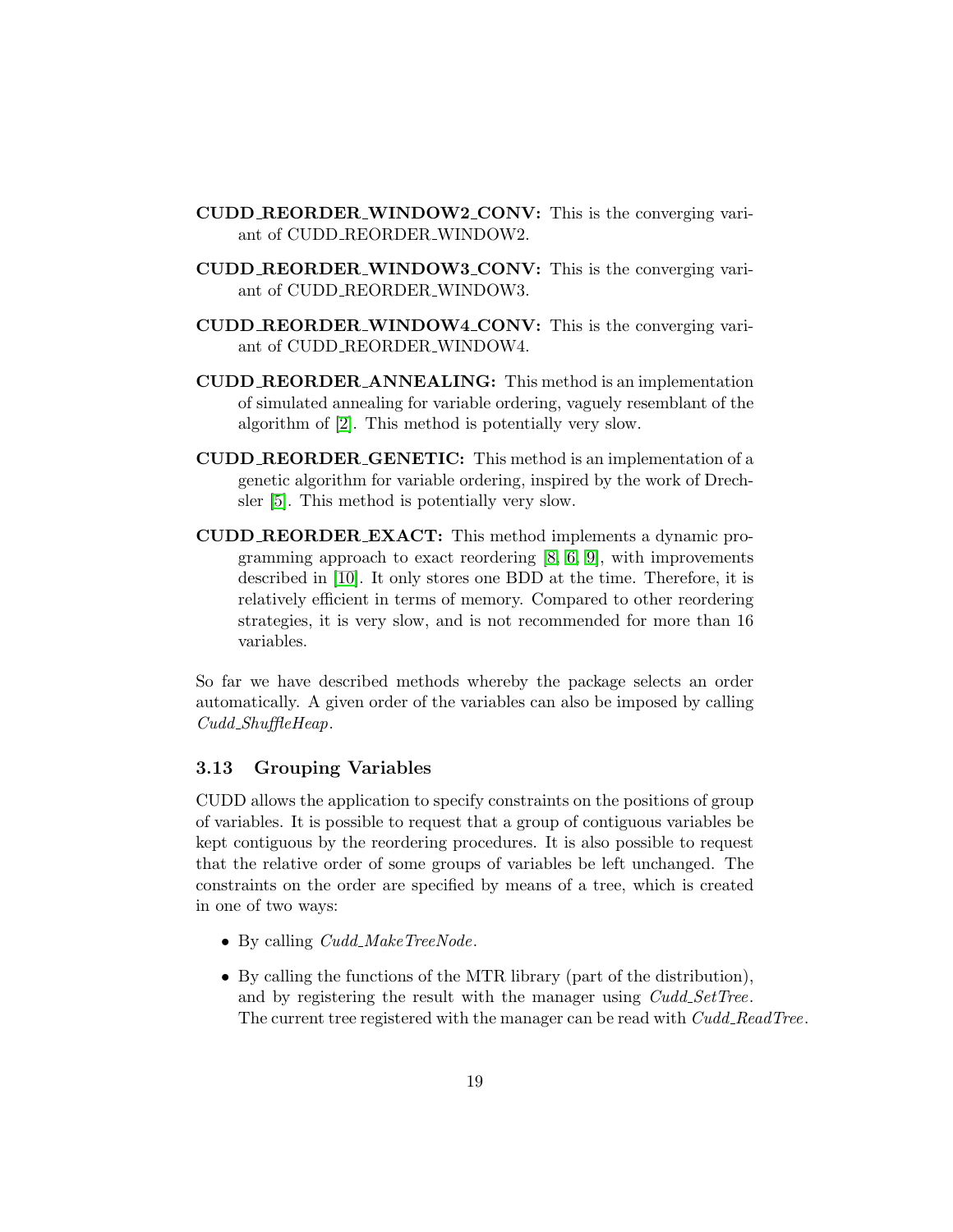<span id="page-19-2"></span>Each node in the tree represents a range of variables. The lower bound of the range is given by the low field of the node, and the size of the group is given by the *size* field of the node.<sup>[1](#page-19-1)</sup> The variables in each range are kept contiguous. Furthermore, if a node is marked with the MTR FIXED flag, then the relative order of the variable ranges associated to its children is not changed. As an example, suppose the initial variable order is:

x0, y0, z0, x1, y1, z1, ... , x9, y9, z9.

Suppose we want to keep each group of three variables with the same index (e.g., x3, y3, z3) contiguous, while allowing the package to change the order of the groups. We can accomplish this with the following code:

```
for (i = 0; i < 10; i++) {
    (void) Cudd_MakeTreeNode(manager,i*3,3,MTR_DEFAULT);
}
```
If we want to keep the order within each group of variables fixed (i.e., x before y before z) we need to change MTR DEFAULT into MTR FIXED.

The low parameter passed to Cudd\_MakeTreeNode is the index of a variable (as opposed to its level or position in the order). The group tree can be created at any time. The result obviously depends on the variable order in effect at creation time.

It is possible to create a variable group tree also before the variables themselves are created. The package assumes in this case that the index of the variables not yet in existence will equal their position in the order when they are created. Therefore, applications that rely on  $Cudd\_bddNewVarAtLevel$ or Cudd addNewVarAtLevel to create new variables have to create the variables before they group them.

The reordering procedure will skip all groups whose variables are not yet in existence. For groups that are only partially in existence, the reordering procedure will try to reorder the variables already instantiated, without violating the adjacency constraints.

#### <span id="page-19-0"></span>3.14 Variable Reordering for ZDDs

Reordering of ZDDs is done in much the same way as the reordering of BDDs and ADDs. The functions corresponding to Cudd ReduceHeap and

<span id="page-19-1"></span><sup>&</sup>lt;sup>1</sup>When the variables in a group are reordered, the association between the *low* field and the index of the first variable in the group is lost. The package updates the tree to keep track of the changes. However, the application cannot rely on low to determine the position of variables.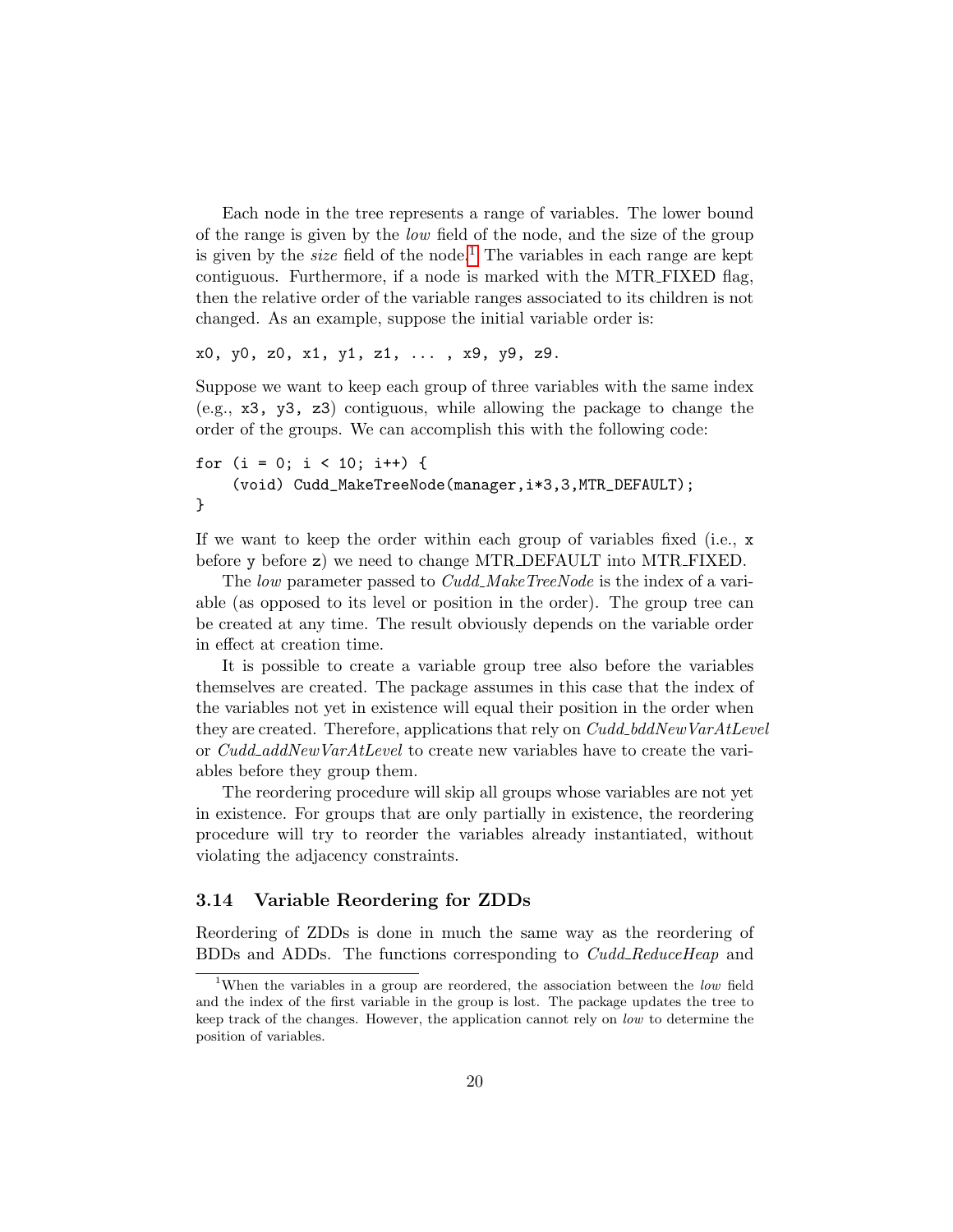<span id="page-20-2"></span>Cudd ShuffleHeap are Cudd zddReduceHeap and Cudd zddShuffleHeap. To enable dynamic reordering, the application must call  $Cudd\_AutodynEnableZdd$ , and to disable dynamic reordering, it must call Cudd\_AutodynDisableZdd. In the current implementation, however, the choice of reordering methods for ZDDs is more limited. Specifically, these methods are available:

CUDD REORDER NONE; CUDD REORDER SAME; CUDD REORDER RANDOM; CUDD REORDER RANDOM PIVOT; CUDD REORDER SIFT; CUDD REORDER SIFT CONVERGE; CUDD REORDER SYMM SIFT; CUDD REORDER SYMM SIFT CONV.

To create ZDD variable groups, the application calls  $Cudd\_MakeZddTreeNode$ .

#### <span id="page-20-0"></span>3.15 Keeping Consistent Variable Orders for BDDs and ZDDs

Several applications that manipulate both BDDs and ZDDs benefit from keeping a fixed correspondence between the order of the BDD variables and the order of the ZDD variables. If each BDD variable corresponds to a group of ZDD variables, then it is often desirable that the groups of ZDD variables be in the same order as the corresponding BDD variables. CUDD allows the ZDD order to track the BDD order and vice versa. To have the ZDD order track the BDD order, the application calls Cudd\_zddRealignEnable. The effect of this call can be reversed by calling  $Cudd\_zddRealignDisable$ . When ZDD realignment is in effect, automatic reordering of ZDDs should be disabled.

#### <span id="page-20-1"></span>3.16 Hooks

Hooks in CUDD are lists of application-specified functions to be run on certain occasions. Each hook is identified by a constant of the enumerated type  $Cudd\_HookType$ . In Version 2.7.0 hooks are defined for these occasions:

• before garbage collection (CUDD\_PRE\_GC\_HOOK);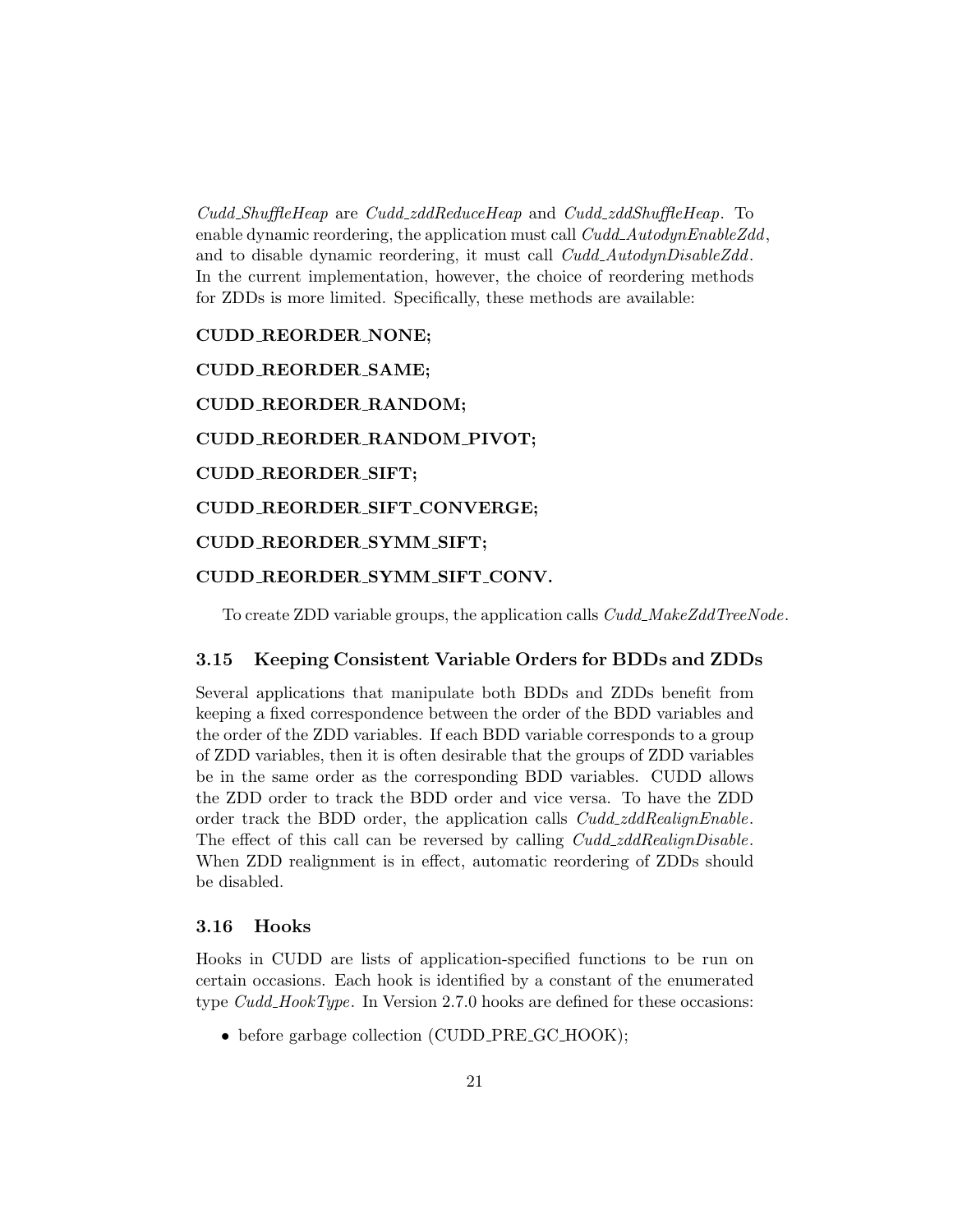- <span id="page-21-1"></span>• after garbage collection (CUDD\_POST\_GC\_HOOK);
- before variable reordering (CUDD\_PRE\_REORDERING\_HOOK);
- after variable reordering (CUDD\_POST\_REORDERING\_HOOK).

A function added to a hook receives a pointer to the manager, a pointer to a constant string, and a pointer to void as arguments; it must return 1 if successful; 0 otherwise. The second argument is one of "DD," "BDD," and "ZDD." This allows the hook functions to tell the type of diagram for which reordering or garbage collection takes place. The third argument varies depending on the hook. The hook functions called before or after garbage collection do not use it. The hook functions called before reordering are passed, in addition to the pointer to the manager, also the method used for reordering. The hook functions called after reordering are passed the start time. To add a function to a hook, one uses  $Cudd\_AddBook$ . The function of a given hook are called in the order in which they were added to the hook. For sample hook functions, one may look at Cudd StdPreReordHook and Cudd\_StdPostReordHook.

#### <span id="page-21-0"></span>3.17 Timeouts and Limits

It is possible to set a time limit for a manager with  $Cudd\_SetTimeLimit$ . Once set, the time available to the manager can be inspected and modified through other API functions. (Cudd\_TimeLimited, Cudd\_ReadTimeLimit, Cudd UnsetTimeLimit, Cudd UpdateTimeLimit, Cudd IncreaseTimeLimit.) CUDD checks for expiration from time to time. When deadline has expired, it returns NULL from the call in progress, but it leaves the manager in a consistent state. The invoking application must be designed to handle the NULL values returned.

When reordering, if a timout is approaching, CUDD will quit reordering to give the application a chance to finish some computation.

It is also possible to invoke some functions that return NULL if they cannot complete without creating more than a set number of nodes. See, for instance, Cudd\_bddAndLimit. Only functions that are documented to check for the number of generated nodes do so. (Their names end in "limit.") These functions set the error code to *CUDD\_TOO\_MANY\_NODES* when they return NULL because of too many nodes. The error code can be inspected with *Cudd\_ReadErrorCode* and cleared with *Cudd\_ClearErrorCode*.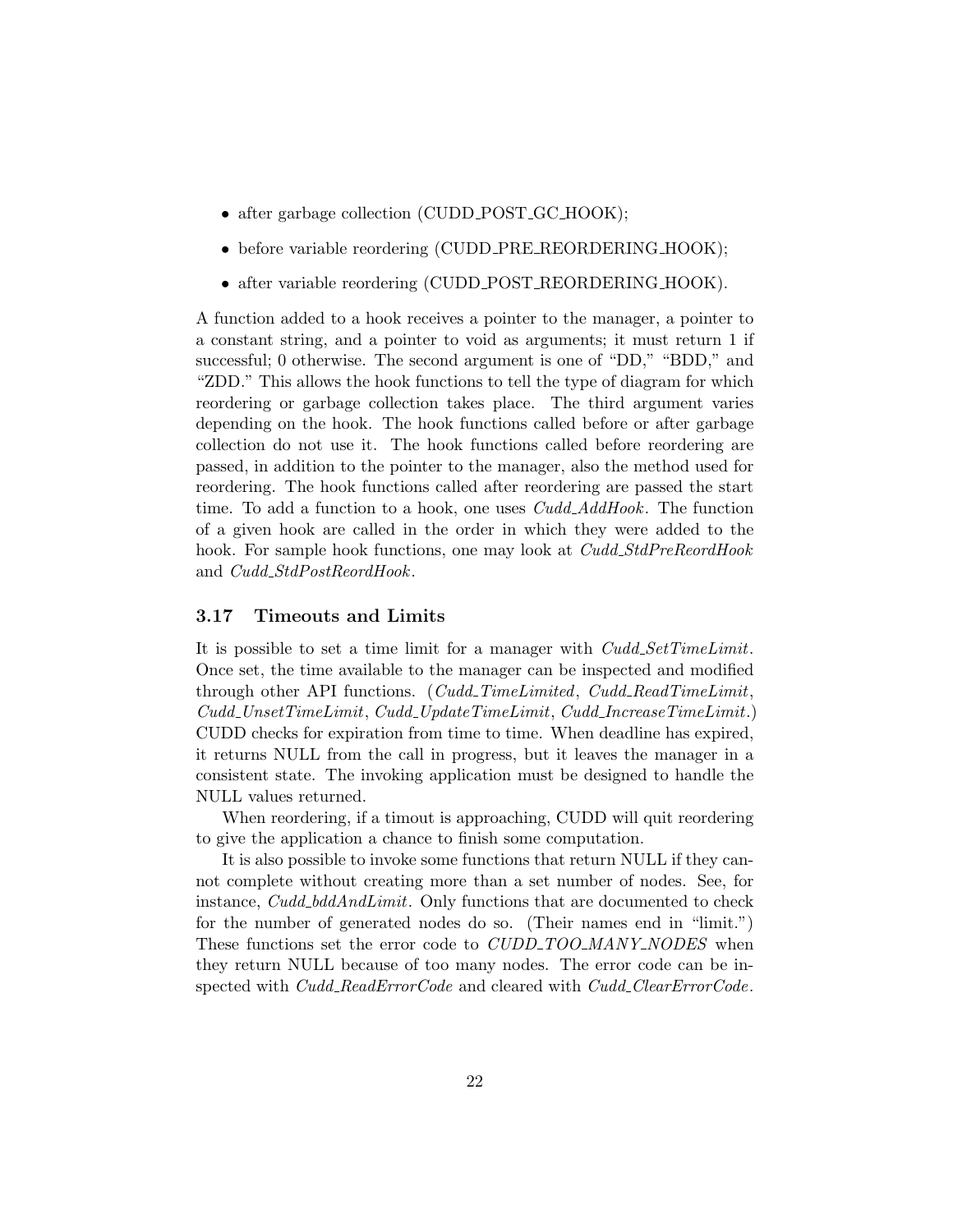#### <span id="page-22-4"></span><span id="page-22-0"></span>3.18 Writing Decision Diagrams to a File

The CUDD package provides several functions to write decision diagrams to a file.  $Cudd\_DumpBlif$  writes a file in blif format. It is restricted to BDDs. The diagrams are written as a network of multiplexers, one multiplexer for each internal node of the BDD.

Cudd DumpDot produces input suitable to the graph-drawing program [dot](http://www.graphviz.org) written by Eleftherios Koutsofios and Stephen C. North. An example of drawing produced by dot from the output of *Cudd\_DumpDot* is shown in Fig-ure [1.](#page-23-0) Cudd\_DumpDot is restricted to BDDs and ADDs; Cudd\_zddDumpDot may be used to draw ZDDs.  $Cudd\_zdDumpDot$  is the analog of  $Cudd\_DumpDot$ for ZDDs.

Cudd DumpDaVinci produces input suitable to the graph-drawing program [daVinci](ftp://ftp.uni-bremen.de/pub/graphics/daVinci) developed at the University of Bremen. It is restricted to BDDs and ADDs.

Functions are also available to produce the input format of DDcal (see Section [2.2\)](#page-4-2) and factored forms.

#### <span id="page-22-1"></span>3.19 Saving and Restoring BDDs

The [dddmp](ftp://ftp.polito.it/pub/research/dddmp/) library by Gianpiero Cabodi and Stefano Quer allows a CUDD application to save BDDs to disk in compact form for later retrieval. See the library's own documentation for the details.

## <span id="page-22-2"></span>4 Programmer's Manual

This section provides additional detail on the workings of the CUDD package and on the programming conventions followed in its writing. The additional detail should help those who want to write procedures that directly manipulate the CUDD data structures.

#### <span id="page-22-3"></span>4.1 Compiling and Linking

If you plan to use the CUDD package as a clear box (for instance, you want to write a procedure that traverses a decision diagram) you need to add

#### #include "cuddInt.h"

to your source files. In addition, you should link libcudd.a to your executable. Some platforms require specific compiler and linker flags. Refer to the Makefile in the top level directory of the distribution.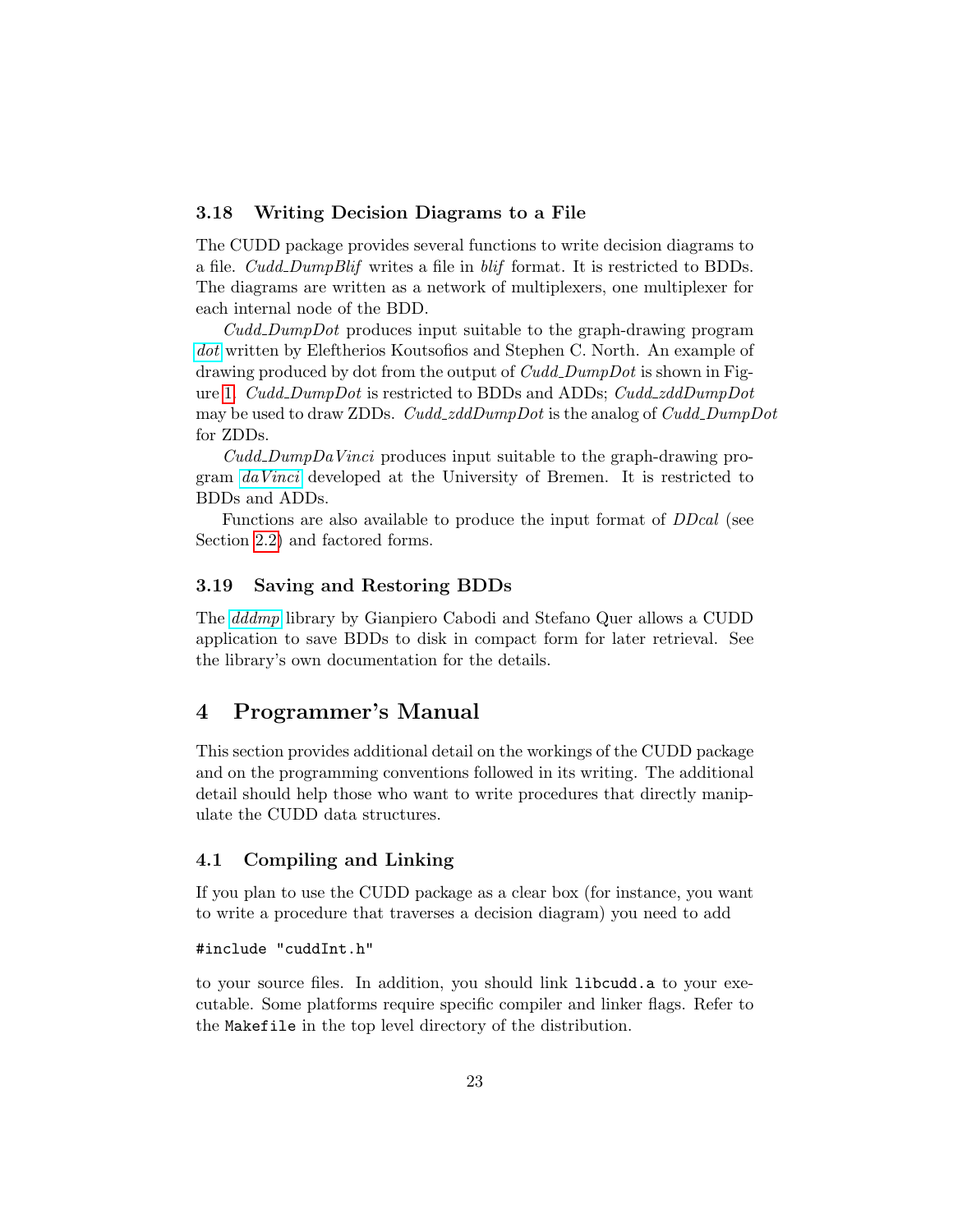<span id="page-23-1"></span>

<span id="page-23-0"></span>Figure 1: A BDD representing a phase constraint for the optimization of fixed-polarity Reed-Muller forms. The label of each node is the unique part of the node address. All nodes on the same level correspond to the same variable, whose name is shown at the left of the diagram. Dotted lines indicate complement arcs. Dashed lines indicate regular "else" arcs.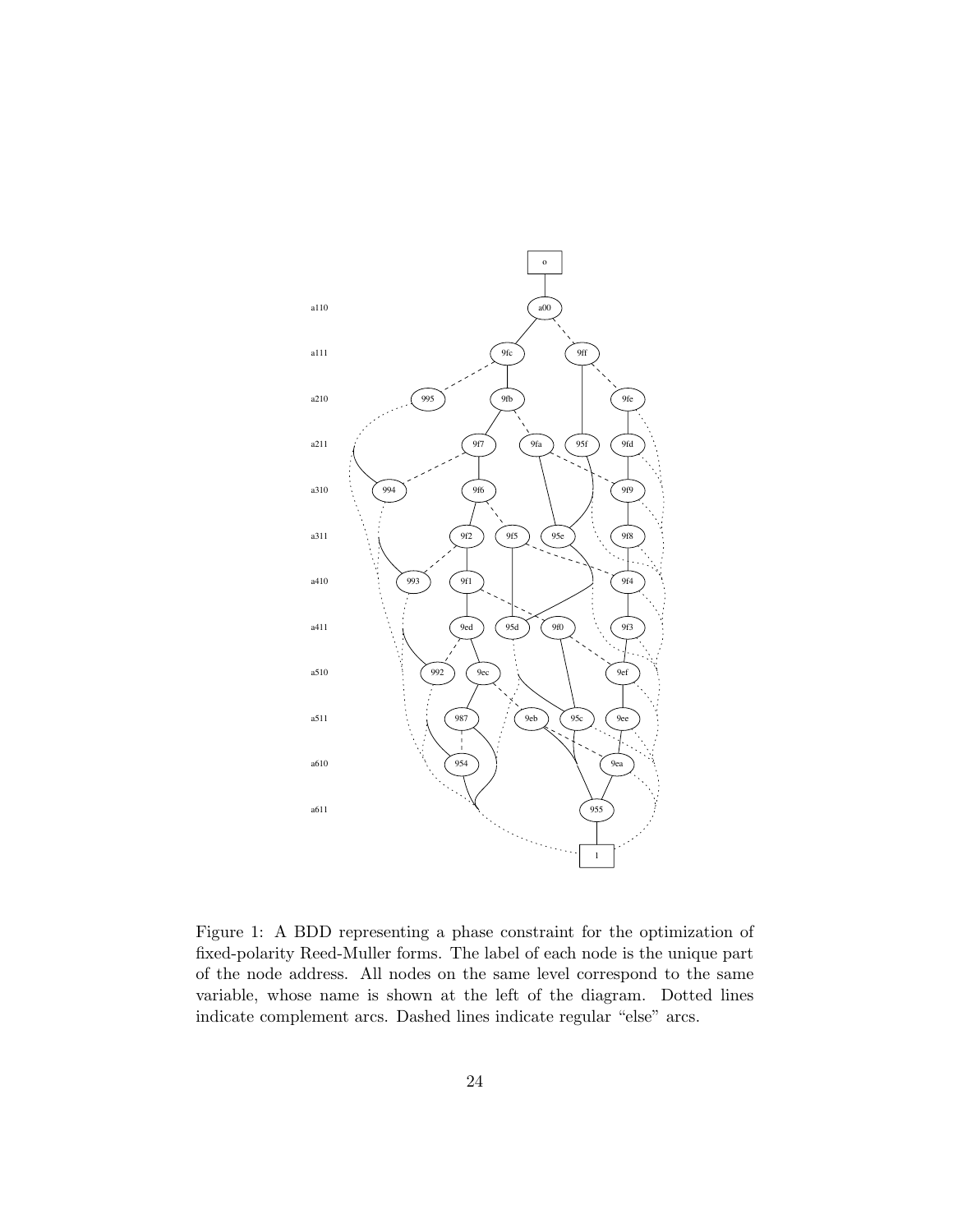#### <span id="page-24-1"></span><span id="page-24-0"></span>4.2 Reference Counts

Garbage collection in the CUDD package is based on reference counts. Each node stores the sum of the external references and internal references. An internal BDD or ADD node is created by a call to *cuddUniqueInter*, an internal ZDD node is created by a call to *cuddUniqueInterZdd*, and a terminal node is created by a call to  $c u d d U nique Const.$  If the node returned by these functions is new, its reference count is zero. The function that calls cud $dUniquel$ nter, cuddUniqueInterZdd, or cuddUniqueConst is responsible for increasing the reference count of the node. This is accomplished by calling Cudd<sub>-Ref</sub>.

When a function is no longer needed by an application, the memory used by its diagram can be recycled by calling Cudd RecursiveDeref (BDDs and ADDs) or *Cudd\_RecursiveDerefZdd* (ZDDs). These functions decrease the reference count of the node passed to them. If the reference count becomes 0, then two things happen:

- 1. The node is declared "dead;" this entails increasing the counters of the dead nodes. (One counter for the subtable to which the node belongs, and one global counter for the unique table to which the node belongs.) The node itself is not affected.
- 2. The function is recursively called on the two children of the node.

For instance, if the diagram of a function does not share any nodes with other diagrams, then calling *Cudd\_RecursiveDeref* or *Cudd\_RecursiveDerefZdd* on its root will cause all the nodes of the diagram to become dead.

When the number of dead nodes reaches a given level (dynamically determined by the package) garbage collection takes place. During garbage collection dead nodes are returned to the node free list.

When a new node is created, it is important to increase its reference count before one of the two following events occurs:

- 1. A call to *cuddUniqueInter*, to *cuddUniqueInterZdd*, to *cuddUnique-*Const, or to a function that may eventually cause a call to them.
- 2. A call to *Cudd\_RecursiveDeref*, to *Cudd\_RecursiveDerefZdd*, or to a function that may eventually cause a call to them.

In practice, it is recommended to increase the reference count as soon as the returned pointer has been tested for not being NULL.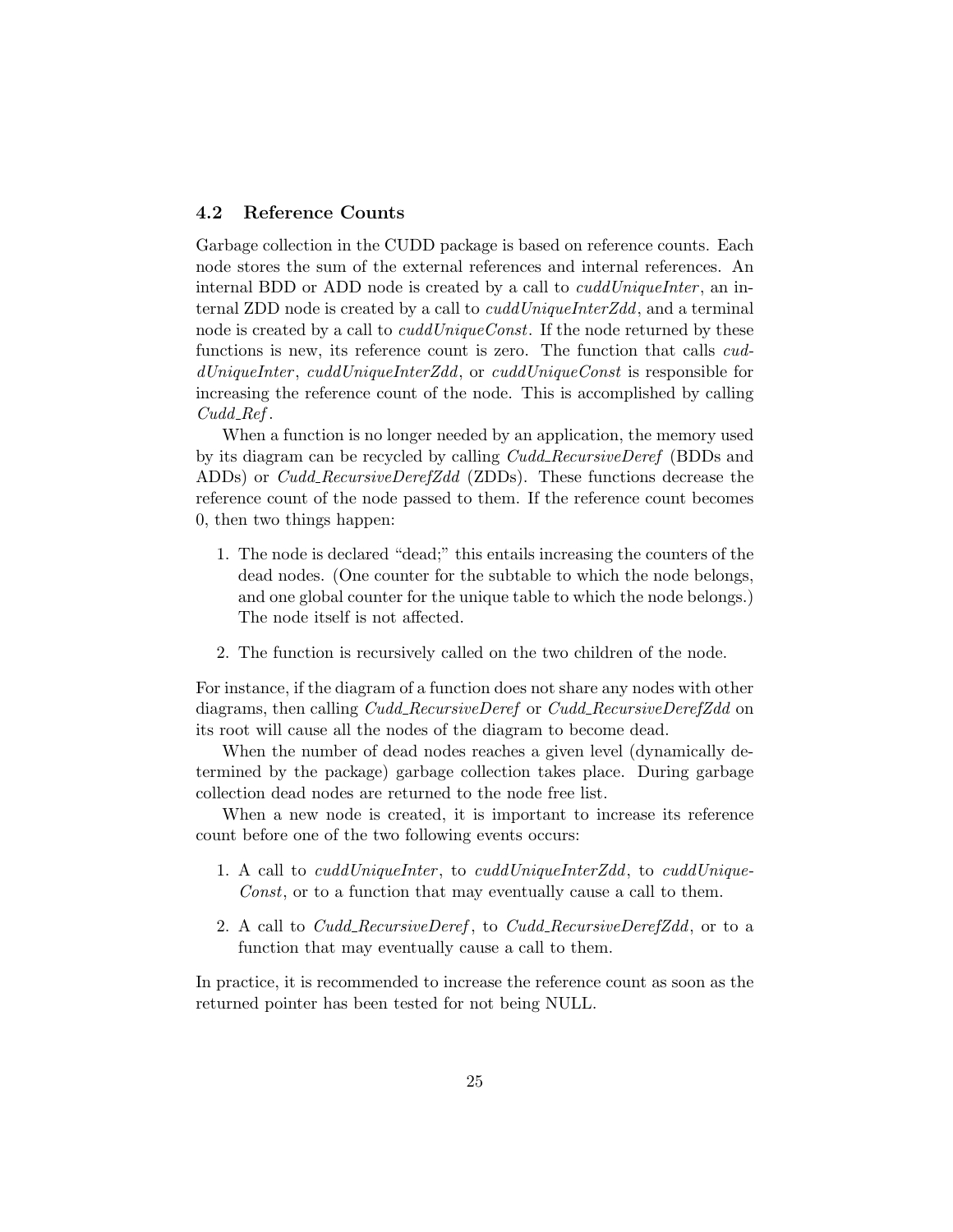#### <span id="page-25-3"></span><span id="page-25-0"></span>4.2.1 NULL Return Values

The interface to the memory management functions (e.g., malloc) used by CUDD intercepts NULL return values and calls a handler. The default handler exits with an error message. If the application does not install another handler, therefore, a NULL return value from an exported function of CUDD signals an internal error.

If the aplication, however, installs another handler that lets execution continue, a NULL pointer returned by an exported function typically indicates that the process has run out of memory. Cudd\_ReadErrorCode can be used to ascertain the nature of the problem.

An application that tests for the result being NULL can try some remedial action, if it runs out of memory. For instance, it may free some memory that is not strictly necessary, or try a slower algorithm that takes less space. As an example, CUDD overrides the default handler when trying to enlarge the cache or increase the number of slots of the unique table. If the allocation fails, the package prints out a message and continues without resizing the cache.

#### <span id="page-25-1"></span>4.2.2 Cudd\_RecursiveDeref vs. Cudd\_Deref

It is often the case that a recursive procedure has to protect the result it is going to return, while it disposes of intermediate results. (See the previous discussion on when to increase reference counts.) Once the intermediate results have been properly disposed of, the final result must be returned to its pristine state, in which the root node may have a reference count of 0. One cannot use *Cudd\_RecursiveDeref* (or *Cudd\_RecursiveDerefZdd*) for this purpose, because it may erroneously make some nodes dead. Therefore, the package provides a different function: *Cudd\_Deref*. This function is not recursive, and does not change the dead node counts. Its use is almost exclusively the one just described: Decreasing the reference count of the root of the final result before returning from a recursive procedure.

#### <span id="page-25-2"></span>4.2.3 When Increasing the Reference Count is Unnecessary

When a copy of a predefined constant or of a simple BDD variable is needed for comparison purposes, then calling  $Cudd_{\mathcal{A}}$  is not necessary, because these simple functions are guaranteed to have reference counts greater than 0 at all times. If no call to  $Cudd\_Ref$  is made, then no attempt to free the diagram by calling *Cudd RecursiveDeref* or *Cudd RecursiveDerefZdd* should be made.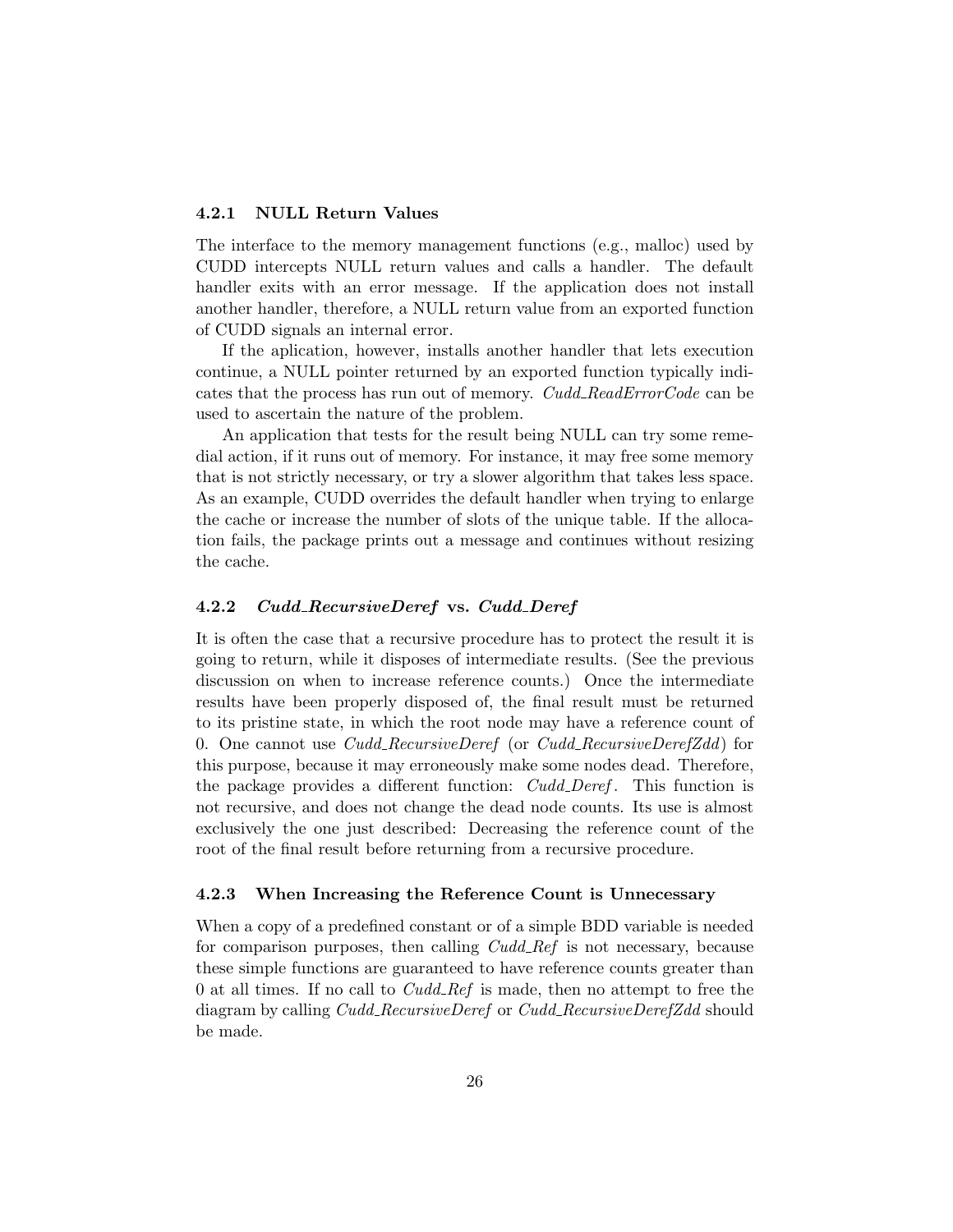#### <span id="page-26-2"></span><span id="page-26-0"></span>4.2.4 Saturating Increments and Decrements

On 32-bit machines, the CUDD package stores the reference counts in unsigned short int's. For large diagrams, it is possible for some reference counts to exceed the capacity of an unsigned short int. Therefore, increments and decrements of reference counts are saturating. This means that once a reference count has reached the maximum possible value, it is no longer changed by calls to *Cudd\_Ref, Cudd\_RecursiveDeref, Cudd\_RecursiveDerefZdd,* or Cudd Deref. As a consequence, some nodes that have no references may not be declared dead. This may result in a small waste of memory, which is normally more than offset by the reduction in size of the node structure.

When using 64-bit pointers, there is normally no memory advantage from using short int's instead of int's in a DdNode. Therefore, increments and decrements are not saturating in that case. What option is in effect depends on two macros, SIZEOF VOID P and SIZEOF INT, defined in the configuration header file  $(config.h)$ . The increments and decrements of the reference counts are performed using two macros:  $c u dS at Inc$  and  $c u dS at Dec$ , whose definitions depend on SIZEOF VOID P and SIZEOF INT.

#### <span id="page-26-1"></span>4.3 Complement Arcs

If ADDs are restricted to use only the constants 0 and 1, they behave like BDDs without complement arcs. It is normally easier to write code that manipulates 0-1 ADDs, than to write code for BDDs. However, complementation is trivial with complement arcs, and is not trivial without. As a consequence, with complement arcs it is possible to check for more terminal cases and it is possible to apply De Morgan's laws to reduce problems that are essentially identical to a standard form. This in turn increases the utilization of the cache.

The complement attribute is stored in the least significant bit of the "else" pointer of each node. An external pointer to a function can also be complemented. The "then" pointer to a node, on the other hand, is always regular. It is a mistake to use a complement pointer as it is to address memory. Instead, it is always necessary to obtain a regular version of it. This is normally done by calling *Cudd\_Regular*. It is also a mistake to call *cuddUniqueInter* with a complemented "then" child as argument. The calling procedure must apply De Morgan's laws by complementing both pointers passed to *cuddUniqueInter* and then taking the complement of the result.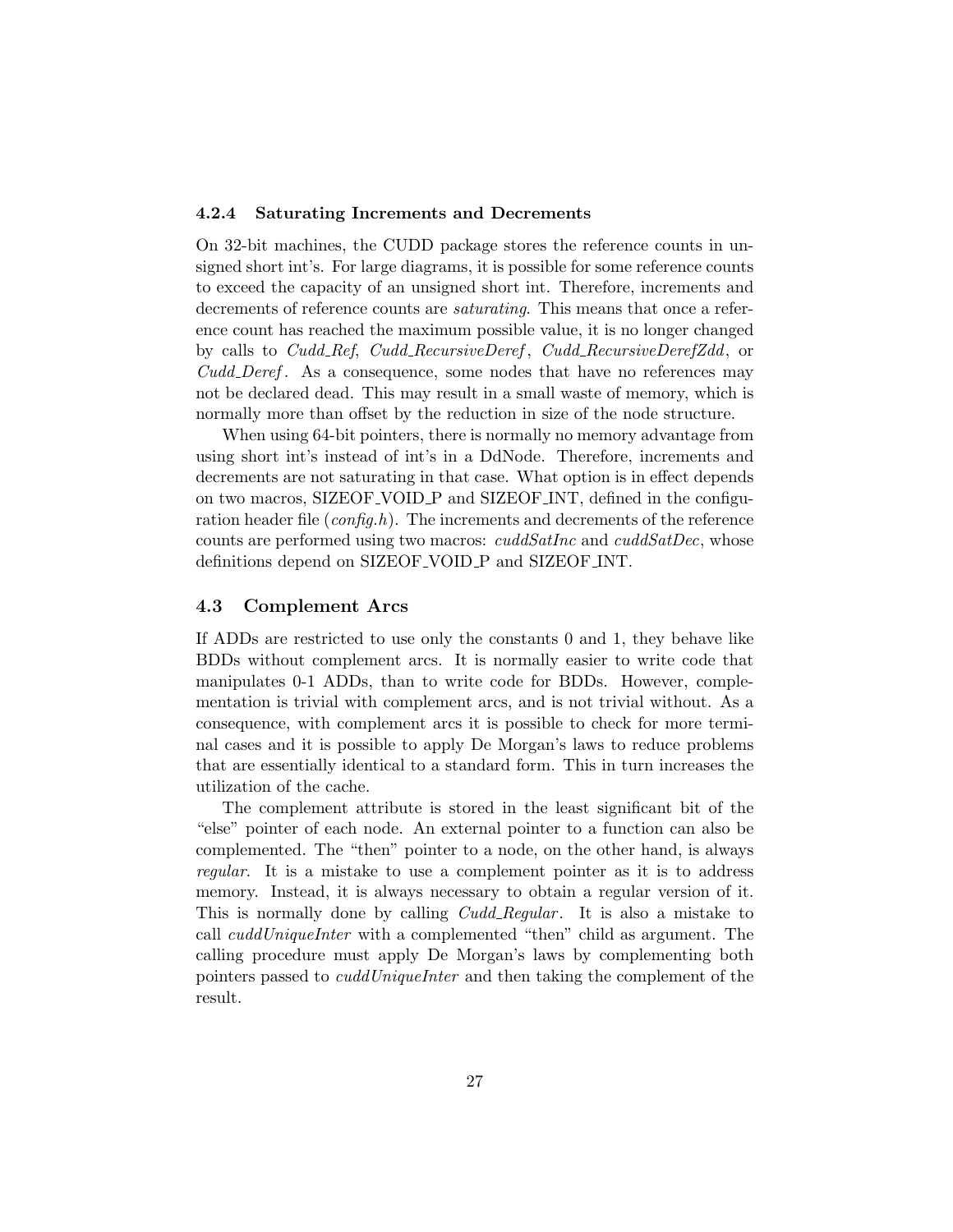#### <span id="page-27-1"></span><span id="page-27-0"></span>4.4 The Cache

Each entry of the cache consists of five fields: The operator, three pointers to operands and a pointer to the result. The operator and the three pointers to the operands are combined to form three words. The combination relies on two facts:

- Most operations have one or two operands. A few bits are sufficient to discriminate all three-operands operations.
- All nodes are aligned to 16-byte boundaries. (32-byte boundaries if 64-bit pointers are used.) Hence, there are a few bits available to distinguish the three-operand operations from te others and to assign unique codes to them.

The cache does not contribute to the reference counts of the nodes. The fact that the cache contains a pointer to a node does not imply that the node is alive. Instead, when garbage collection takes place, all entries of the cache pointing to dead nodes are cleared.

The cache is also cleared (of all entries) when dynamic reordering takes place. In both cases, the entries removed from the cache are about to become invalid.

All operands and results in a cache entry must be pointers to DdNodes. If a function produces more than one result, or uses more than three arguments, there are currently two solutions:

- Build a separate, local, cache. (Using, for instance, the st library.)
- Combine multiple results, or multiple operands, into a single diagram, by building a "multiplexing structure" with reserved variables.

Support of the former solution is under development. (See cuddLCache.c..) Support for the latter solution may be provided in future versions of the package.

There are three sets of interface functions to the cache. The first set is for functions with three operands: *cuddCacheInsert* and *cuddCacheLookup*. The second set is for functions with two operands: *cuddCacheInsert2* and  $cuddCacheLookup2$ . The second set is for functions with one operand:  $cudd CacheInsert1$  and  $cuddCacheLookup1$ . The second set is slightly faster than the first, and the third set is slightly faster than the second.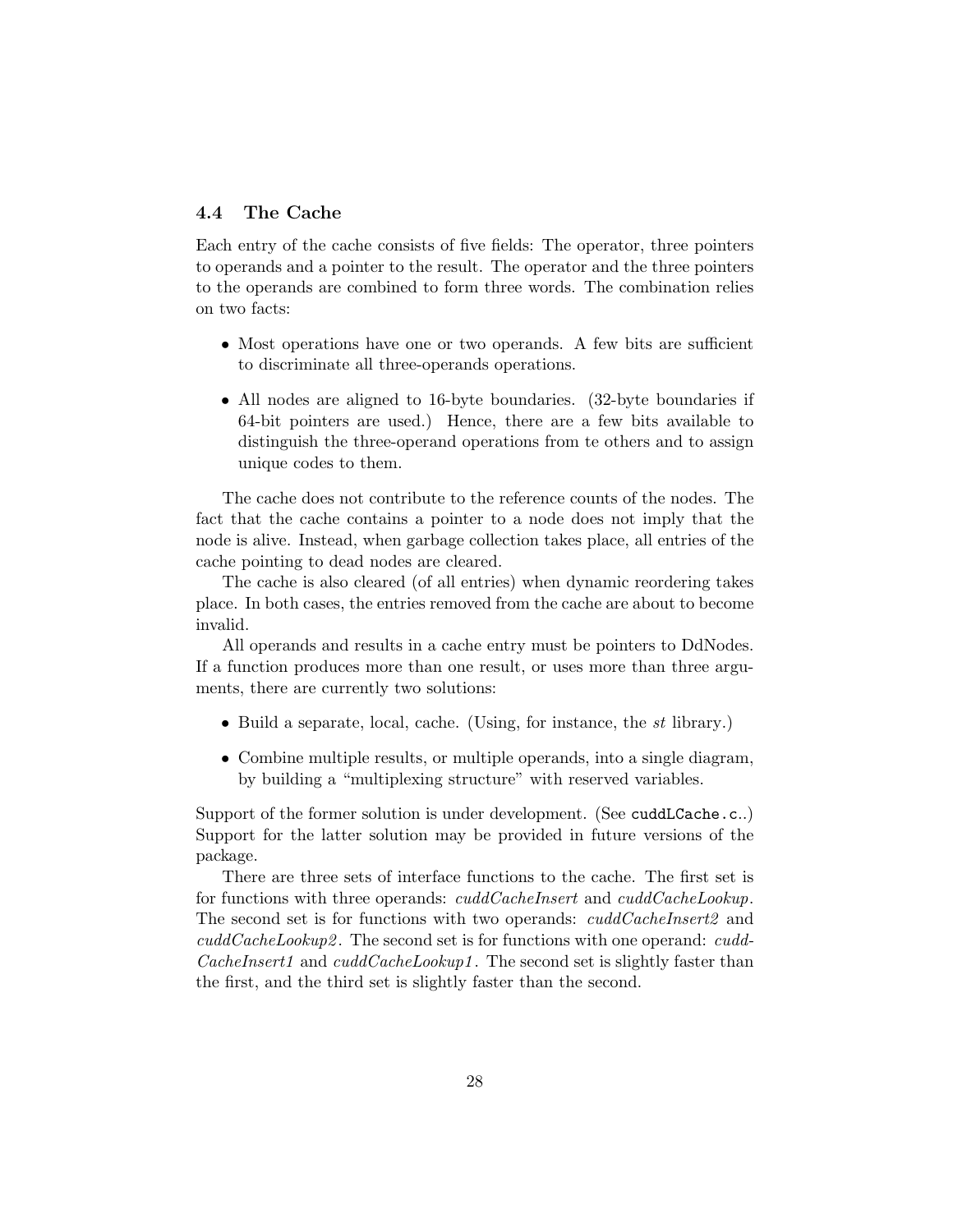#### <span id="page-28-2"></span><span id="page-28-0"></span>4.4.1 Cache Sizing

The size of the cache can increase during the execution of an application. (There is currently no way to decrease the size of the cache, though it would not be difficult to do it.) When a cache miss occurs, the package uses the following criteria to decide whether to resize the cache:

- 1. If the cache already exceeds the limit given by the maxCache field of the manager, no resizing takes place. The limit is the minimum of two values: a value set at initialization time and possibly modified by the application, which constitutes the hard limit beyond which the cache will never grow; and a number that depends on the current total number of slots in the unique table.
- 2. If the cache is not too large already, resizing is decided based on the hit rate. The policy adopted by the CUDD package is "reward-based." If the cache hit rate is high, then it is worthwhile to increase the size of the cache.

When resizing takes place, the statistical counters used to compute the hit rate are reinitialized so as to prevent immediate resizing. The number of entries is doubled.

The rationale for the "reward-based" policy is as follows. In many BDD/ADD applications the hit rate is not very sensitive to the size of the cache: It is primarily a function of the problem instance at hand. If a large hit rate is observed, chances are that by using a large cache, the results of large problems (those that would take longer to solve) will survive in the cache without being overwritten long enough to cause a valuable cache hit. Notice that when a large problem is solved more than once, so are its recursively generated subproblems. If the hit rate is low, the probability of large problems being solved more than once is low.

The other observation about the cache sizing policy is that there is little point in keeping a cache which is much larger than the unique table. Every time the unique table "fills up," garbage collection is invoked and the cache is cleared of all dead entries. A cache that is much larger than the unique table is therefore less than fully utilized.

#### <span id="page-28-1"></span>4.4.2 Local Caches

Sometimes it may be necessary or convenient to use a local cache. A local cache can be lossless (no results are ever overwritten), or it may store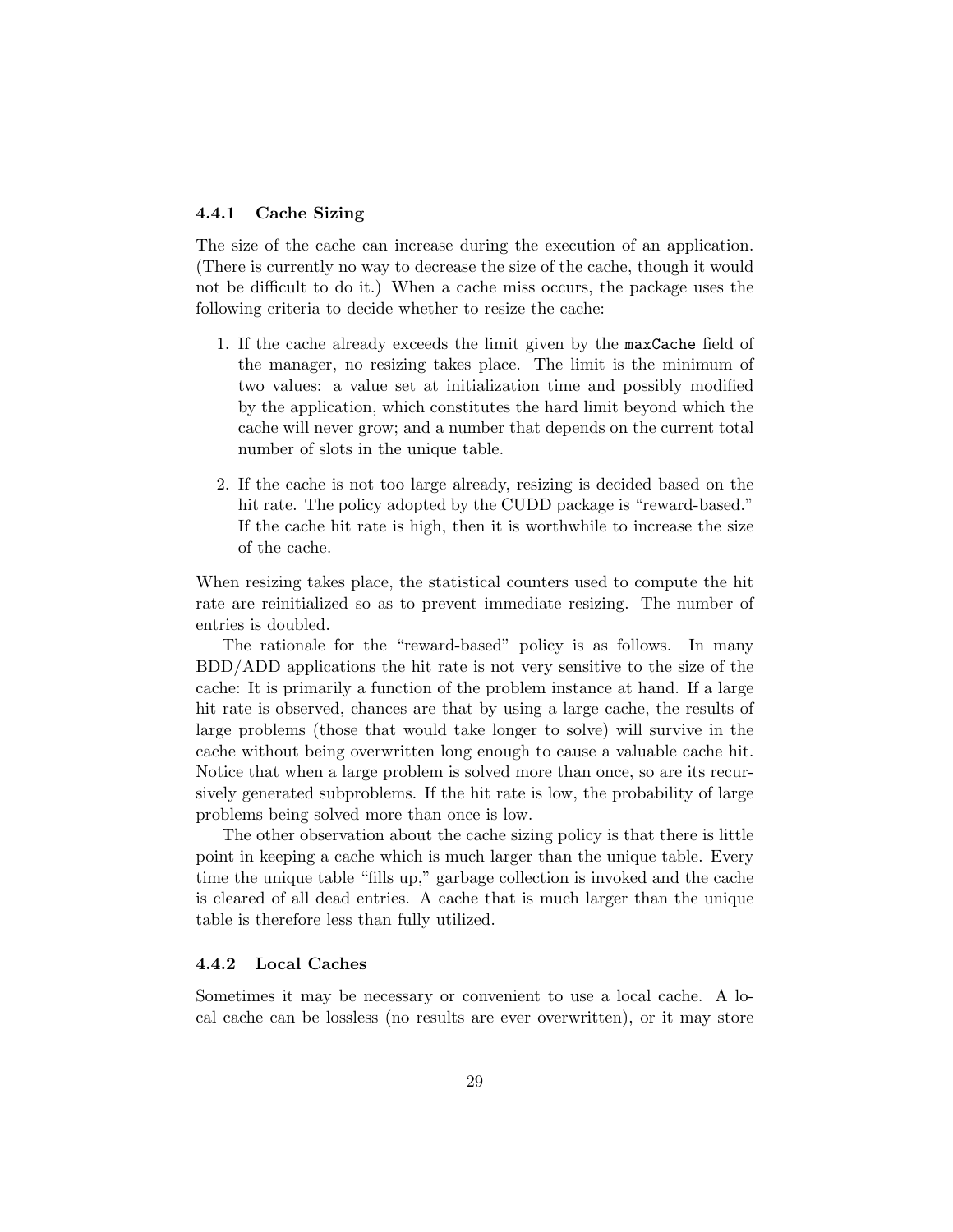<span id="page-29-1"></span>objects for which canonical representations are not available. One important fact to keep in mind when using a local cache is that local caches are not cleared during garbage collection or before reordering. Therefore, it is necessary to increment the reference count of all nodes pointed by a local cache. (Unless their reference counts are guaranteed positive in some other way. One such way is by including all partial results in the global result.) Before disposing of the local cache, all elements stored in it must be passed to *Cudd RecursiveDeref.* As consequence of the fact that all results in a local cache are referenced, it is generally convenient to store in the local cache also the result of trivial problems, which are not usually stored in the global cache. Otherwise, after a recursive call, it is difficult to tell whether the result is in the cache, and therefore referenced, or not in the cache, and therefore not referenced.

An alternative approach to referencing the results in the local caches is to install hook functions (see Section [3.16\)](#page-20-1) to be executed before garbage collection.

#### <span id="page-29-0"></span>4.5 The Unique Table

A recursive procedure typically splits the operands by expanding with respect to the topmost variable. Topmost in this context refers to the variable that is closest to the roots in the current variable order. The nodes, on the other hand, hold the index, which is invariant with reordering. Therefore, when splitting, one must use the permutation array maintained by the package to get the right level. Access to the permutation array is provided by the macro *cuddI* for BDDs and ADDs, and by the macro *cuddIZ* for ZDDs.

The unique table consists of as many hash tables as there are variables in use. These has tables are called unique subtables. The sizes of the unique subtables are determined by two criteria:

- 1. The collision lists should be short to keep access time down.
- 2. There should be enough room for dead nodes, to prevent too frequent garbage collections.

While the first criterion is fairly straightforward to implement, the second leaves more room to creativity. The CUDD package tries to figure out whether more dead node should be allowed to increase performance. (See also Section [3.4.](#page-8-0)) There are two reasons for not doing garbage collection too often. The obvious one is that it is expensive. The second is that dead nodes may be reclaimed, if they are the result of a successful cache lookup. Hence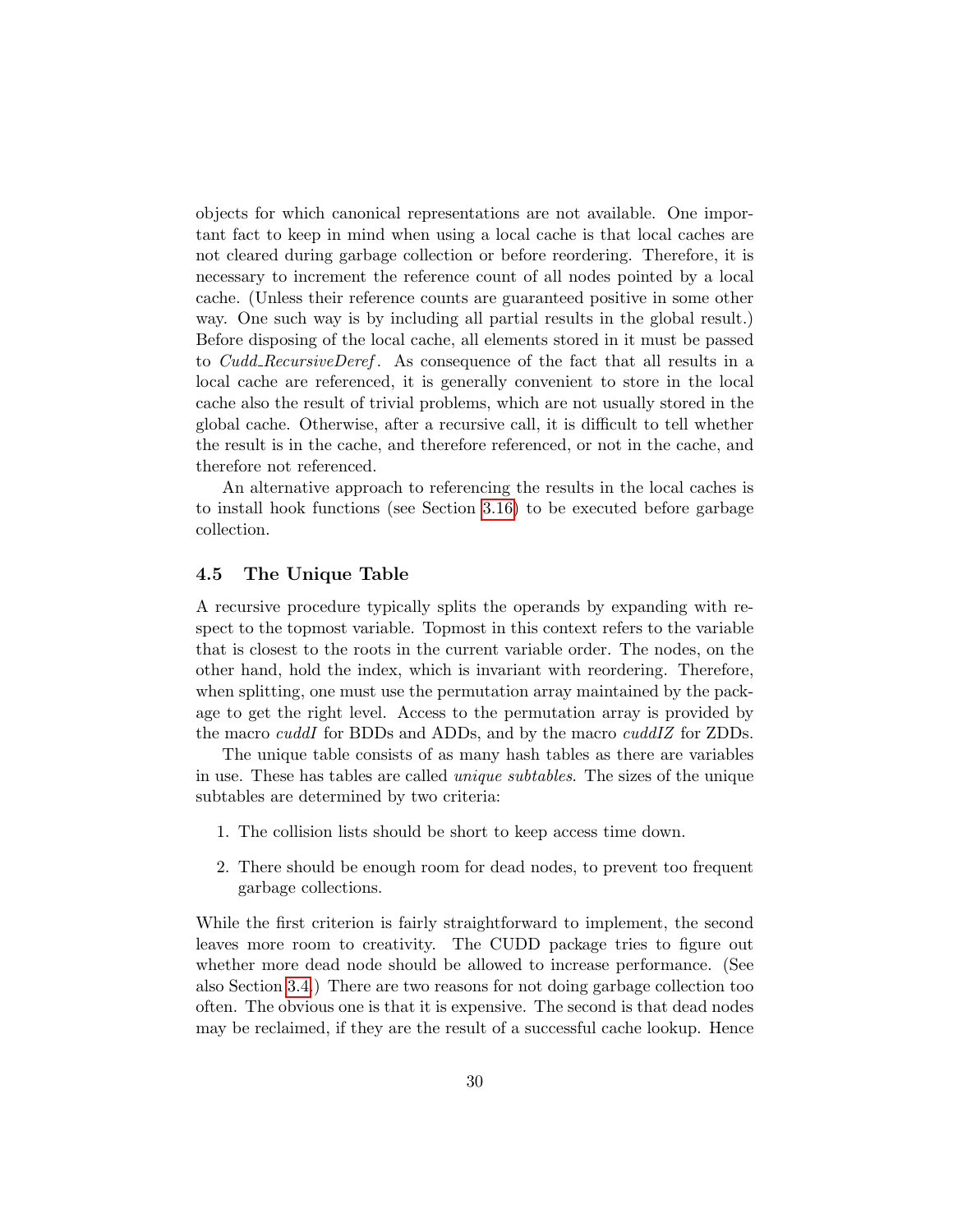<span id="page-30-1"></span>dead nodes may provide a substantial speed-up if they are kept around long enough. The usefulness of keeping many dead nodes around varies from application to application, and from problem instance to problem instance. As in the sizing of the cache, the CUDD package adopts a "reward-based" policy to decide how much room should be used for the unique table. If the number of dead nodes reclaimed is large compared to the number of nodes directly requested from the memory manager, then the CUDD package assumes that it will be beneficial to allow more room for the subtables, thereby reducing the frequency of garbage collection. The package does so by switching between two modes of operation:

- 1. Fast growth: In this mode, the ratio of dead nodes to total nodes required for garbage collection is higher than in the slow growth mode to favor resizing of the subtables.
- 2. Slow growth: In this mode keeping many dead nodes around is not as important as keeping memory requirements low.

Switching from one mode to the other is based on the following criteria:

- 1. If the unique table is already large, only slow growth is possible.
- 2. If the table is small and many dead nodes are being reclaimed, then fast growth is selected.

This policy is especially effective when the diagrams being manipulated have lots of recombination. Notice the interplay of the cache sizing and unique sizing: Fast growth normally occurs when the cache hit rate is large. The cache and the unique table then grow in concert, preserving a healthy balance between their sizes.

#### <span id="page-30-0"></span>4.6 Allowing Asynchronous Reordering

Asynchronous reordering is the reordering that is triggered automatically by the increase of the number of nodes. Asynchronous reordering takes place when a new internal node must be created, and the number of nodes has reached a given threshold. (The threshold is adjusted by the package every time reordering takes place.)

Those procedures that do not create new nodes (e.g., procedures that count the number of nodes or minterms) need not worry about asynchronous reordering: No special precaution is necessary in writing them.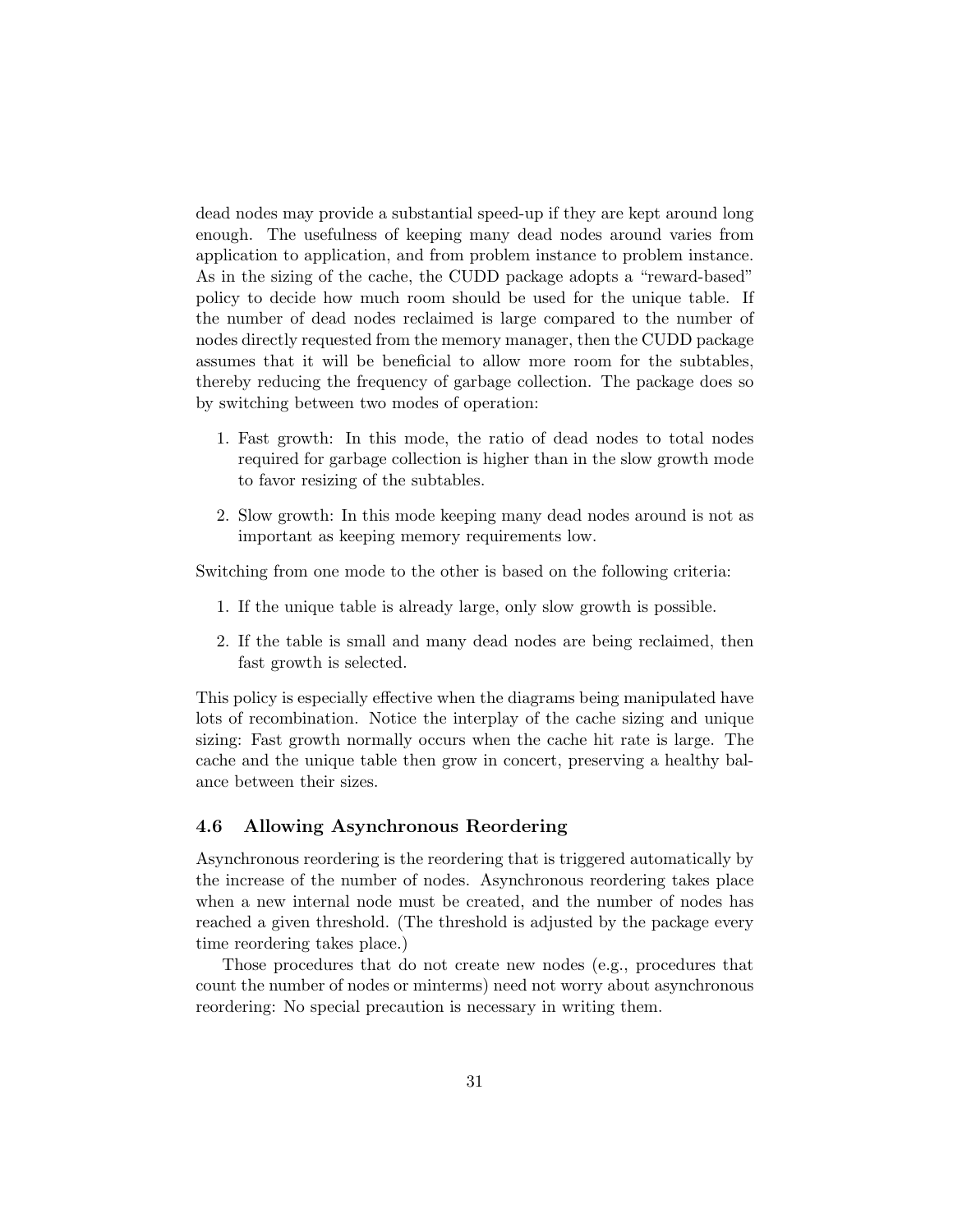<span id="page-31-0"></span>Procedures that only manipulate decision diagrams through the exported functions of the CUDD package also need not concern themselves with asynchronous reordering. (See Section [3.2.1](#page-5-3) for the exceptions.)

The remaining class of procedures is composed of functions that visit the diagrams and may create new nodes. All such procedures in the CUDD package are written so that they can be interrupted by dynamic reordering. The general approach followed goes under the name of "abort and retry." As the name implies, a computation that is interrupted by dynamic reordering is aborted and tried again.

A recursive procedure that can be interrupted by dynamic reordering (an interruptible procedure from now on) is composed of two functions. One is responsible for the real computation. The other is a simple wrapper, which tests whether reordering occurred and restarts the computation if it did.

Asynchronous reordering of BDDs and ADDs can only be triggered inside *cuddUniqueInter*, when a new node is about to be created. Likewise, asynchronous reordering of ZDDs can only be triggered inside cuddUniqueInterZdd. When reordering is triggered, three things happen:

- 1. cuddUniqueInter returns a NULL value;
- 2. The flag reordered of the manager is set to 1. (0 means no reordering, while 2 indicates an error occurred during reordering.)
- 3. The counter reorderings of the manager is incremented. The counter is initialized to 0 when the manager is started and can be accessed by calling *Cudd\_ReadReorderings*. By taking two readings of the counter, an application can determine if variable reordering has taken place between the first and the second reading. The package itself, however, does not make use of the counter: It is mentioned here for completeness.

The recursive procedure that receives a NULL value from cuddUniqueInter must free all intermediate results that it may have computed before, and return NULL in its turn.

The wrapper function does not decide whether reordering occurred based on the NULL return value, because the NULL value may be the result of lack of memory. Instead, it checks the *reordered* flag.

When a recursive procedure calls another recursive procedure that may cause reordering, it should bypass the wrapper and call the recursive procedure directly. Otherwise, the calling procedure will not know whether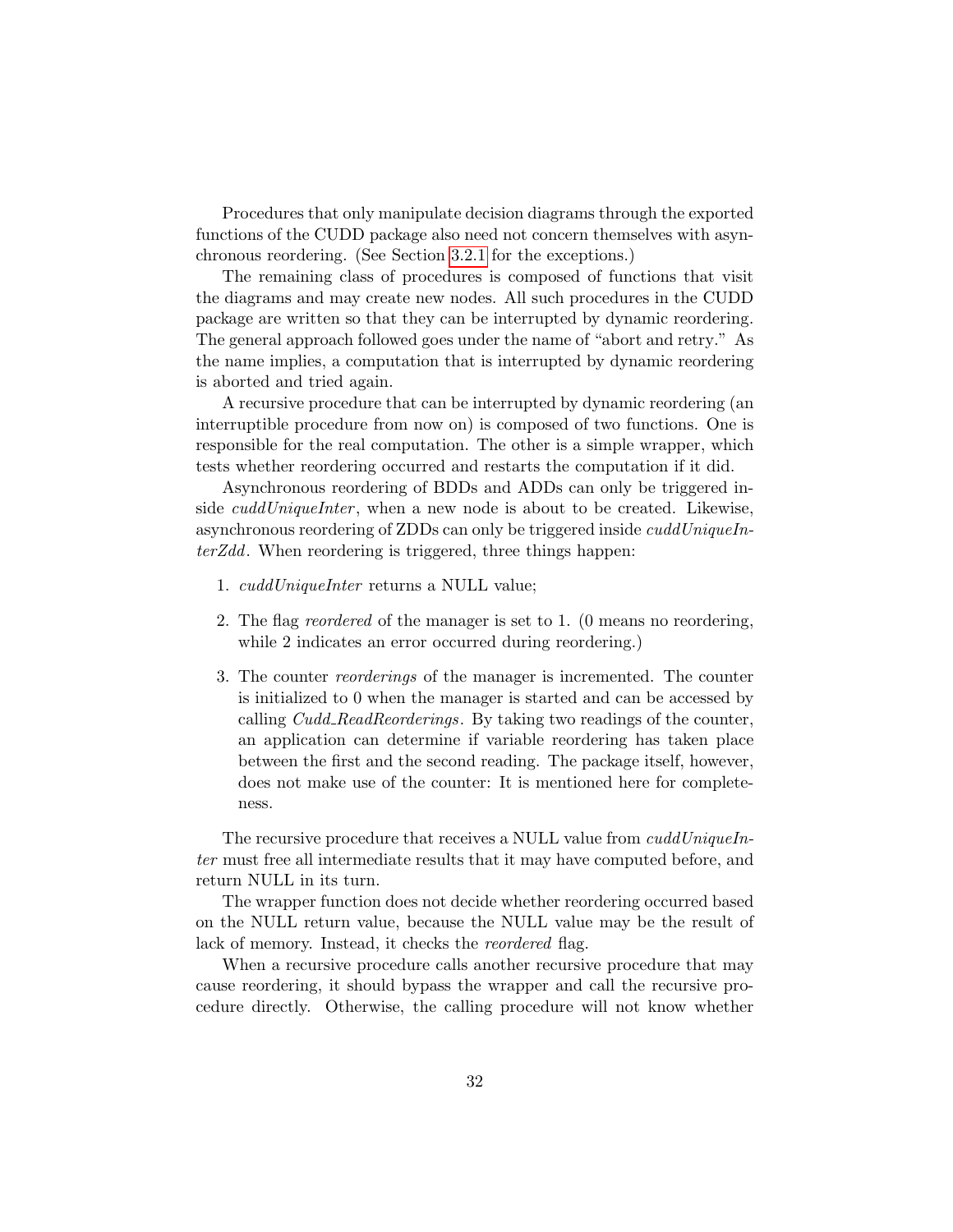<span id="page-32-2"></span>reordering occurred, and will not be able to restart. This is the main reason why most recursive procedures are internal, rather than static. (The wrappers, on the other hand, are mostly exported.)

#### <span id="page-32-0"></span>4.7 Debugging

By defining the symbol DD DEBUG during compilation, numerous checks are added to the code. In addition, the procedures Cudd\_DebugCheck,  $Cudd\_CheckKeys$ , and  $cuddHeapProfile$  can be called at any point to verify the consistency of the data structure. (cuddHeapProfile is an internal procedure. It is declared in *cuddInt.h.*) Procedures *Cudd\_DebugCheck* and *Cudd\_CheckKeys* are especially useful when CUDD reports that during garbage collection the number of nodes actually deleted from the unique table is different from the count of dead nodes kept by the manager. The error causing the discrepancy may have occurred much earlier than it is discovered. A few strategicaly placed calls to the debugging procedures can considerably narrow down the search for the source of the problem. (For instance, a call to *Cudd\_RecursiveDeref* where one to *Cudd\_Deref* was required may be identified in this way.)

One of the most common problems encountered in debugging code based on the CUDD package is a missing call to  $Cudd\_RecursiveDerf$ . To help identify this type of problems, the package provides a function called Cudd CheckZeroRef. This function should be called immediately before shutting down the manager. Cudd\_CheckZeroRef checks that the only nodes left with non-zero reference counts are the predefined constants, the BDD projection functions, and nodes whose reference counts are saturated.

For this function to be effective the application must explicitly dispose of all diagrams to which it has pointers before calling it.

#### <span id="page-32-1"></span>4.8 Gathering and Interpreting Statistics

Function Cudd PrintInfo can be called to print out the values of parameters and statistics for a manager. The output of *Cudd\_PrintInfo* is divided in two sections. The first reports the values of parameters that are under the application control. The second reports the values of statistical counters and other non-modifiable parameters. A quick guide to the interpretation of all these quantities follows. For ease of exposition, we reverse the order and describe the non-modifiable parameters first. We'll use a sample run as example. There is nothing special about this run.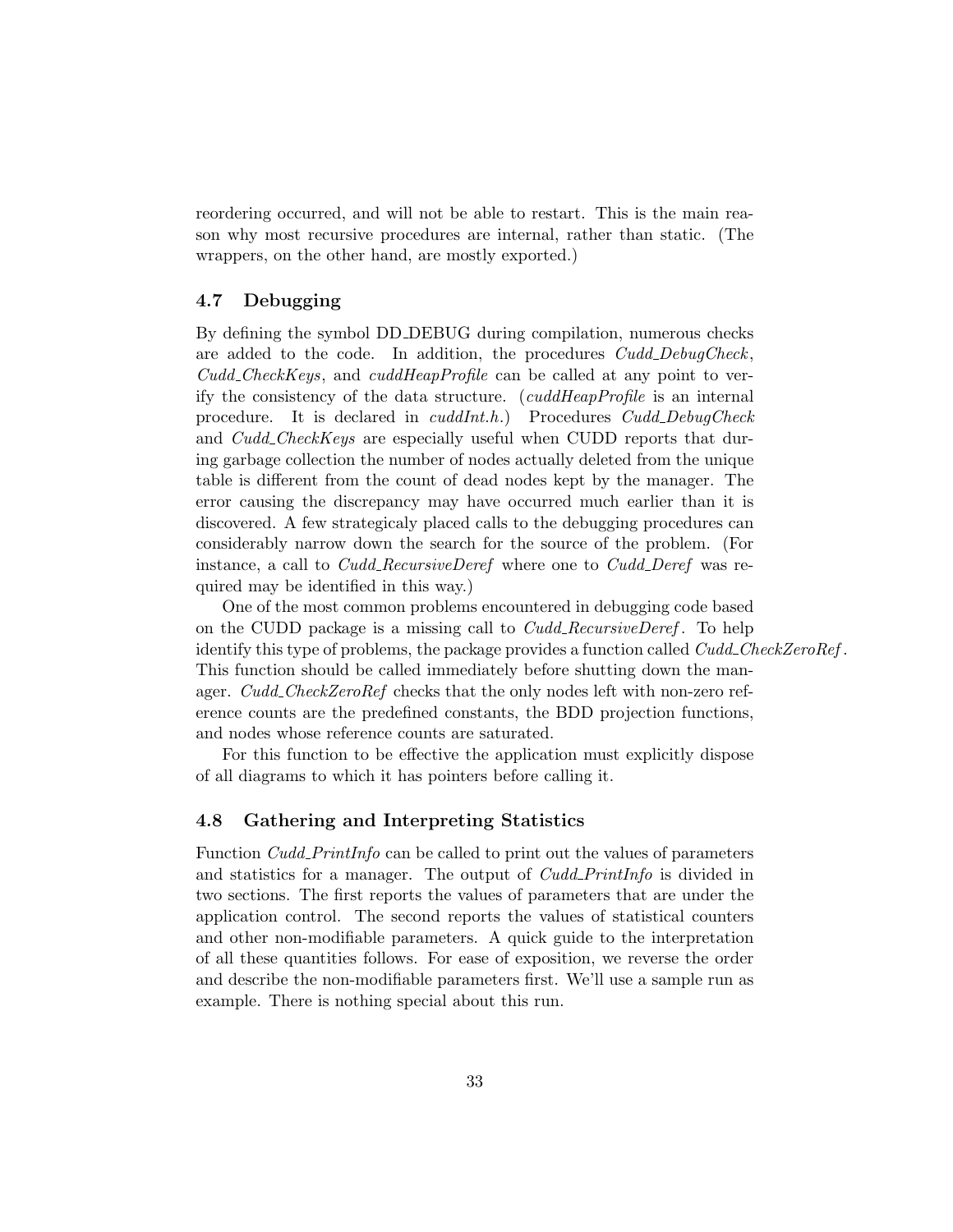#### <span id="page-33-0"></span>4.8.1 Non Modifiable Parameters

The list of non-modifiable parameters starts with:

```
**** CUDD non-modifiable parameters ****
Memory in use: 32544220
```
This is the memory used by CUDD for three things mainly: Unique table (including all DD nodes in use), node free list, and computed table. This number almost never decreases in the lifetime of a CUDD manager, because CUDD does not release memory when it frees nodes. Rather, it puts the nodes on its own free list. This number is in bytes. It does not represent the peak memory occupation, because it does not include the size of data structures created temporarily by some functions (e.g., local look-up tables).

Peak number of nodes: 837018

This number is the number of nodes that the manager has allocated. This is not the largest size of the BDDs, because the manager will normally have some dead nodes and some nodes on the free list.

Peak number of live nodes: 836894

This is the largest number of live nodes that the manager has held since its creation.

Number of BDD variables: 198 Number of ZDD variables: 0

These numbers tell us this run was not using ZDDs.

Number of cache entries: 1048576

Current number of slots of the computed table. If one has a performance problem, this is one of the numbers to look at. The cache size is always a power of 2.

```
Number of cache look-ups: 2996536
Number of cache hits: 1187087
```
These numbers give an indication of the hit rate in the computed table. It is not unlikely for model checking runs to get hit rates even higher than this one (39.62%).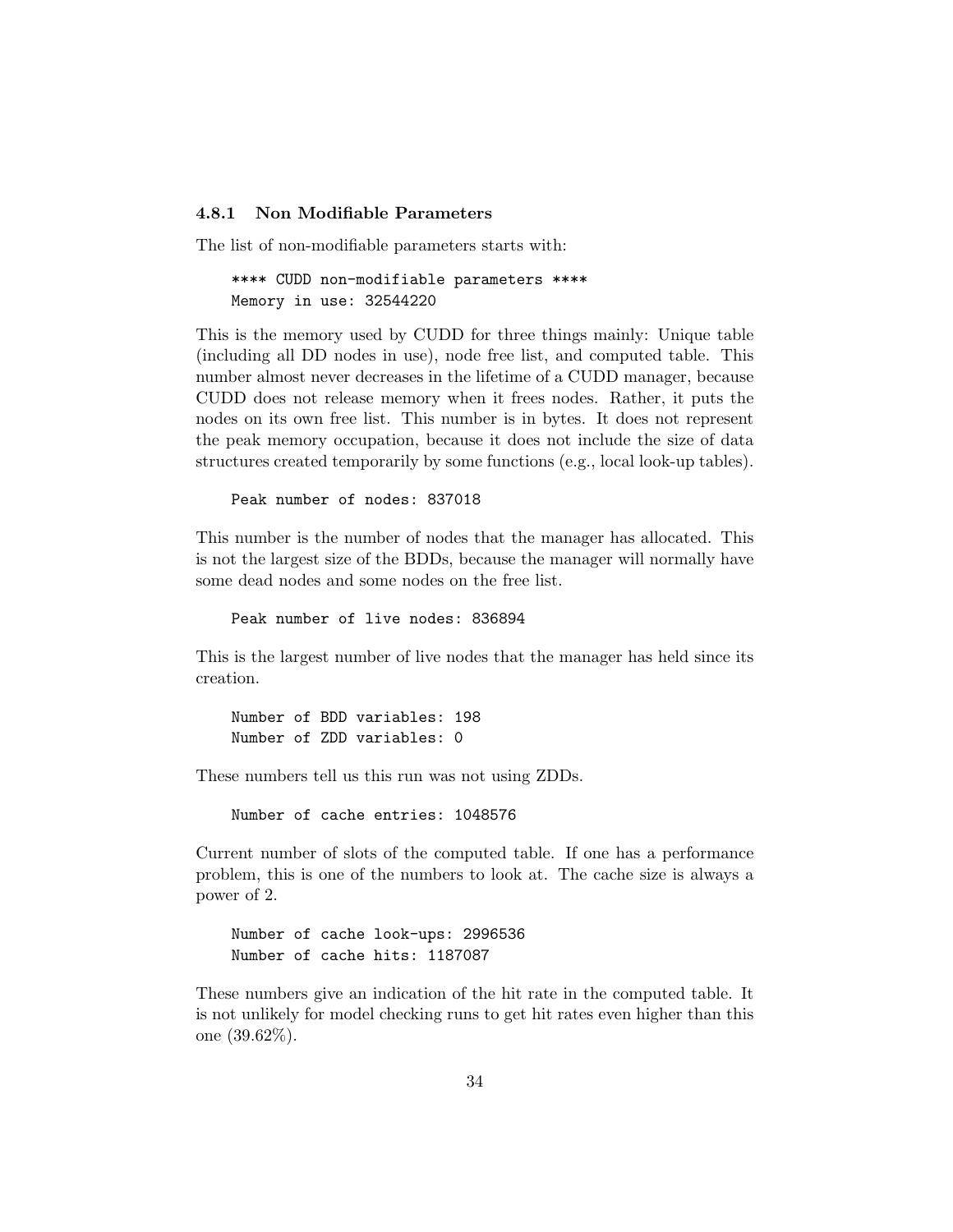```
Number of cache insertions: 1809473
Number of cache collisions: 961208
Number of cache deletions: 0
```
A collision occurs when a cache entry is overwritten. A deletion occurs when a cache entry is invalidated (e.g., during garbage collection). If the number of deletions is high compared to the number of collisions, it means that garbage collection occurs too often. In this case there were no garbage collections; hence, no deletions.

Cache used slots =  $80.90\%$  (expected  $82.19\%)$ 

Percentage of cache slots that contain a valid entry. If this number is small, it may signal one of three conditions:

- 1. The cache may have been recently resized and it is still filling up.
- 2. The cache is too large for the BDDs. This should not happen if the size of the cache is determined by CUDD.
- 3. The hash function is not working properly. This is accompanied by a degradation in performance. Conversely, a degradation in performance may be due to bad hash function behavior.

The expected value is computed assuming a uniformly random distribution of the accesses. If the difference between the measured value and the expected value is large (unlike this case), the cache is not working properly.

Soft limit for cache size: 1318912

This number says how large the cache can grow. This limit is based on the size of the unique table. CUDD uses a reward-based policy for growing the cache. (See Section [4.4.1.](#page-28-0)) The default hit rate for resizing is 30% and the value in effect is reported among the modifiable parameters.

Number of buckets in unique table: 329728

This number is exactly one quarter of the one above. This is indeed how the soft limit is determined currently, unless the computed table hits the specified hard limit. (See below.)

Used buckets in unique table: 87.96% (expected 87.93%)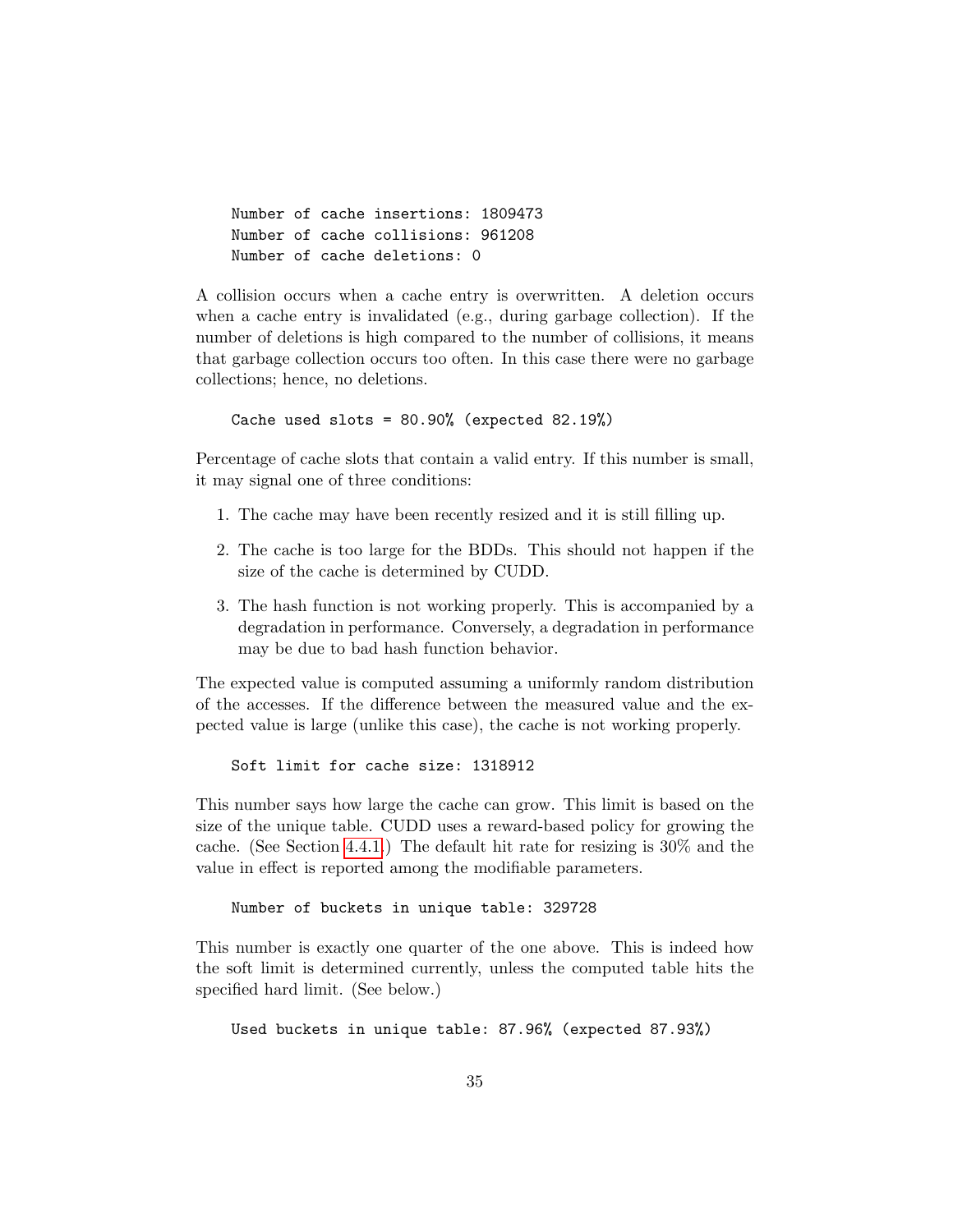<span id="page-35-0"></span>Percentage of unique table buckets that contain at least one node. Remarks analogous to those made about the used cache slots apply.

Number of BDD and ADD nodes: 836894 Number of ZDD nodes: 0

How many nodes are currently in the unique table, either alive or dead.

Number of dead BDD and ADD nodes: 0 Number of dead ZDD nodes: 0

Subtract these numbers from those above to get the number of live nodes. In this case there are no dead nodes because the application uses delayed dereferencing Cudd\_DelayedDerefBdd.

Total number of nodes allocated: 836894

This is the total number of nodes that were requested and obtained from the free list. It never decreases, and is not an indication of memory occupation after the first garbage collection. Rather, it is a measure of the package activity.

Total number of nodes reclaimed: 0

These are the nodes that were resuscitated from the dead. If they are many more than the allocated nodes, and the total number of slots is low relative to the number of nodes, then one may want to increase the limit for fast unique table growth. In this case, the number is 0 because of delayed dereferencing.

Garbage collections so far: 0 Time for garbage collections: 0.00 sec Reorderings so far: 0 Time for reordering: 0.00 sec

There is a GC for each reordering. Hence the first count will always be at least as large as the second.

Node swaps in reordering: 0

This is the number of elementary reordering steps. Each step consists of the re-expression of one node while swapping two adjacent variables. This number is a good measure of the amount of work done in reordering.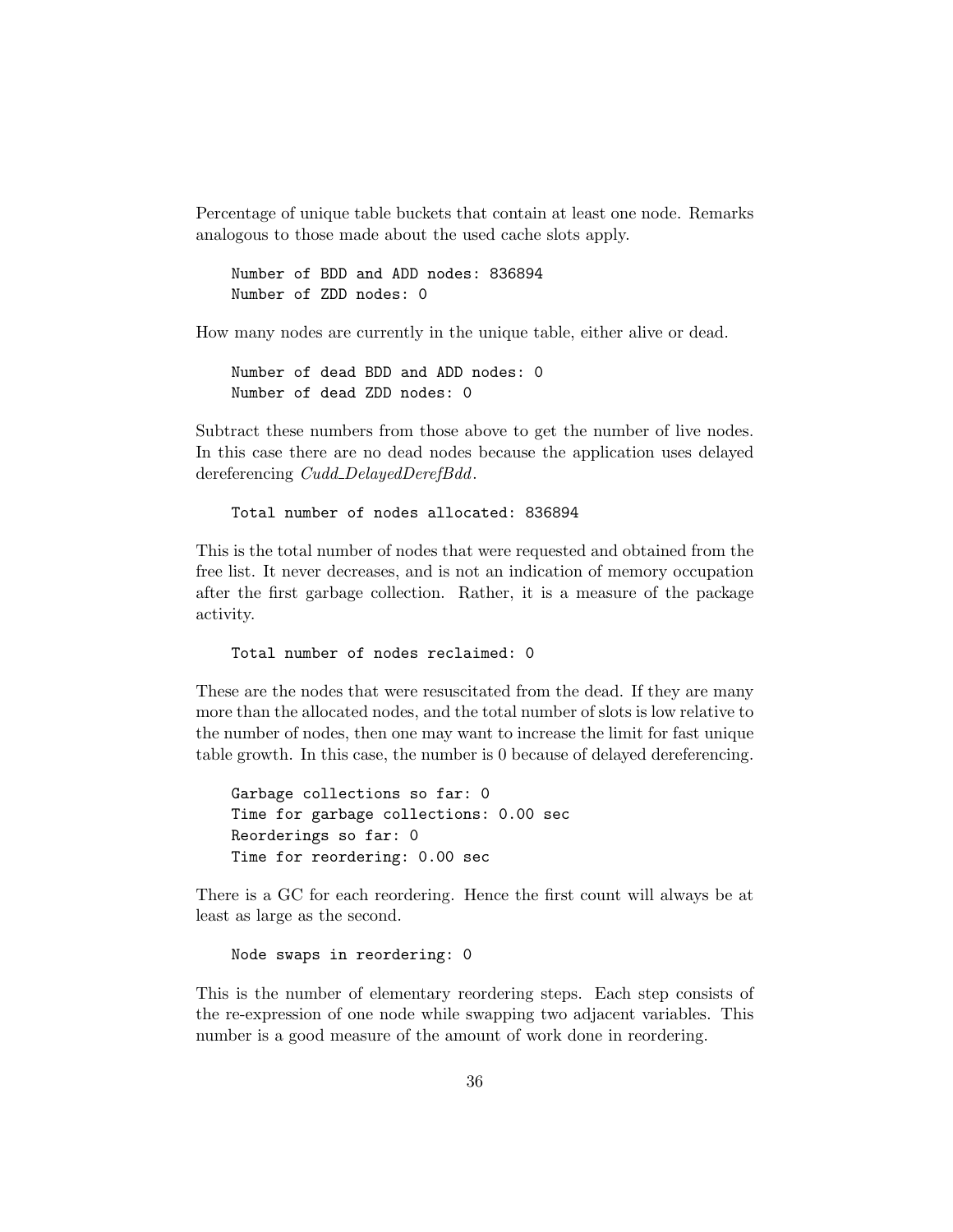#### <span id="page-36-1"></span><span id="page-36-0"></span>4.8.2 Modifiable Parameters

Let us now consider the modifiable parameters, that is, those settings on which the application or the user has control.

\*\*\*\* CUDD modifiable parameters \*\*\*\* Hard limit for cache size: 8388608

This number counts entries. Each entry is 16 bytes if CUDD is compiled to use 32-bit pointers. Two important observations are in order:

- 1. If the datasize limit is set, CUDD will use it to determine this number automatically. On a Unix system, one can type "limit" or "ulimit" to verify if this value is set. If the datasize limit is not set, CUDD uses a default which is rather small. If you have enough memory (say 64MB or more) you should seriously consider not using the default. So, either set the datasize limit, or override the default with Cudd SetMaxCacheHard.
- 2. If a process seems to be going nowhere, a small value for this parameter may be the culprit. One cannot overemphasize the importance of the computed table in BDD algorithms.

In this case the limit was automatically set for a target maximum memory occupation of 104 MB.

Cache hit threshold for resizing: 15%

This number can be changed if one suspects performance is hindered by the small size of the cache, and the cache is not growing towards the soft limit sufficiently fast. In such a case one can change the default 30% to 15% (as in this case) or even 1%.

#### Garbage collection enabled: yes

One can disable it, but there are few good reasons for doing so. It is normally preferable to raise the limit for fast unique table growth. (See below.)

Limit for fast unique table growth: 1363148

See Section [4.5](#page-29-0) and the comments above about reclaimed nodes and hard limit for the cache size. This value was chosen automatically by CUDD for a datasize limit of 1 GB.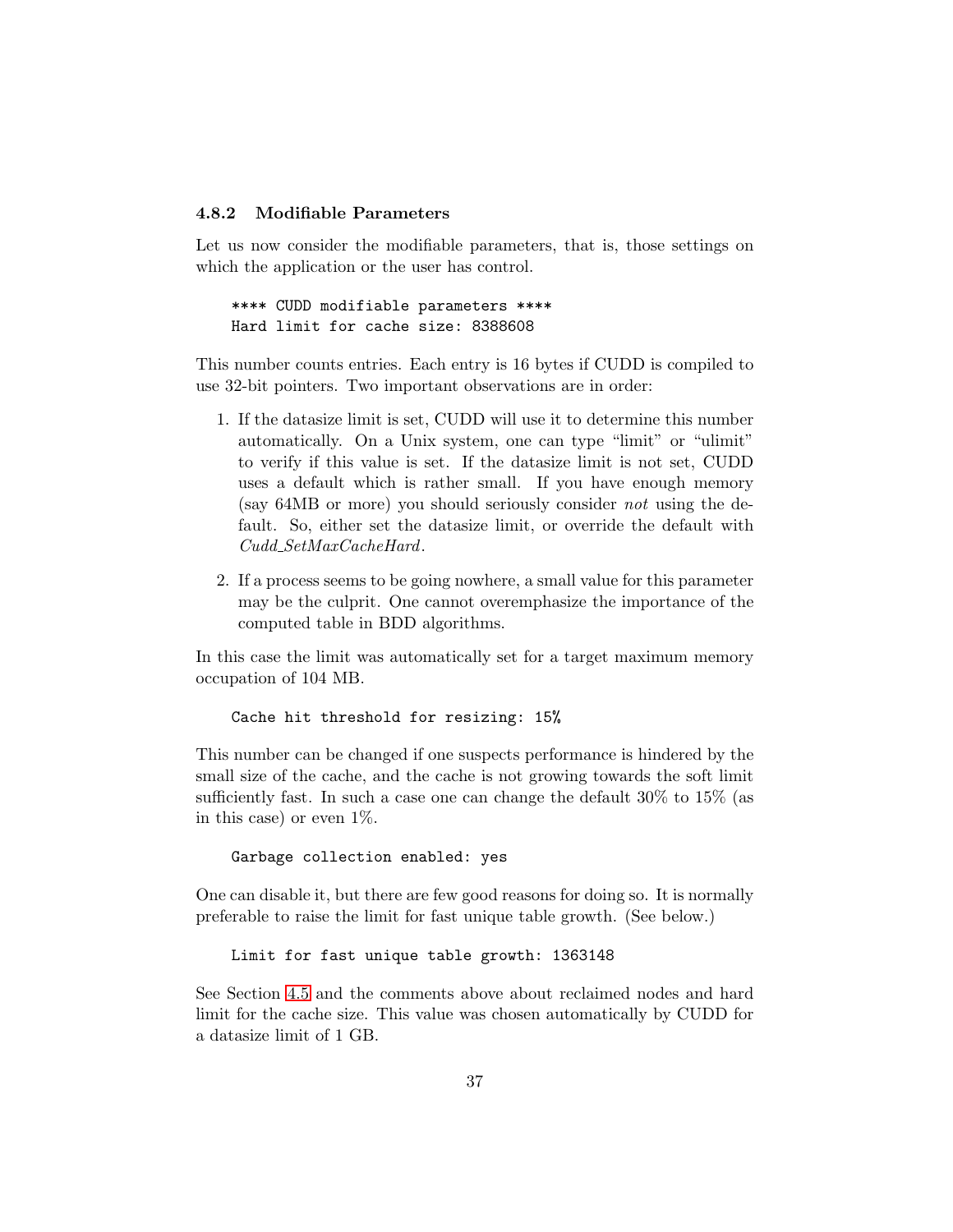```
Maximum number of variables sifted per reordering: 1000
Maximum number of variable swaps per reordering: 2000000
Maximum growth while sifting a variable: 1.2
```
Lowering these numbers will cause reordering to be less accurate and faster. Results are somewhat unpredictable, because larger BDDs after one reordering do not necessarily mean the process will go faster or slower.

```
Dynamic reordering of BDDs enabled: yes
Default BDD reordering method: 4
Dynamic reordering of ZDDs enabled: no
Default ZDD reordering method: 4
```
These lines tell whether automatic reordering can take place and what method would be used. The mapping from numbers to methods is in cudd.h. One may want to try different BDD reordering methods. If variable groups are used, however, one should not expect to see big differences, because CUDD uses the reported method only to reorder each leaf variable group (typically corresponding present and next state variables). For the relative order of the groups, it always uses the same algorithm, which is effectively sifting.

As for enabling dynamic reordering or not, a sensible recommendation is the following: Unless the circuit is rather small or one has a pretty good idea of what the order should be, reordering should be enabled.

```
Realignment of ZDDs to BDDs enabled: no
Realignment of BDDs to ZDDs enabled: no
Dead nodes counted in triggering reordering: no
Group checking criterion: 7
Recombination threshold: 0
Symmetry violation threshold: 0
Arc violation threshold: 0
GA population size: 0
Number of crossovers for GA: 0
```
Parameters for reordering. See the documentation of the functions used to control these parameters for the details.

Next reordering threshold: 100000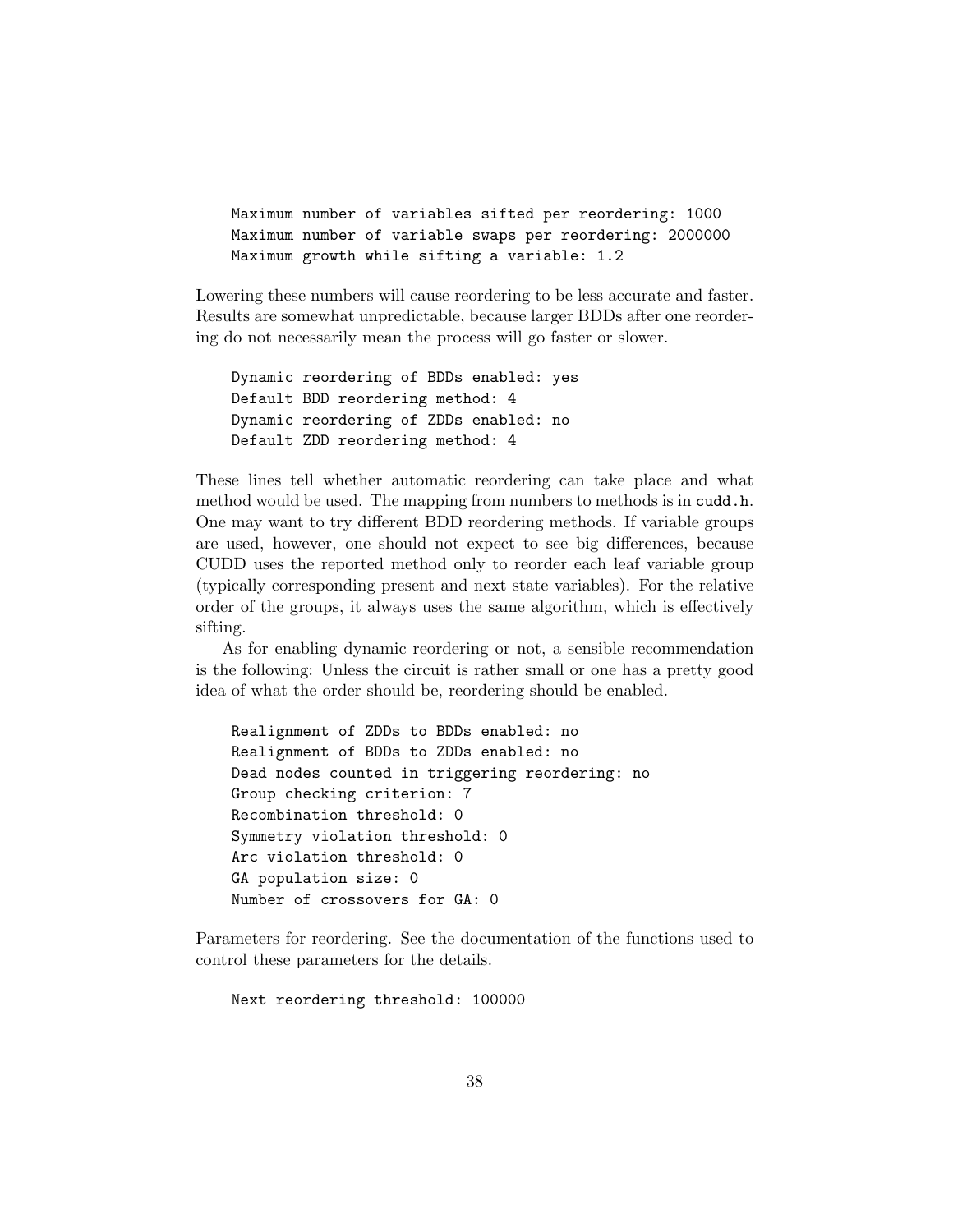<span id="page-38-2"></span>When the number of nodes crosses this threshold, reordering will be triggered. (If enabled; in this case it is not.) This parameter is updated by the package whenever reordering takes place. The application can change it, for instance at start-up. Another possibility is to use a hook function (see Section [3.16\)](#page-20-1) to override the default updating policy.

#### <span id="page-38-0"></span>4.8.3 Extended Statistics and Reporting

The following symbols can be defined during compilation to increase the amount of statistics gathered and the number of messages produced by the package:

- DD STATS;
- DD\_CACHE\_PROFILE;
- DD UNIQUE PROFILE.
- DD VERBOSE;

Defining DD CACHE PROFILE causes each entry of the cache to include an access counter, which is used to compute simple statistics on the distribution of the keys.

#### <span id="page-38-1"></span>4.9 Guidelines for Documentation

The documentation of the CUDD functions is extracted automatically from the sources by doxygen [www.doxygen.org](http://www.doxygen.org).) The following guidelines are adhered to in CUDD to insure consistent and effective use of automatic extraction. It is recommended that extensions to CUDD follow the same documentation guidelines.

- The documentation of an exported procedure should be sufficient to allow one to use it without reading the code. It is not necessary to explain how the procedure works; only what it does.
- The see fields should be space-separated lists of function names. The see field of an exported procedure should only reference other exported procedures. The see field of an internal procedure may reference other internal procedures as well as exported procedures, but no static procedures.
- The return values are detailed in the *return* field, not in the *brief* field.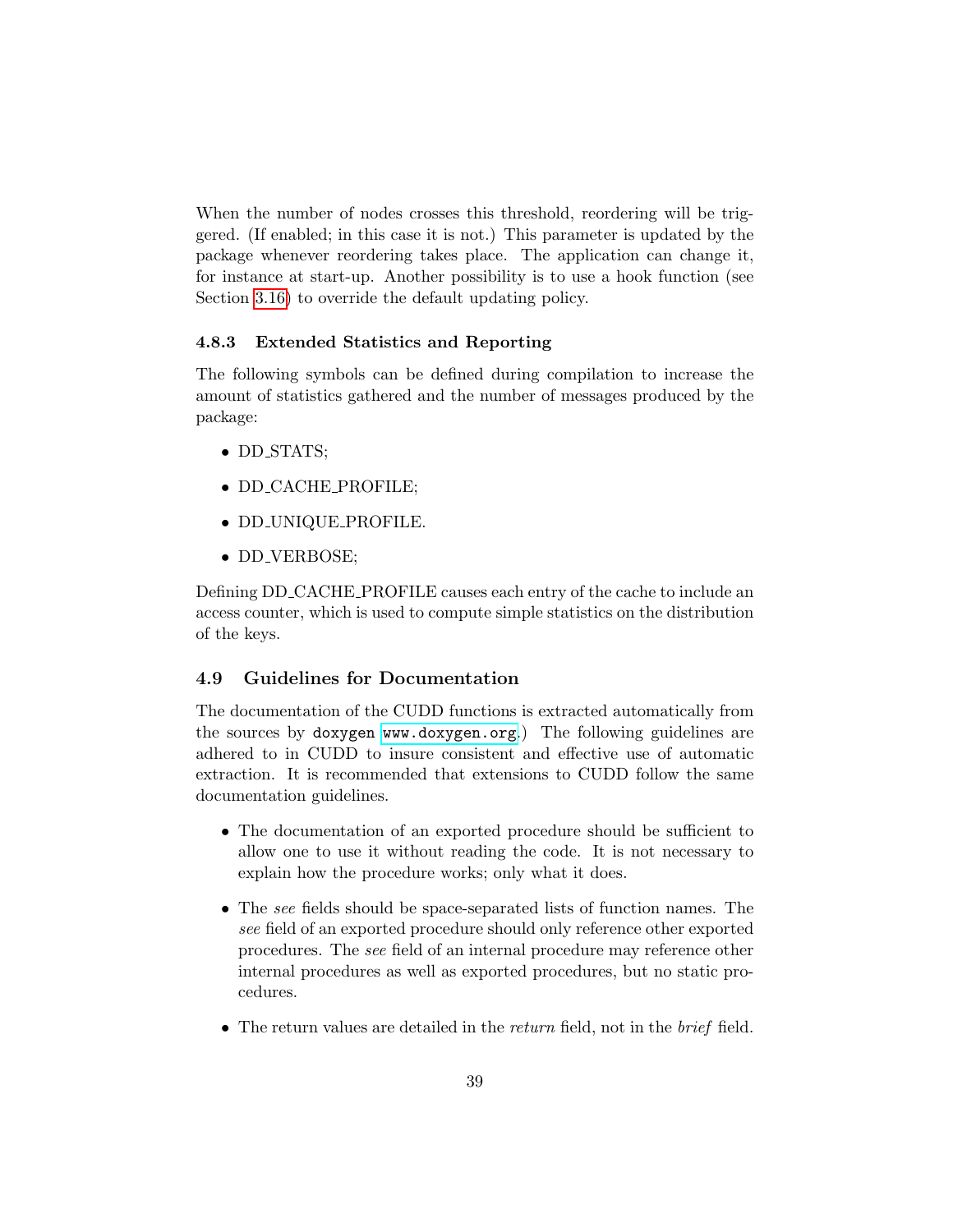- <span id="page-39-4"></span>• The parameters are documented alongside their declarations. Further comments may appear in the details field.
- The *brief* field should be about one line long.

## <span id="page-39-0"></span>5 The C++ Interface

#### <span id="page-39-1"></span>5.1 Compiling and Linking

To build an application that uses the CUDD C++ interface, you should add

```
#include "cuddObj.hh"
```
to your source files. In addition to the normal CUDD libraries (see Section [3.1\)](#page-5-1) you should link libobj.a to your executable. Refer to the installation notes in the top level directory of the distribution for further details.

#### <span id="page-39-2"></span>5.2 Basic Manipulation

The following fragment of code illustrates some simple operations on BDDs using the  $C++$  interface.

```
Cudd mgr(0,0);BDD x = mgr. bddVar();
BDD y = mgr.bddVar();
BDD f = x * y;BDD g = y + !x;cout \lt\lt "f is" \lt\lt (f \lt = g ? "" : " not")
     << " less than or equal to g\n";
```
This code creates a manager called mgr and two variables in it. It then defines two functions f and g in terms of the variables. Finally, it prints a message based on the comparison of the two functions. No explicit referencing or dereferencing is required. The operators are overloaded in the intuitive way. BDDs are freed when execution leaves the scope in which they are defined or when the variables referring to them are overwritten.

## <span id="page-39-3"></span>6 Acknowledgments

The contributors: Iris Bahar, Hyunwoo Cho, Erica Frohm, Charlie Gaona, Cheng Hua, Jae-Young Jang, Seh-Woong Jeong, Balakrishna Kumthekar, Enrico Macii, Bobbie Manne, In-Ho Moon, Curt Musfeldt, Shipra Panda,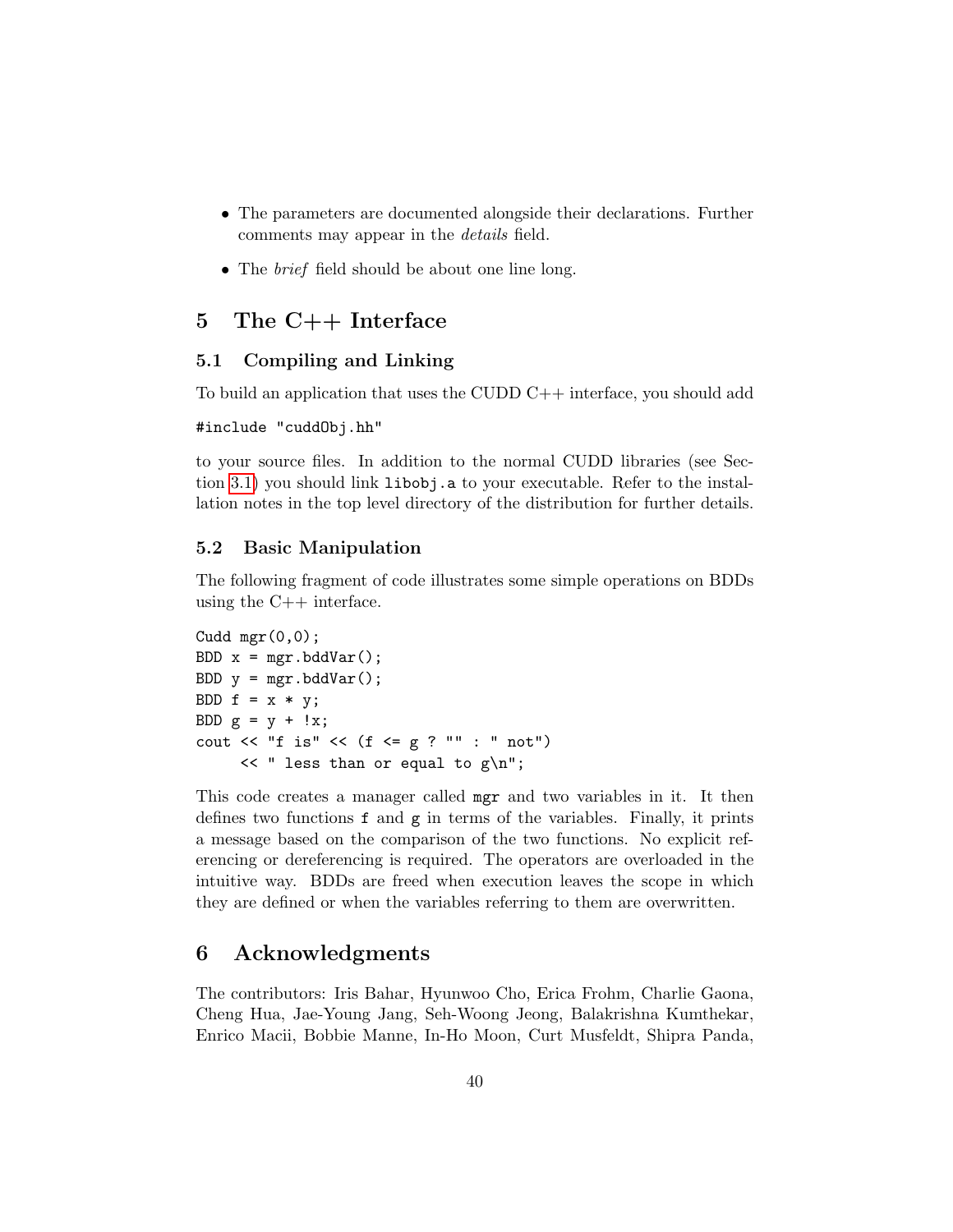Abelardo Pardo, Bernard Plessier, Kavita Ravi, Hyongkyoon Shin, Alan Shuler, Arun Sivakumaran, Jorgen Sivesind.

The early adopters: Gianpiero Cabodi, Jordi Cortadella, Mario Escobar, Gayani Gamage, Gary Hachtel, Mariano Hermida, Woohyuk Lee, Enric Pastor, Massimo Poncino, Ellen Sentovich, the students of ECEN5139.

I am also particularly indebted to the following people for in-depth discussions on BDDs: Armin Biere, Olivier Coudert, Hubert Garavel, Arie Gurfinkel, Geert Janssen, Don Knuth, David Long, Jean Christophe Madre, Ken McMillan, Shin-Ichi Minato, Jaehong Park, Rajeev Ranjan, Rick Rudell, Ellen Sentovich, Tom Shiple, Christian Stangier, and Bwolen Yang.

Special thanks to Norris Ip for guiding my faltering steps in the design of the C++ interface. Gianpiero Cabodi and Stefano Quer have graciously agreed to let me distribute their dddmp library with CUDD.

Masahiro Fujita, Gary Hachtel, and Carl Pixley have provided encouragement and advice.

The National Science Foundation and the Semiconductor Research Corporation have supported in part the development of this package.

## <span id="page-40-0"></span>References

- <span id="page-40-3"></span>[1] R. I. Bahar, E. A. Frohm, C. M. Gaona, G. D. Hachtel, E. Macii, A. Pardo, and F. Somenzi. Algebraic decision diagrams and their applications. In Proceedings of the International Conference on Computer-Aided Design, pages 188–191, Santa Clara, CA, November 1993.
- <span id="page-40-5"></span>[2] B. Bollig, M. Löbbing, and I. Wegener. Simulated annealing to improve variable orderings for OBDDs. Presented at the International Workshop on Logic Synthesis, Granlibakken, CA, May 1995.
- <span id="page-40-2"></span>[3] K. S. Brace, R. L. Rudell, and R. E. Bryant. Efficient implementation of a BDD package. In Proceedings of the 27th Design Automation Conference, pages 40–45, Orlando, FL, June 1990.
- <span id="page-40-1"></span>[4] R. E. Bryant. Graph-based algorithms for Boolean function manipulation. IEEE Transactions on Computers, C-35(8):677–691, August 1986.
- <span id="page-40-4"></span>[5] R. Drechsler, B. Becker, and N. Göckel. A genetic algorithm for variable ordering of OBDDs. Presented at the International Workshop on Logic Synthesis, Granlibakken, CA, May 1995.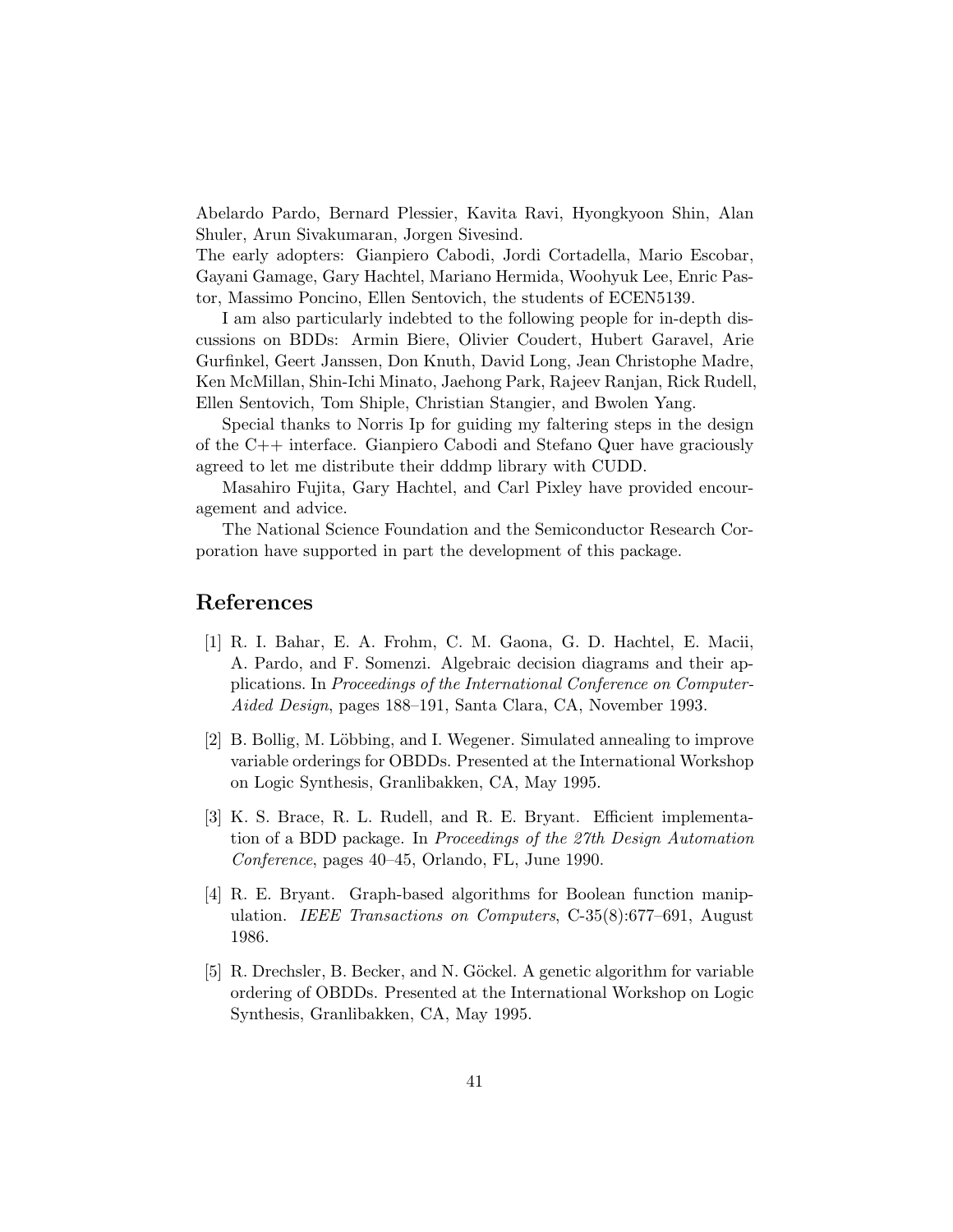- <span id="page-41-10"></span>[6] S. J. Friedman and K. J. Supowit. Finding the optimal variable ordering for binary decision diagrams. IEEE Transactions on Computers, 39(5):710–713, May 1990.
- <span id="page-41-8"></span>[7] M. Fujita, Y. Matsunaga, and T. Kakuda. On variable ordering of binary decision diagrams for the application of multi-level logic synthesis. In Proceedings of the European Conference on Design Automation, pages 50–54, Amsterdam, February 1991.
- <span id="page-41-9"></span>[8] M. Held and R. M. Karp. A dynamic programming approach to sequencing problems. J. SIAM, 10(1):196–210, 1962.
- <span id="page-41-3"></span>[9] N. Ishiura, H. Sawada, and S. Yajima. Minimization of binary decision diagrams based on exchanges of variables. In Proceedings of the International Conference on Computer-Aided Design, pages 472–475, Santa Clara, CA, November 1991.
- <span id="page-41-5"></span>[10] S.-W. Jeong, T.-S. Kim, and F. Somenzi. An efficient method for optimal BDD ordering computation. In International Conference on VLSI and CAD (ICVC'93), Taejon, Korea, November 1993.
- <span id="page-41-1"></span>[11] S.-I. Minato. Zero-suppressed BDDs for set manipulation in combinatorial problems. In Proceedings of the Design Automation Conference, pages 272–277, Dallas, TX, June 1993.
- <span id="page-41-7"></span>[12] S. Panda and F. Somenzi. Who are the variables in your neighborhood. In Proceedings of the International Conference on Computer-Aided Design, pages 74–77, San Jose, CA, November 1995.
- <span id="page-41-6"></span>[13] S. Panda, F. Somenzi, and B. F. Plessier. Symmetry detection and dynamic variable ordering of decision diagrams. In Proceedings of the International Conference on Computer-Aided Design, pages 628–631, San Jose, CA, November 1994.
- <span id="page-41-4"></span>[14] B. F. Plessier. A General Framework for Verification of Sequential Circuits. PhD thesis, University of Colorado at Boulder, Dept. of Electrical and Computer Engineering, 1993.
- <span id="page-41-2"></span><span id="page-41-0"></span>[15] R. Rudell. Dynamic variable ordering for ordered binary decision diagrams. In Proceedings of the International Conference on Computer-Aided Design, pages 42–47, Santa Clara, CA, November 1993.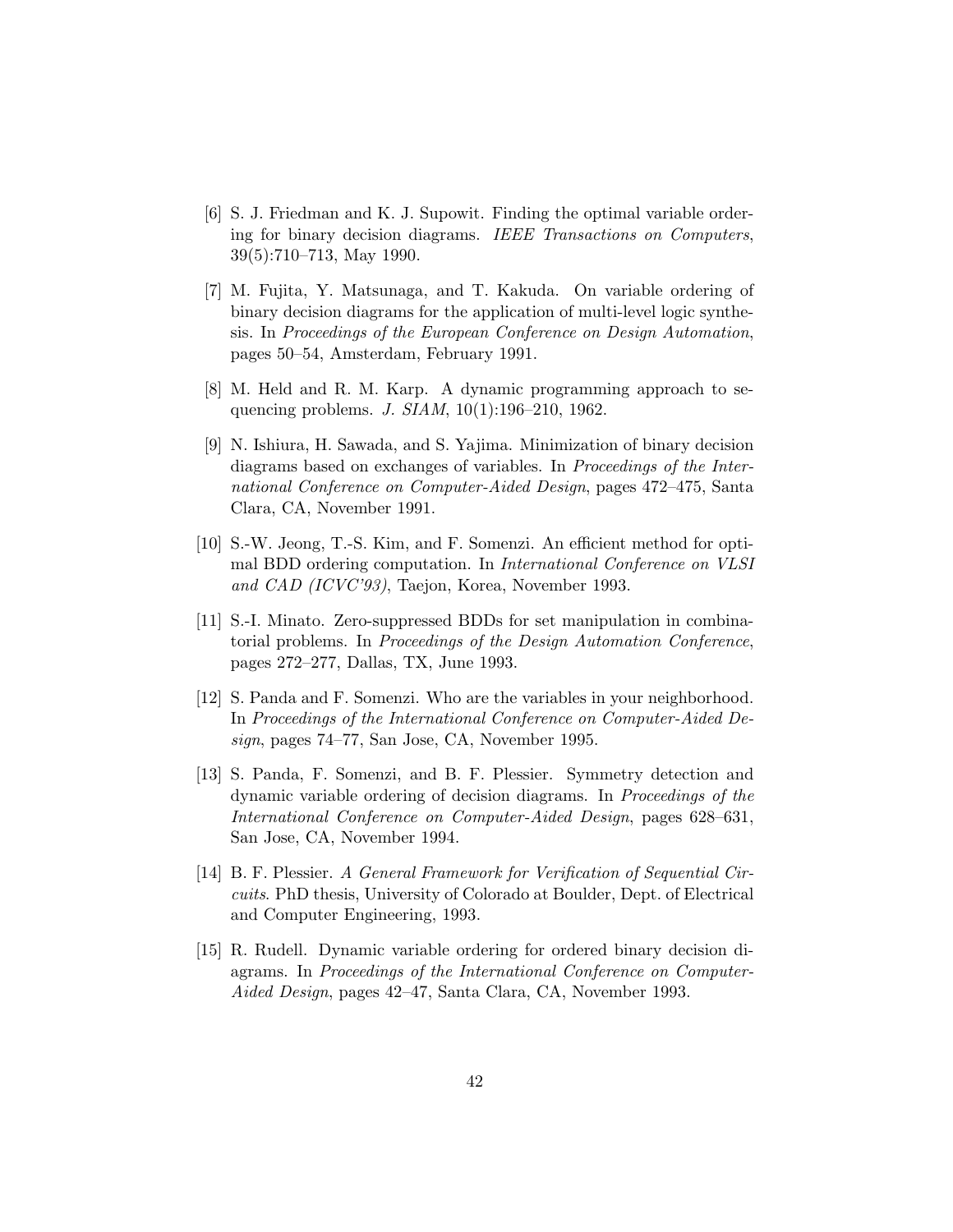## Index

ADD, [4,](#page-3-1) [7,](#page-6-1) [11,](#page-10-4) [13](#page-12-1) aggregation, [18](#page-17-0) Algebraic Decision Diagram, see ADD Cudd\_AddHook, [22](#page-21-1) arc complement, [11,](#page-10-4) [24,](#page-23-1) [27](#page-26-2) regular, [24,](#page-23-1) [27](#page-26-2) background value, [10](#page-9-2) BDD, [4,](#page-3-1) [7,](#page-6-1) [10,](#page-9-2) [12](#page-11-1) Binary Decision Diagram, see BDD box black, [4](#page-3-1) clear, [4,](#page-3-1) [23](#page-22-4) cache, [8,](#page-7-2) [27,](#page-26-2) [28](#page-27-1) collision, [35](#page-34-0) collision list, [30](#page-29-1) deletion, [35](#page-34-0) local, [28,](#page-27-1) [29](#page-28-2) lossless, [29](#page-28-2) reward-based resizing, [29](#page-28-2) sizing, [29](#page-28-2) cacheSize, [8](#page-7-2) canonical, [7,](#page-6-1) [30](#page-29-1) compiling, [6,](#page-5-4) [23](#page-22-4) config.h, [27](#page-26-2) configuration, [5](#page-4-3) conversion of ADDs to BDDs, [15](#page-14-2) of BDDs to ADDs, [15](#page-14-2) of BDDs to ZDDs, [14,](#page-13-1) [15](#page-14-2) of ZDDs to BDDs, [15](#page-14-2) cube sets, [4](#page-3-1) cudd.h, [6,](#page-5-4) [17](#page-16-0)  $Cudd\_addApply, 13, 14$  $Cudd\_addApply, 13, 14$  $Cudd\_addApply, 13, 14$ Cudd addBddInterval, [15](#page-14-2) Cudd addBddPattern, [15](#page-14-2) Cudd addBddThreshold, [15](#page-14-2)

Cudd<sub>-add</sub>Const, [11](#page-10-4) Cudd<sub>-add</sub>Harwell, [10](#page-9-2)  $Cudd\_addIthBit, 15$  $Cudd\_addIthBit, 15$  $Cudd\_addIthVar, 11$  $Cudd\_addIthVar, 11$ Cudd<sub>-</sub>addNewVar, [11](#page-10-4) Cudd addNewVarAtLevel, [11,](#page-10-4) [20](#page-19-2) Cudd<sub>-</sub>addRead, [10](#page-9-2) Cudd addTimes, [14](#page-13-1) Cudd AutodynDisable, [17](#page-16-0) Cudd AutodynDisableZdd, [21](#page-20-2) Cudd AutodynEnable, [17](#page-16-0) Cudd AutodynEnableZdd, [21](#page-20-2)  $Cudd\_bddAnd$ , [12,](#page-11-1) [14](#page-13-1) Cudd bddAndLimit, [22](#page-21-1) Cudd bddConstrain, [7](#page-6-1) Cudd bddIte, [12](#page-11-1)  $Cudd\_bddIthVar, 11$  $Cudd\_bddIthVar, 11$ Cudd bddNewVar, [11](#page-10-4) Cudd bddNewVarAtLevel, [11,](#page-10-4) [20](#page-19-2)  $Cudd\_BddToAdd, 15$  $Cudd\_BddToAdd, 15$ Cudd bddXor, [14](#page-13-1) CUDD CACHE SLOTS, [8](#page-7-2) Cudd<sub>-Check</sub>Keys, [33](#page-32-2) Cudd CheckZeroRef, [33](#page-32-2) Cudd ClearErrorCode, [22](#page-21-1) Cudd CountMinterm, [10](#page-9-2) Cudd DebugCheck, [33](#page-32-2) Cudd DelayedDerefBdd, [36](#page-35-0)  $Cudd\_Deref, 26, 27$  $Cudd\_Deref, 26, 27$  $Cudd\_Deref, 26, 27$ Cudd DumpBlif, [23](#page-22-4) Cudd DumpDaVinci, [23](#page-22-4) Cudd DumpDot, [23](#page-22-4) Cudd ForeachCube, [7,](#page-6-1) [10](#page-9-2) Cudd ForeachNode, [7](#page-6-1) Cudd HookType, [21](#page-20-2) Cudd IncreaseTimeLimit, [22](#page-21-1)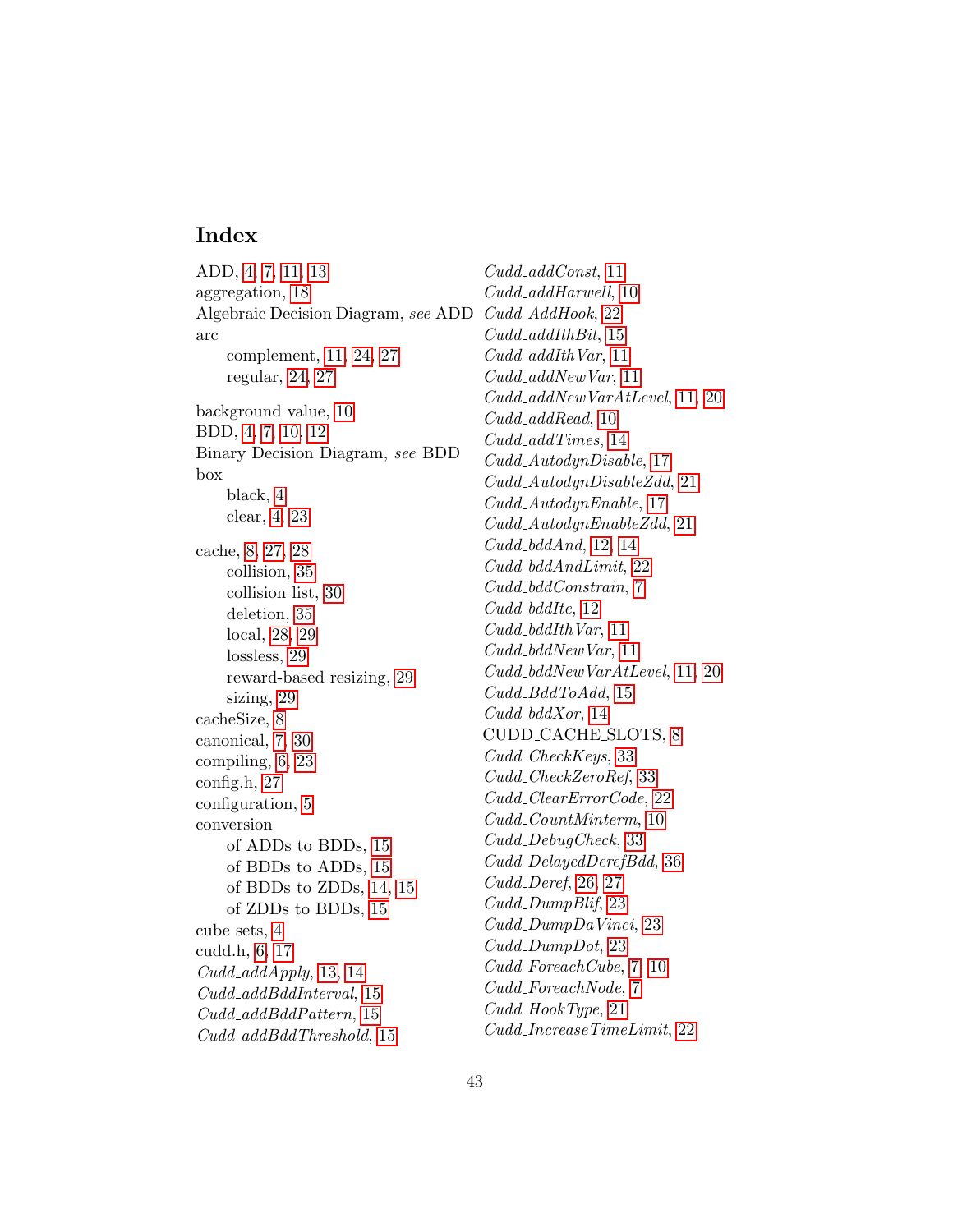$Cudd\_Init, 8, 9$  $Cudd\_Init, 8, 9$  $Cudd\_Init, 8, 9$ Cudd MakeTreeNode, [19,](#page-18-1) [20](#page-19-2) Cudd MakeZddTreeNode, [21](#page-20-2)  $Cudd\_Not, 10$  $Cudd\_Not, 10$ Cudd PrintInfo, [33](#page-32-2) Cudd PrintMinterm, [10](#page-9-2)  $Cudd\_Quit, 9$  $Cudd\_Quit, 9$ Cudd ReadBackground, [10](#page-9-2) Cudd\_ReadEpsilon, [10](#page-9-2) Cudd ReadErrorCode, [22,](#page-21-1) [26](#page-25-3) Cudd ReadInvPerm, [13](#page-12-1) Cudd ReadLogicZero, [10](#page-9-2) Cudd ReadLooseUpto, [9](#page-8-3) Cudd ReadMaxGrowth, [18](#page-17-0) Cudd ReadMinusInfinity, [10](#page-9-2) Cudd\_ReadOne, [9](#page-8-3) Cudd ReadPlusInfinity, [10](#page-9-2) Cudd ReadReorderings, [32](#page-31-0)  $Cudd\_ReadSiftMaxVar, 18$  $Cudd\_ReadSiftMaxVar, 18$ Cudd ReadTimeLimit, [22](#page-21-1) Cudd\_ReadTree, [19](#page-18-1)  $Cudd\_ReadZddOne, 10, 15$  $Cudd\_ReadZddOne, 10, 15$  $Cudd\_ReadZddOne, 10, 15$  $Cudd\_ReadZero, 10$  $Cudd\_ReadZero, 10$ Cudd RecursiveDeref, [7,](#page-6-1) [25](#page-24-1)[–27,](#page-26-2) [30,](#page-29-1) [33](#page-32-2) Cudd RecursiveDerefZdd, [7,](#page-6-1) [25](#page-24-1)[–27](#page-26-2) Cudd\_ReduceHeap, [17](#page-16-0) Cudd<sub>-Ref</sub>, [7,](#page-6-1) [12,](#page-11-1) [25,](#page-24-1) [26](#page-25-3) Cudd<sub>-Regular, [27](#page-26-2)</sub> CUDD REORDER ANNEALING, [19](#page-18-1) CUDD UNIQUE SLOTS, [8](#page-7-2) CUDD REORDER EXACT, [19](#page-18-1) CUDD REORDER GENETIC, [19](#page-18-1) CUDD REORDER GROUP SIFT, [18](#page-17-0) Cudd zddDumpDot, [23](#page-22-4) CUDD REORDER GROUP SIFT CONMId-zddIsop, [15](#page-14-2) [18](#page-17-0) CUDD REORDER NONE, [17,](#page-16-0) [21](#page-20-2) CUDD\_REORDER\_RANDOM, [17,](#page-16-0) [21](#page-20-2) Cudd\_zddPortToBdd, [16](#page-15-1) CUDD\_REORDER\_RANDOM\_PIVOTÇudd\_zddRealignDisable, [21](#page-20-2) [17,](#page-16-0) [21](#page-20-2) CUDD REORDER SAME, [17,](#page-16-0) [21](#page-20-2) CUDD REORDER SIFT, [17,](#page-16-0) [21](#page-20-2) CUDD REORDER SIFT CONVERGE, [18,](#page-17-0) [21](#page-20-2) CUDD REORDER SYMM SIFT, [18,](#page-17-0) [21](#page-20-2) CUDD REORDER SYMM SIFT CONV, [18,](#page-17-0) [21](#page-20-2) CUDD REORDER WINDOW2, [18](#page-17-0) CUDD REORDER WINDOW2 CONV, [19](#page-18-1) CUDD REORDER WINDOW3, [18](#page-17-0) CUDD REORDER WINDOW3 CONV, [19](#page-18-1) CUDD REORDER WINDOW4, [18](#page-17-0) CUDD REORDER WINDOW4 CONV, [19](#page-18-1) Cudd SetEpsilon, [10](#page-9-2) Cudd SetLooseUpTo, [9](#page-8-3) Cudd SetMaxCacheHard, [37](#page-36-1) Cudd SetMaxGrowth, [18](#page-17-0) Cudd SetSiftMaxVar, [18](#page-17-0) Cudd SetTimeLimit, [22](#page-21-1) Cudd\_SetTree, [19](#page-18-1) Cudd ShuffleHeap, [19](#page-18-1) Cudd StdPostReordHook, [22](#page-21-1) Cudd StdPreReordHook, [22](#page-21-1) Cudd SymmProfile, [18](#page-17-0) Cudd<sub>-TimeLimited, [22](#page-21-1)</sub> CUDD\_TOO\_MANY\_NODES, [22](#page-21-1) Cudd UnsetTimeLimit, [22](#page-21-1)  $Cudd\_UpdateTimeLimit, 22$  $Cudd\_UpdateTimeLimit, 22$  $Cudd\_zddIthVar, 12$  $Cudd\_zddIthVar, 12$ Cudd zddPortFromBdd, [16](#page-15-1) Cudd zddRealignEnable, [21](#page-20-2) Cudd zddReduceHeap, [21](#page-20-2)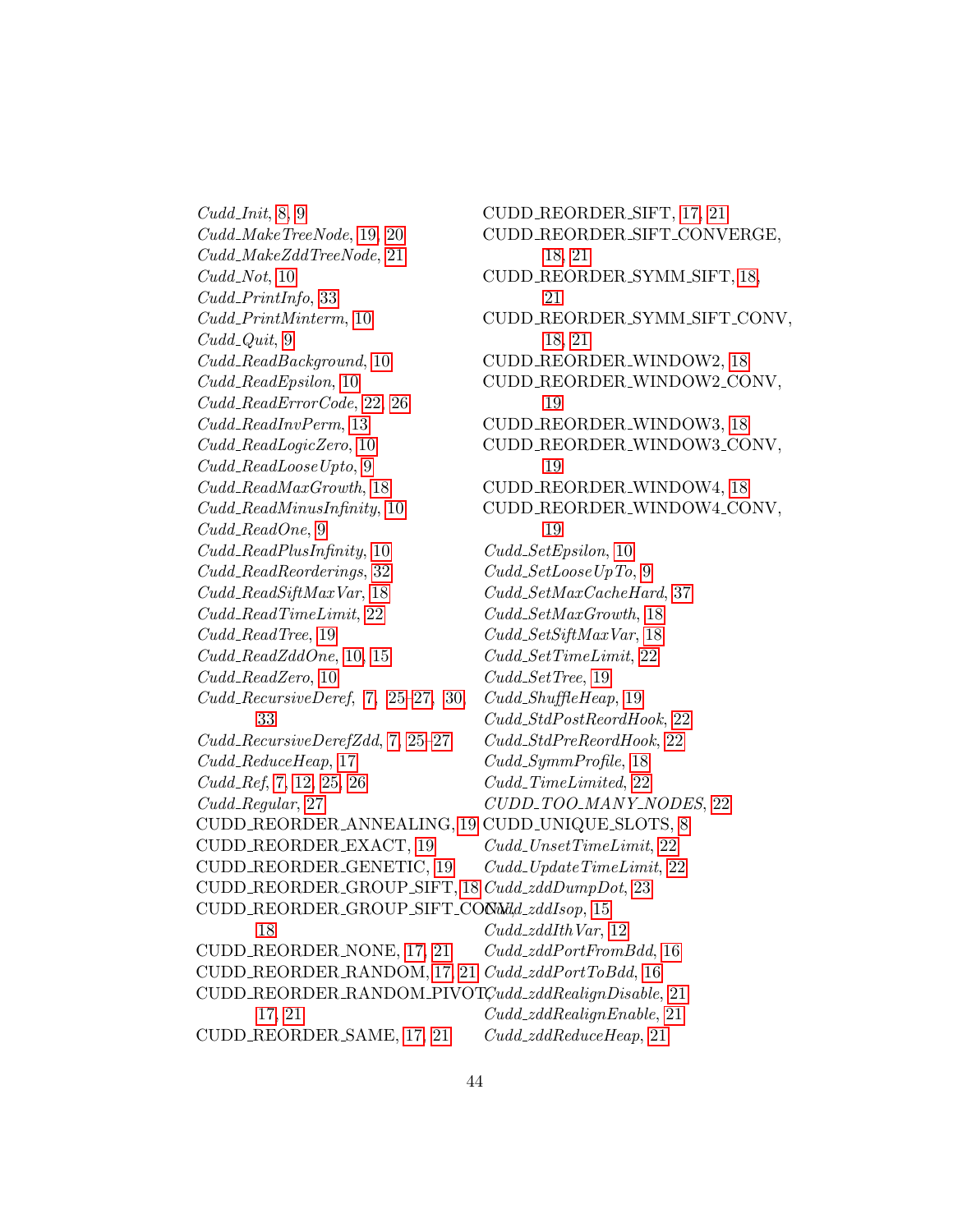Cudd zddShuffleHeap, [21](#page-20-2) Cudd zddVarsFromBddVars, [16](#page-15-1) Cudd zddWeakDiv, [15](#page-14-2) cuddCacheInsert, [28](#page-27-1) cuddCacheInsert1, [28](#page-27-1) cuddCacheInsert2, [28](#page-27-1) cuddCacheLookup, [28](#page-27-1) cuddCacheLookup1, [28](#page-27-1) cuddCacheLookup2, [28](#page-27-1) cuddHeapProfile, [33](#page-32-2) cuddI, [30](#page-29-1) cuddInt.h, [33](#page-32-2) cuddIZ, [30](#page-29-1) cuddSatDec, [27](#page-26-2) cuddSatInc, [27](#page-26-2) cuddUniqueConst, [25](#page-24-1) cuddUniqueInter, [25,](#page-24-1) [27,](#page-26-2) [32](#page-31-0) cuddUniqueInterZdd, [25,](#page-24-1) [32](#page-31-0) DD CACHE PROFILE, [39](#page-38-2) DD DEBUG, [33](#page-32-2) DD STATS, [39](#page-38-2) DD UNIQUE PROFILE, [39](#page-38-2) DD VERBOSE, [39](#page-38-2) DdManager, [7,](#page-6-1) [8](#page-7-2) DdNode, [6,](#page-5-4) [28](#page-27-1) debugging, [33](#page-32-2) documentation, [39](#page-38-2) return, [39](#page-38-2) see, [39](#page-38-2) brief, [39](#page-38-2) dot, see graph, drawing doxygen, [39](#page-38-2) Epsilon, [10](#page-9-2) extdoc, see documentation floating point, [10](#page-9-2)

double (C type), [7](#page-6-1) IEEE Standard 754, [10](#page-9-2) free list, [25](#page-24-1)

FTP, [5](#page-4-3) function characteristic, [4,](#page-3-1) [16](#page-15-1) cover, [15,](#page-14-2) [16](#page-15-1) irredundant, [15](#page-14-2) minterms, [10,](#page-9-2) [31](#page-30-1) ON-set, [4](#page-3-1) sum of products, [10](#page-9-2) switching, [4](#page-3-1) garbage collection hooks, [22](#page-21-1) garbage collection, [7–](#page-6-1)[9,](#page-8-3) [25,](#page-24-1) [28,](#page-27-1) [30](#page-29-1) generator, [7](#page-6-1) graph arc capacity, [10](#page-9-2) arc length, [10](#page-9-2) drawing, [23](#page-22-4) growth, [9](#page-8-3) gzip, [5](#page-4-3) header files, [17,](#page-16-0) [27](#page-26-2) hook, [21](#page-20-2) infinities, [10](#page-9-2) installation, [5](#page-4-3) interface cache, [28](#page-27-1) libraries, [5](#page-4-3) cudd, [6](#page-5-4) dddmp, [23](#page-22-4) mtr, [19](#page-18-1) obj, [40](#page-39-4) st, [28](#page-27-1) manager, [7,](#page-6-1) [9](#page-8-3) matrix sparse, [10](#page-9-2) maxCache, [29](#page-28-2) maxMemory, [9](#page-8-3)